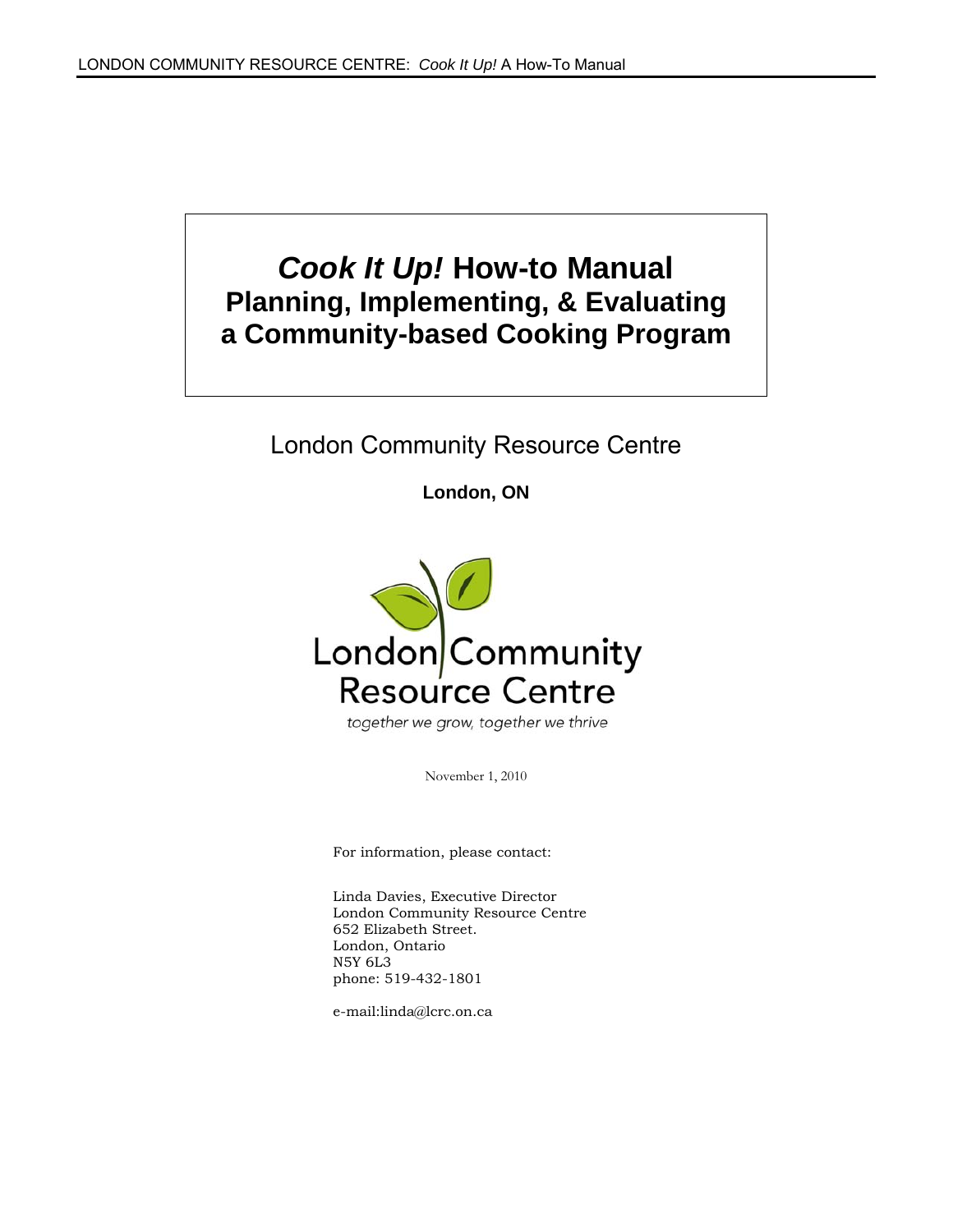© Copyright information London Community Resource Centre 652 Elizabeth Street London, Ontario N5Y 6L3

Cite reference as: London Community Resource Centre (2010). *Cook It Up!* How-to Manual: Planning, Implementing & Evaluating a Community-based Cooking Program. London, Ontario: Author.

Authors: Linda Davies Heather Thomas

All rights reserved.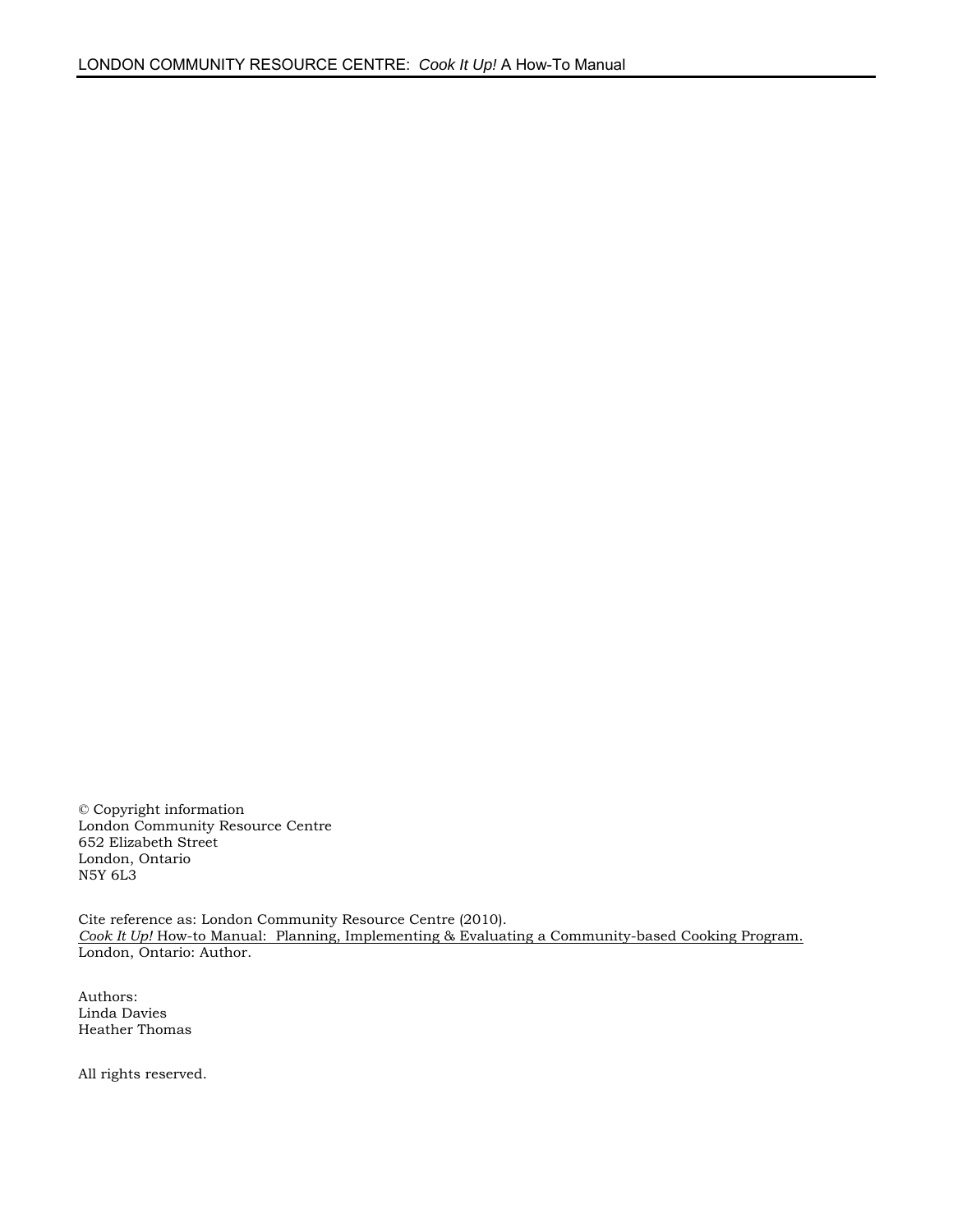# **Table of Contents**

| Ι.      | 1  |
|---------|----|
| П.      | 3  |
| III.    | 3  |
| IV.     | 4  |
| V.      | 5  |
| VI.     | 5  |
| VII.    | 7  |
| VIII.   | 7  |
| IX.     | 8  |
| Х.      | 9  |
| XI.     | 9  |
| XII.    | 10 |
| XIII.   | 10 |
| XIV.    | 11 |
| XV.     | 12 |
| XVI.    |    |
|         |    |
| Table 1 | 13 |
| Table 2 | 14 |
| Table 3 | 15 |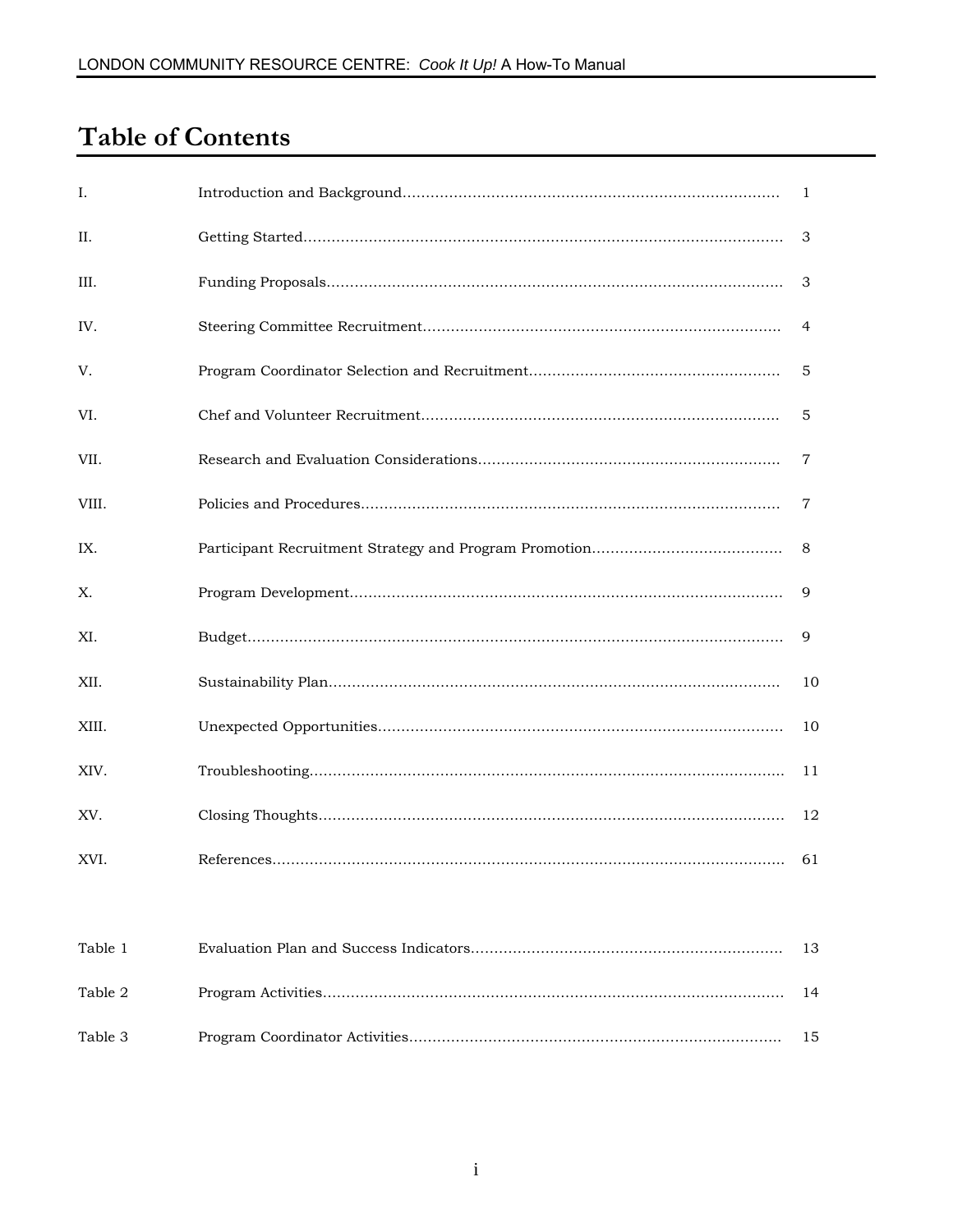### LONDON COMMUNITY RESOURCE CENTRE: *Cook It Up!* A How-To Manual

| Appendix A |                                                                           | 16 |
|------------|---------------------------------------------------------------------------|----|
| Appendix B |                                                                           | 19 |
| Appendix C |                                                                           | 21 |
| Appendix D |                                                                           | 23 |
| Appendix E |                                                                           | 25 |
| Appendix F |                                                                           | 26 |
| Appendix G | Demographic Survey and Pre-Test Cooking Skills Assessment (Participants)  | 27 |
| Appendix H | Demographic Survey and Post-Test Cooking Skills Assessment (Participants) | 30 |
| Appendix I |                                                                           | 36 |
| Appendix J |                                                                           | 37 |
| Appendix K |                                                                           | 38 |
| Appendix L |                                                                           | 39 |
| Appendix M |                                                                           | 41 |
| Appendix N |                                                                           | 44 |
| Appendix O |                                                                           | 45 |
| Appendix P |                                                                           | 47 |
| Appendix Q |                                                                           | 48 |
| Appendix R |                                                                           | 51 |
| Appendix S |                                                                           | 52 |
| Appendix T |                                                                           | 53 |
| Appendix U |                                                                           | 55 |
| Appendix V |                                                                           | 57 |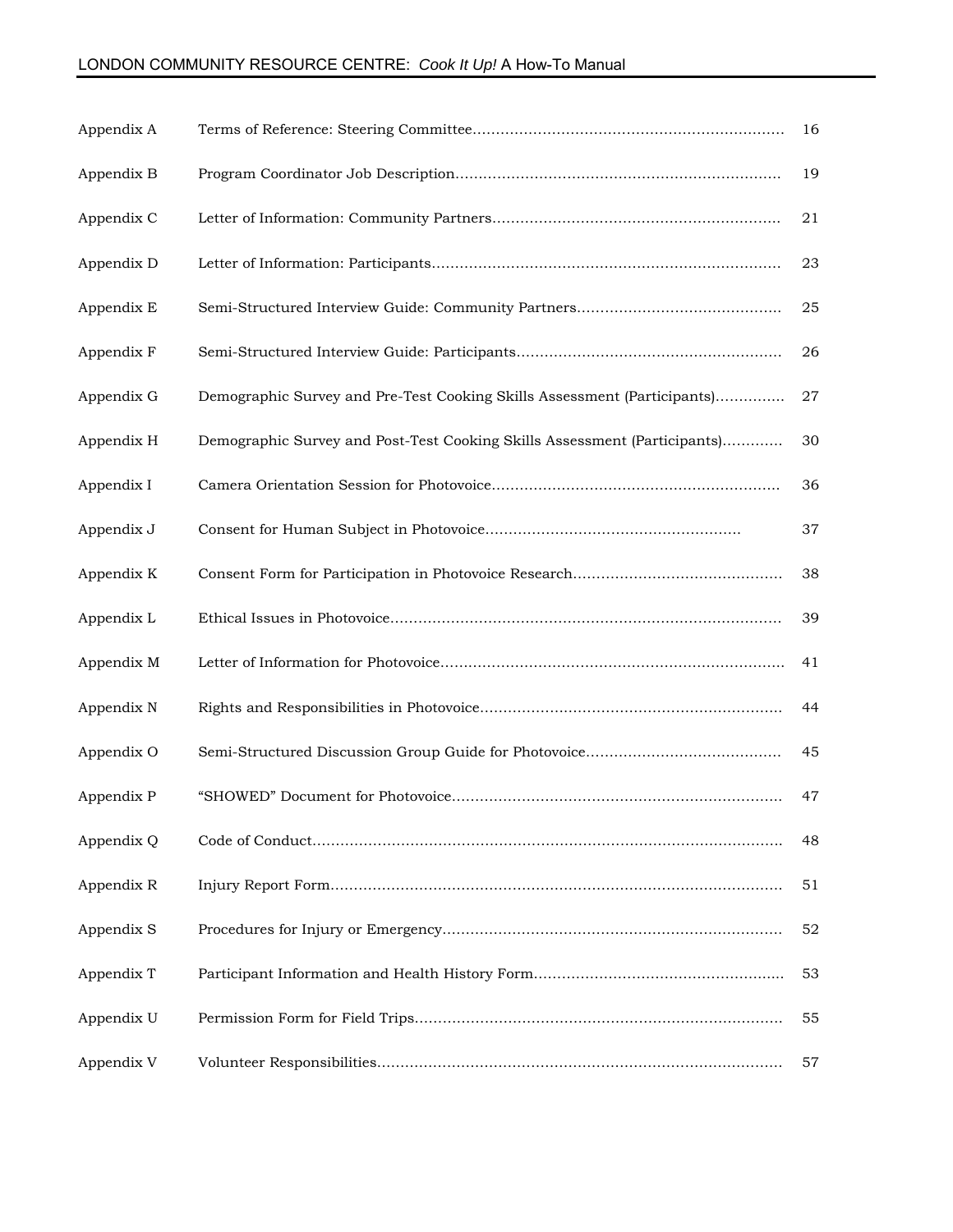| Appendix W | - 58 |
|------------|------|
| Appendix X | 59   |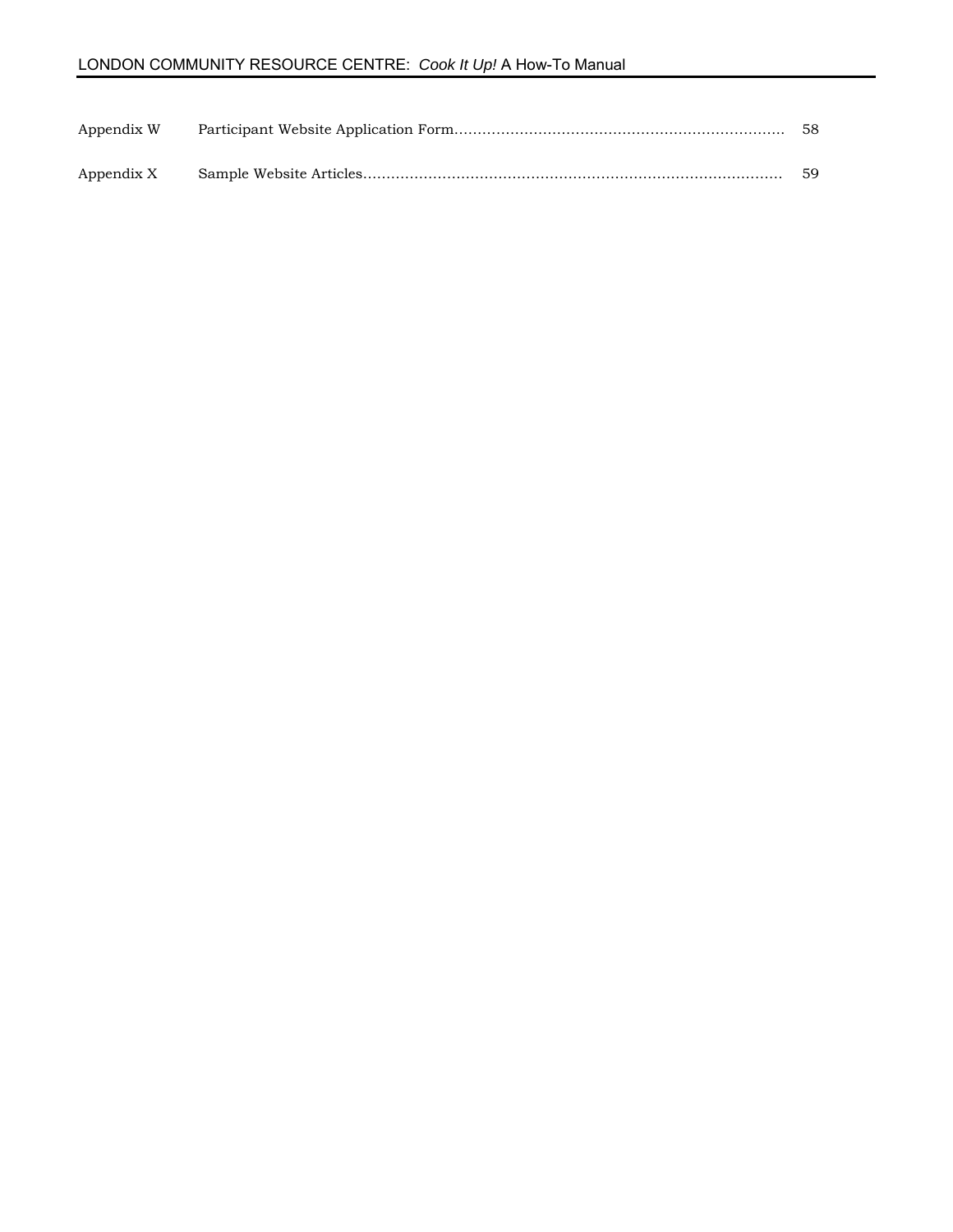### **Acknowledgements**

The London Community Resource Centre would like to thank the Steering Committee for their direction throughout the entire *Cook It Up!* project. We have had some superb volunteers who have assisted, instructed, and supported the participants in cooking sessions and field trips. These volunteers demonstrated passion and commitment and we are very appreciative of their involvement. The chefs who volunteered their time and skills along with a dash of patience and kindness need to be acknowledged. These food professionals are so busy in their own businesses, restaurants, and personal lives but felt the need to give back to our program and did so very generously. Thank you! Local farmers, folks running farmers' markets and academic culinary programs, grocery stores, and other local agri-food industries must be recognized. The field trip component truly created the opportunity for our participants to finally understand all aspects of the food they eat, from farm to fork.

Acknowledgement, of course, to our funding agency, Ontario Agri-food Education Inc. The Healthy Eating Program provided us with the financial opportunity to promote nutrition and healthy eating of Ontario products by engaging with youth and non-traditional community partners in a unique, hands-on, and rewarding way. Thank you!

Also, a special thank you to our community partners who supported *Cook It Up!* financially and in-kind: Ontario Bean Producers Marketing Board; Ontario Pork; Healthy Living Partnership Middlesex-London; London Lawyers Feed the Hungry; Brescia University College (BUC); and the Middlesex-London Health Unit.

In addition, Brescia University College provided Cook It Up! with students who were eager to gain some valuable community volunteer experience, with research advice and expertise, and with direction for our Steering Committee. Reaching out to our community partners such as BUC ensures we are approaching our community work in a comprehensive and thoughtful way.

Over the past year, *Cook It Up!* was approached on two different occasions by two community agencies who were so impressed by the work of the participants in this initiative that they asked *Cook It Up!* to cater events they were hosting for their communities. The Boys and Girls Club of London and the Medway Community Centre deserve recognition for having the trust, faith, and insight to give the participants in *Cook It Up!* an opportunity to shine while representing their program. This empowerment is graciously acknowledged and appreciated by the Steering Committee and the participants in the program alike.

Our Program Coordinator was instrumental in building the bridges between us and the local chefs and farmers in our community. His dedication to *Cook It Up!* and enthusiasm for Ontario products essentially sold the program to everyone with whom he came in contact. Thanks Andrew Fleet, for your energy and commitment to *Cook It Up!* Finally, a special thank you to Heather Thomas, Public Health Dietitian at the Middlesex-London Health Unit and my community partner whose vision and passion ignited this project and ensured it was on track, well researched, and promoted at many conferences, in the media, and with our colleagues locally and across the province.

This initiative was very rewarding, challenging, and inspiring and could not have been achieved at this level of success without everyone's contribution and commitment. Thanks to each and every person involved in this program!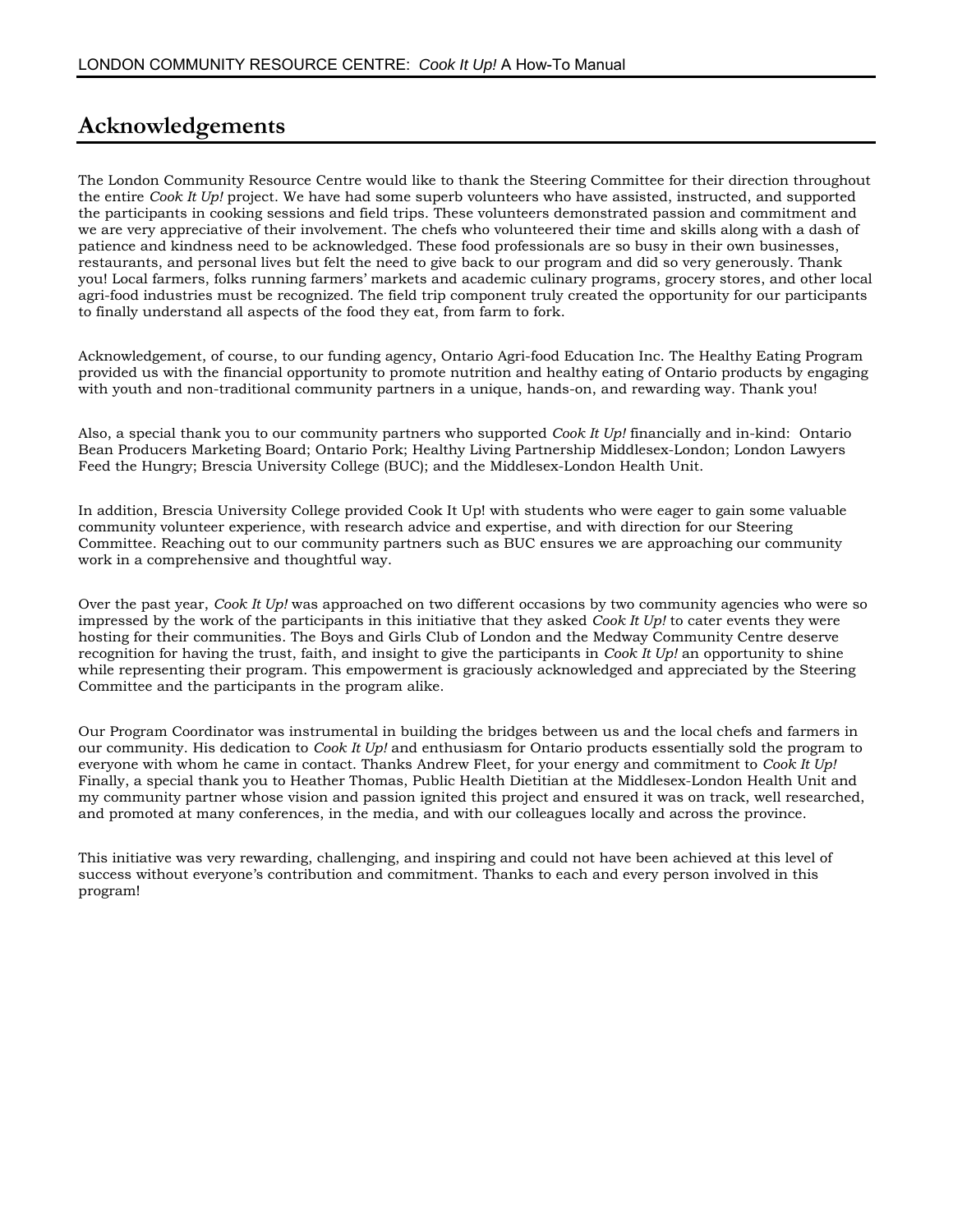## **Introduction**

The purpose of this how-to manual is to share with many communities the lessons we learned from our community-based cooking program for at-risk youth. The intention is to facilitate knowledge transfer to like-minded community agencies interested in enhancing food literacy. Our program met our community's needs and reflected what worked best for us. That is not to say that it won't work in your community; however, the premise is that this manual is a template for you to use what you feel is appropriate for your community and tailor other aspects to meet your community's needs. We see this program effectively being adapted for many groups, for example: single mothers, multicultural communities, older adults, people with disabilities, and any group requiring cooking skill development and food literacy awareness.

Please feel free to contact Linda Davies, Executive Director of the London Community Resource Centre (the lead agency of *Cook It Up!*) if you have any questions about our program and our approach. Also feel free to adapt the information in this manual as you see fit – this manual is just one way to create engaged, food literate communities.

**Food Literacy** is the ability to make healthy food choices by having the skills and knowledge necessary to buy, grow, and cook food. **- Food Literacy Project** 

# **Background: What is Cook It Up?**

*Cook It Up!* was a community-based cooking program for at-risk youth focusing on education and skill building. *Cook It Up!* offered youth education and hands-on food experiences focusing on general nutrition, food safety, food preparation, food selection and cooking skills, and agriculture fieldtrip experiences to a variety of local farms and farmers' markets. Educational topics include: General Healthy Eating and Safe Food Handling, Ontario-grown Spring, Summer, Fall, and Winter food themes, and a Graduation Celebration. The sessions included specific recipes featuring Ontario-grown foods, participation by local chefs, and fieldtrip opportunities to local farms and farmers' markets involving a variety of local food commodities. The facilitators targeted, coordinated, and implemented

the activities within each module relevant to the needs and desires of the youth group. The final Graduation Celebration provided an opportunity for the sharing of learning experiences, networking with sustainable new partnerships (e.g., local farmers, local food commodity marketing associations, local chefs, and local farmers' markets) and media coverage which served to promote the support from and philosophy of Ontario Agri-Food Education Inc. via local print, radio, and television media outlets.

#### **Purpose and Need for Cook It Up!**

Poor dietary habits during adolescence may impact on day-to-day wellbeing and performance, achievement and maintenance of healthy weights, growth and development, dental health, among other health indicators (1-5). Research suggests involvement in preparing food for meals is related to more nutrient-rich eating patterns including higher intake of fruits and vegetables, higher intake of key nutrients, and lower intake of fat (6-11). These studies all assume youth have access to food on a regular basis and involve youth living in a family environment. What is less evident in the literature is youth involvement in food-related tasks such as food shopping and preparation (12-14), especially when the target population is at-risk youth in transition from the family home or foster care to independent living. These urban youth are at-risk for homelessness and often experience social, physical, and psychological issues, inclusive of addiction, which may present barriers to healthy lifestyle behaviours (15). The provision of a hands-on, practical life skills program with the purpose of building self-efficacy, knowledge, self-confidence, and self-esteem is perceived as an effective and necessary intervention for at-risk youth in transition. According to Bandura (16), one's perceived ability to perform behaviours, that is, self-efficacy, is enhanced when one has the practical and necessary skills for completion of the task and/or behaviour. *Cook It Up!* provided participants with the skills and experience needed to promote their existing skills and enhance their self-efficacy.

The adolescent age group has been overlooked for effective, skills-based programming offered in the community setting. As youth are transitioning from home, group homes, or foster care to independent living, they have a need for food purchasing, preparation and cooking skills. For the purpose of *Cook It Up!*, the term "at-risk youth" is described as youth at increased risk for a variety of physical and psycho-social issues including poor nutrition which, in turn, can exacerbate physical and psycho-social issues. Addressing at-risk youth by implementing a program with emphasis on healthy eating may be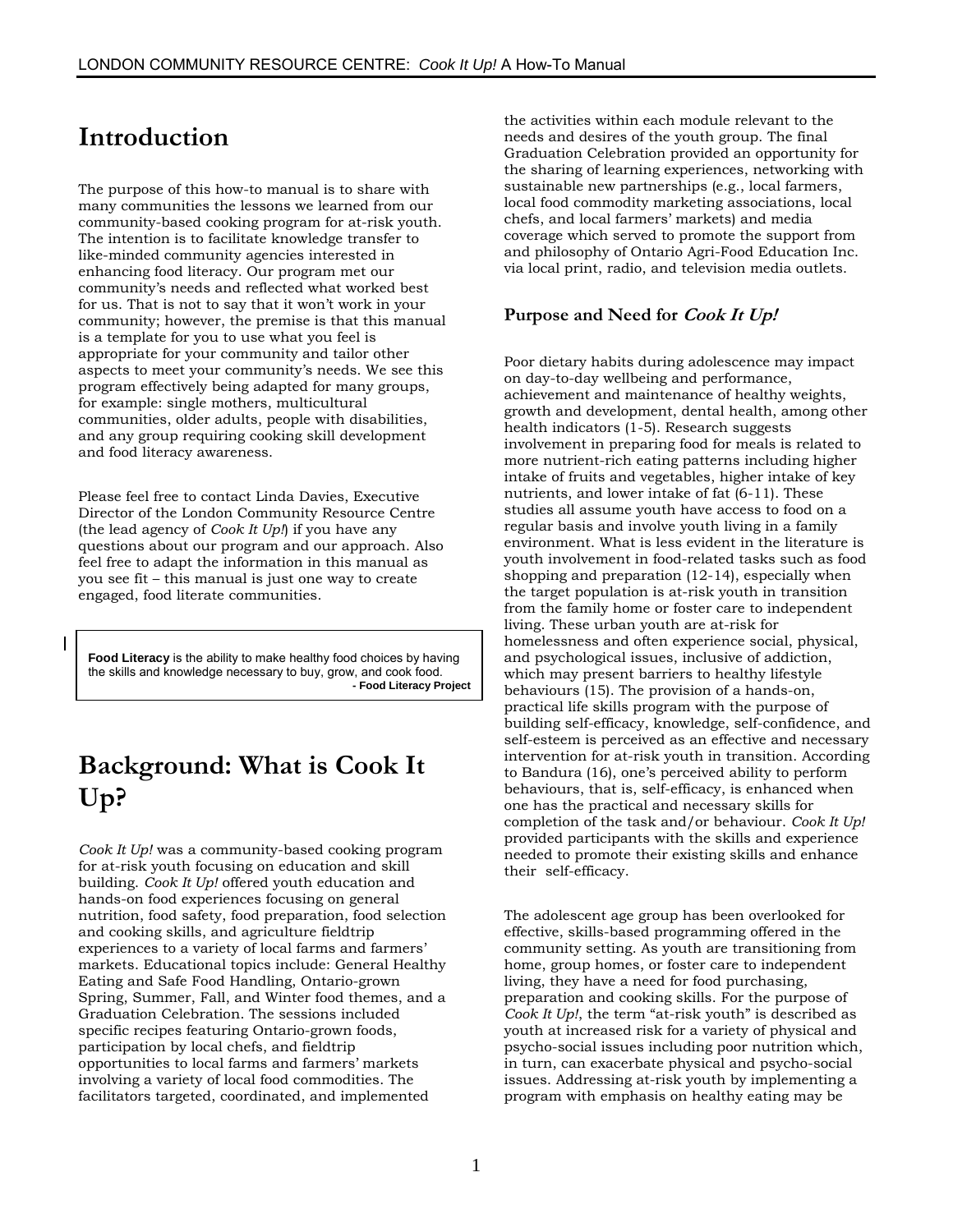successful in addressing other social determinants of health with positive results regarding behaviour change. The target population in this pilot initiative was a vulnerable, urban group of youth. Many of these youth lacked an understanding of agriculture and food systems, and none of them had ever visited a rural setting. This project was essential to build an understanding of our local agricultural community through hands-on experiences that served to empower participants. The results from the formative evaluation of the program provided evidence-informed practice and knowledge that can be transferred to broader community agencies and groups, including public health units, local community resource centres, schools, the agricultural community, and other agencies demonstrating interest in the results.

The purpose of the *Cook It Up!* program was to:

- increase education and awareness of agriculture, healthy eating, and food preparation and purchasing skills among this unique target population
- introduce this target group to local agricultural and food systems
- crystallize the appreciation of local food systems, from farm to fork, among this target group
- increase the impact and awareness of the benefits of the Ontario agricultural industry with key stakeholders and participants in the program
- build new and essential life skills
- create sustainable investment through networking with new partnerships (e.g., local farmers, farmers' markets, local food commodity marketing associations, local chefs, community agencies)
- create supportive, positive learning environments
- provide evidence-informed practice, based on research outcomes
- create and distribute a "how-to" manual highlighting all details necessary for implementation of this project in other

settings and with other target groups (e.g., post-secondary school students, young adults, Ontario Early Years Centres, parents, multicultural groups, older adults)

- offer knowledge transfer to other community groups (e.g., community resource centres, public health units, schools, workplaces, community agencies, agricultural groups, food commodity marketing associations)
- offer public messaging of the importance of local agricultural and food systems via local and extended media outlets (e.g., print, radio, television)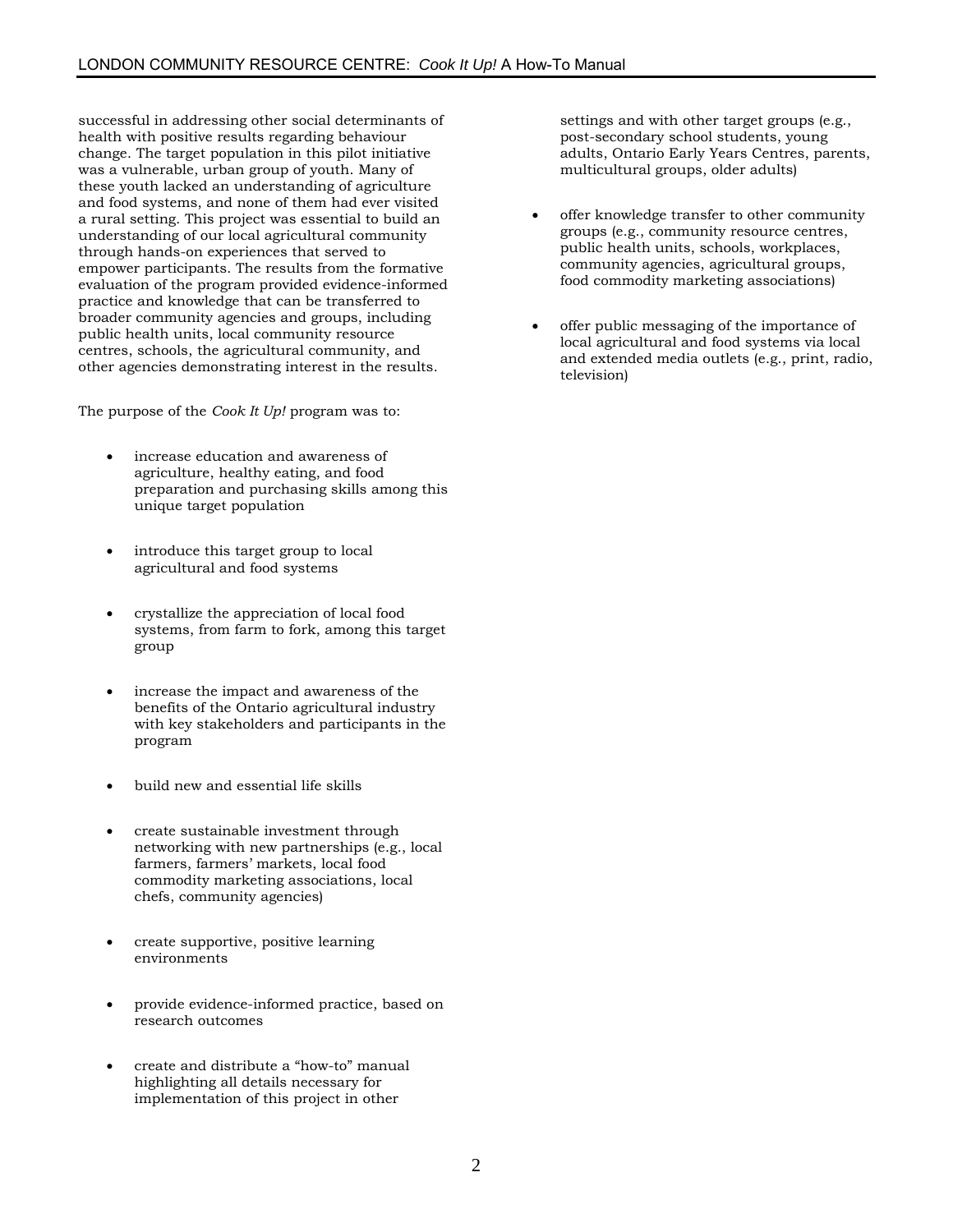# **Getting Started**

The *Cook It Up!* program was conceived because of the need in our community to provide food-related programming to at-risk youth given the absence of many opportunities for this population in this skill development area. While no formal needs assessment took place, conversations with community partners working specifically with youth agreed that food skills development was an important area of focus for this population.

One of the first steps in getting started on this initiative was to start defining the project in broad strokes to determine how best to approach food skills development. We had to determine in the literature the extent to which food and cooking skills were relevant to the youth population. A literature search confirmed limited evidence with adolescent age groups (ages 13-18) and demonstrated the opportunity to create a pilot project focusing on youth ages 13-18 years. Broad strokes outlining key components of cooking programs from the literature were drafted and discussions with agencies working with youth, focusing on health and social services, and with an education background were polled to determine interest in a community-based cooking program for youth and to glean ideas for program content. The program started taking shape with input from these key stakeholders and eventually the lead agency was able to identify clearly and concisely the program ideas, structure, and funding.

#### **Specific Steps:**

- Literature search
- Decide upon target population and age group
- Decide upon broad program components to include in the project
- Key stakeholder meeting
- Specific ideas for pilot program generated
- Review funding opportunities available

## **Funding Proposals**

The local food movement currently is very popular and relevant in Ontario. The agri-food industry has been engaging in various promotional campaigns, including media (e.g., Real Food Movement [http://www.youtube.com/watch?v=dIsEG2SFOvM], health promotion strategies (e.g., National Nutrition Month 2010), food manufacturers (e.g., [www.eatrealeatlocal.ca](http://www.eatrealeatlocal.ca/)), and the explosion of food programming on The Food Network, to name but a few. Additionally, attention to local food and the agrifood industry have garnered support from various funding agencies with focus on healthy eating. The Ontario Agri-food Education (OAFE) Inc., an arm of the Ministry of Agriculture, Food, and Rural Affairs, was the primary funding agency for *Cook It Up!* The main programs and services offered by OAFE include:

- Distribution of agri-food educational resources.
- Development of curriculum-based resources that articulate a clear agri-food message.
- Providing professional development services for educators across the province.
- Support and training of local agri-food volunteers and committees to enhance their efforts.
- Providing consultative support to major agricultural events such as the International Plowing Match and the Royal Agricultural Winter Fair.

In addition to these programs, in 2008 OAFE provided funding through their Healthy Eating Program, in which community agencies worked in partnership to promote nutrition and healthy eating of Ontario products. The purpose of this Healthy Eating Program Request for Proposal (RFP) was to solicit submissions from organizations wishing to undertake innovative projects with non-traditional partners that focus on communicating the public health benefits of Ontario grown products including their vitamin content and nutritional value.

*Cook It Up!* seemed to be a perfect fit for this funding opportunity. As such, the London Community Resource Center (LCRC) investigated the RFP in depth.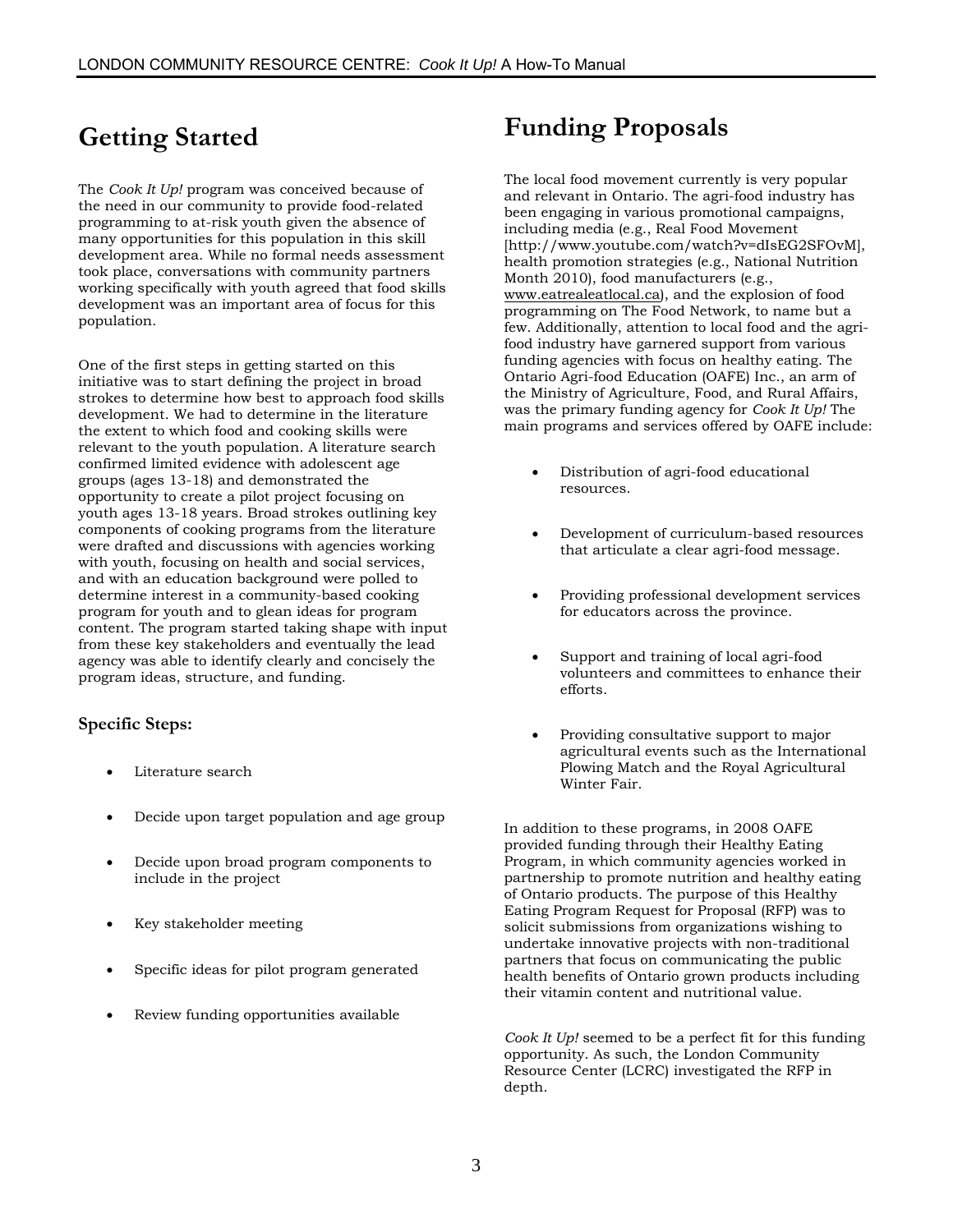Alternative funding agencies were also approached. Below is a list of potential funders for consideration when developing a community-based cooking program:

- Local health unit;
- Food commodity marketing associations;
- Heart and Stroke Foundation SPARK Together for Healthy Kids Advocacy grant;
- Local chefs' association;
- Academic institutions (e.g., colleges and universities);
- Ontario Trillium Foundation;
- Healthy Communities Fund (Ministry of Health Promotion and Sport); and
- Local Service clubs.

Once the best funding agency is selected for the project, the funding proposal can be drafted. This process enables the lead agency to determine how best to plan, implement, and evaluate the program. Careful consideration needs to go into the various stages of proposal development so as to not leave any considerations ignored.

In most proposals, there are clear guidelines regarding how to structure the RFP. These guidelines assist in organizing the project and identifying all aspects for consideration, from plans through to budget. Establishing a timeline with planning phases built in at the beginning and evaluation built in at the end ensures the project will be thorough and comprehensive. We allotted three months to finalize all aspects of our program planning prior to its official commencement. In addition, three months were allowed at the program's conclusion to complete all evaluation tasks and provide a final written report to the funding agency. Allowing time at the beginning and end of the program also provides flexibility in the program delivery and ensures program implementation is well considered prior to launching. Additional time at the beginning also offers opportunities to recruit Steering Committee members, the program coordinator, the participants, and provides the ability to promote the program effectively. Promoting the program helps generate

interest in all active participants as well, from Steering Committee members, to community partners, to participants themselves.

# **Steering Committee Recruitment**

Having the "correct" people around the table to assist in the program development is key to its success. We considered the RFP and requirements therein, specifically, the need to engage in new or nontraditional community partners with interest in promoting the local agri-food industry and the public health benefits of Ontario grown products. With this requirement in the forefront of our planning, we considered which key stakeholders would be important to include around the table. The following experts were considered for *Cook It Up!* Depending on how other community groups choose to approach their program development, different key stakeholders from these communities may be considered:

- Local chefs (for cooking skills education);
- Local farmers (for field trip opportunities and connection to local agri-food industry);
- Education specialists (active or retired, for enlightenment regarding how best to handle youth, especially at-risk youth);
- Social service agency representatives focusing on the youth population (to assist in participant recruitment and engagement);
- Public health representatives (to assist in proposal writing, research, evaluation, and nutritional aspects of the initiative);
- Food service industry representatives (to provide opportunities for field trips in this area);
- Academic representatives (to assist with research and evaluation);
- Community members with interest and skills in this project and/or target group (to ground the Steering Committee and ensure best interests of the participants and program goals are always being met); and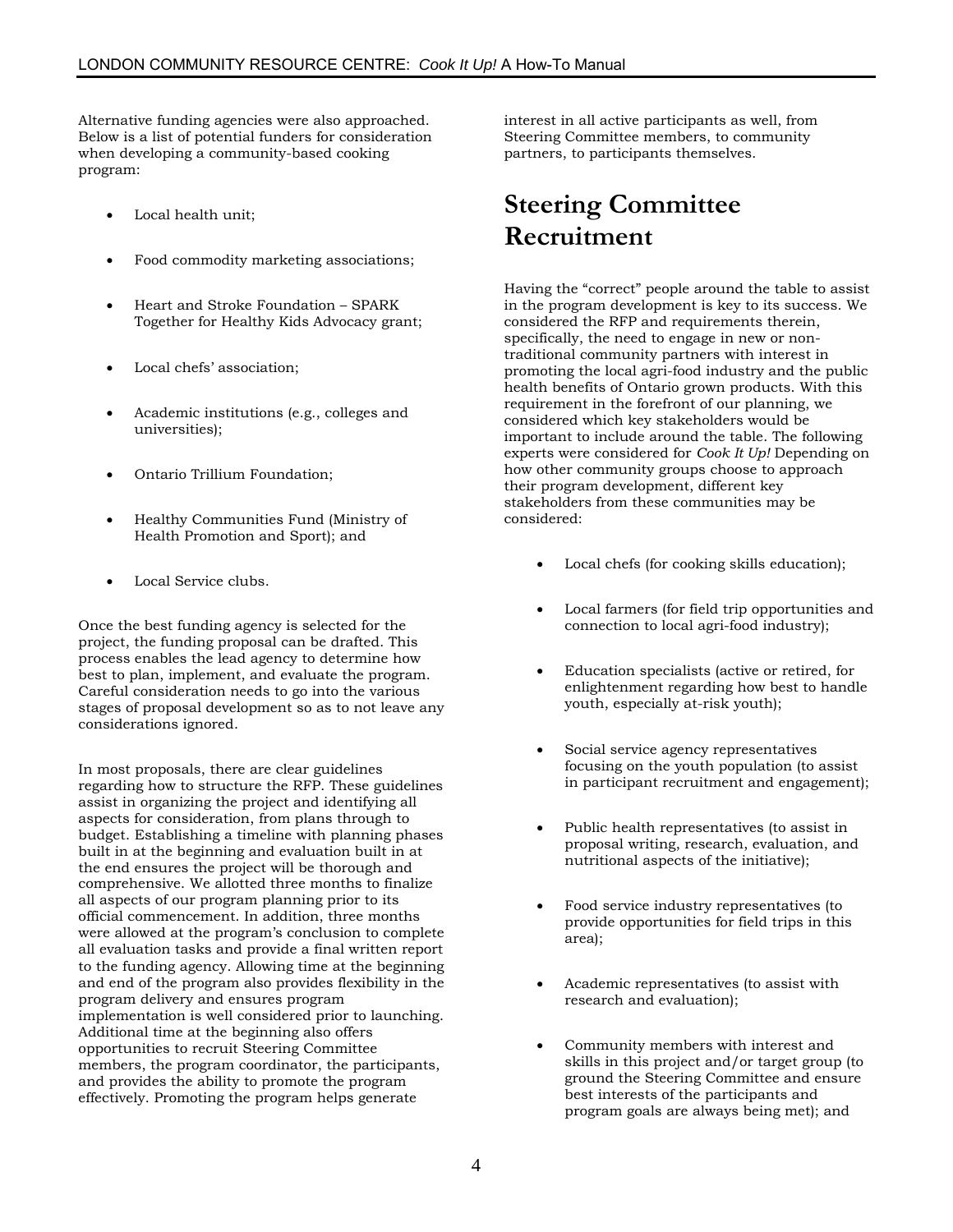• Food specialty store owner (to provide business representation and possible program resources).

These unique groups from come from very different backgrounds and share different perspectives on working with the target populations. However, the Steering Committee, at the same time, shares a similar interest and passion for the local agri-food industry. For these reasons, the lead agency felt it was very important to include this diverse yet comprehensive and collaborative group of experts to construct the Steering Committee for *Cook It Up!* The Terms of Reference for the Steering Committee are outlined in Appendix A.

# **Program Coordinator Selection and Recruitment**

Equally important as the Steering Committee recruitment, is the Program Coordinator selection and recruitment. We had the fortuitous opportunity to meet an individual who worked in the food service industry in our community who shared a passion for local food, education of youth, and cooking. His greatest strength was his connections to local chefs, farms, and farmers' markets. Working in a local restaurant (whose chef/owner was very engaged in local food such that he developed a daily menu based on the products he could source locally), our program coordinator proved invaluable in creating instant connections to chefs in our community. His passion for the program was evident and he easily "sold" the idea of engaging local chefs in teaching cooking skills to youth.

The opportunity to create new relationships with nontraditional partners was an important one for the lead agency. Recognizing the need to enhance existing food-related programming, LCRC was eager to find a way to build rapport with local chefs, farmers, and farmers' markets. It is, therefore, important to stress to your program coordinator to stretch beyond his/her comfort level and engage chefs, farms, markets, and other field trip opportunities that one may not immediately know on a personal level so as to ensure broad and diverse opportunities for cooking and field trip development are sought. A job description of the program coordinator and relevant job activities is found in Appendix B.

We were fortunate to have a prior connection with the individual we hired to be our program coordinator for Cook It Up! Alternatively, we would have first

connected with our community partners to see if any of them would have an individual in mind to recruit for this position. Given limited funding to do an extensive recruitment in newspapers and other typical methods of position recruitment, we would have considered placing a notice on a local volunteer association website (Charity Village [www.charityvillage.com](http://www.charityvillage.com/)) which also offers a job posting recruitment function.

# **Chef and Volunteer Recruitment**

Our program coordinator had existing connections to local chefs. However, we did approach a community contact who was involved in the local chefs' association as well to promote the need for chef recruitment. Equipped with information about the program, this contact not only assisted in recruiting a chef for the Steering Committee, but he also provided the chefs in this association with an overview of the initiative and engaged them in becoming involved in some capacity, whether through providing a cooking demonstration and skill session with the youth or getting the Steering Committee in touch with potential field trip opportunities.

In addition to this method of chef recruitment and selection, the Program Coordinator also reviewed the proposed "menu" of cooking skills and seasonal availability of local produce and paired local chefs with particular interest and/or skill in certain cooking methods and recipes. The Steering Committee insisted that any skills being taught be continuously built upon from session to session in order to enhance the participants' cooking skills ability from start to finish. This was relayed to chefs recruited to participate in the cooking skills development such that skills explained and demonstrated by the chefs were replicated by the youth on several different occasions throughout the duration of the program so as to build their confidence and ability to apply the skills in a variety of different settings and in different recipes. The literature demonstrated the effectiveness of providing hands-on learning opportunities for participants with the option of building skills throughout the program as a successful implementation technique.

We were fortunate to have a strong connection to the University of Western Ontario and one of its affiliated colleges, Brescia University College (BUC). The Food and Nutritional Sciences program (undergraduate and Masters level) is offered at BUC. One of our Steering Committee members is also a professor at BUC and offered to promote the opportunity to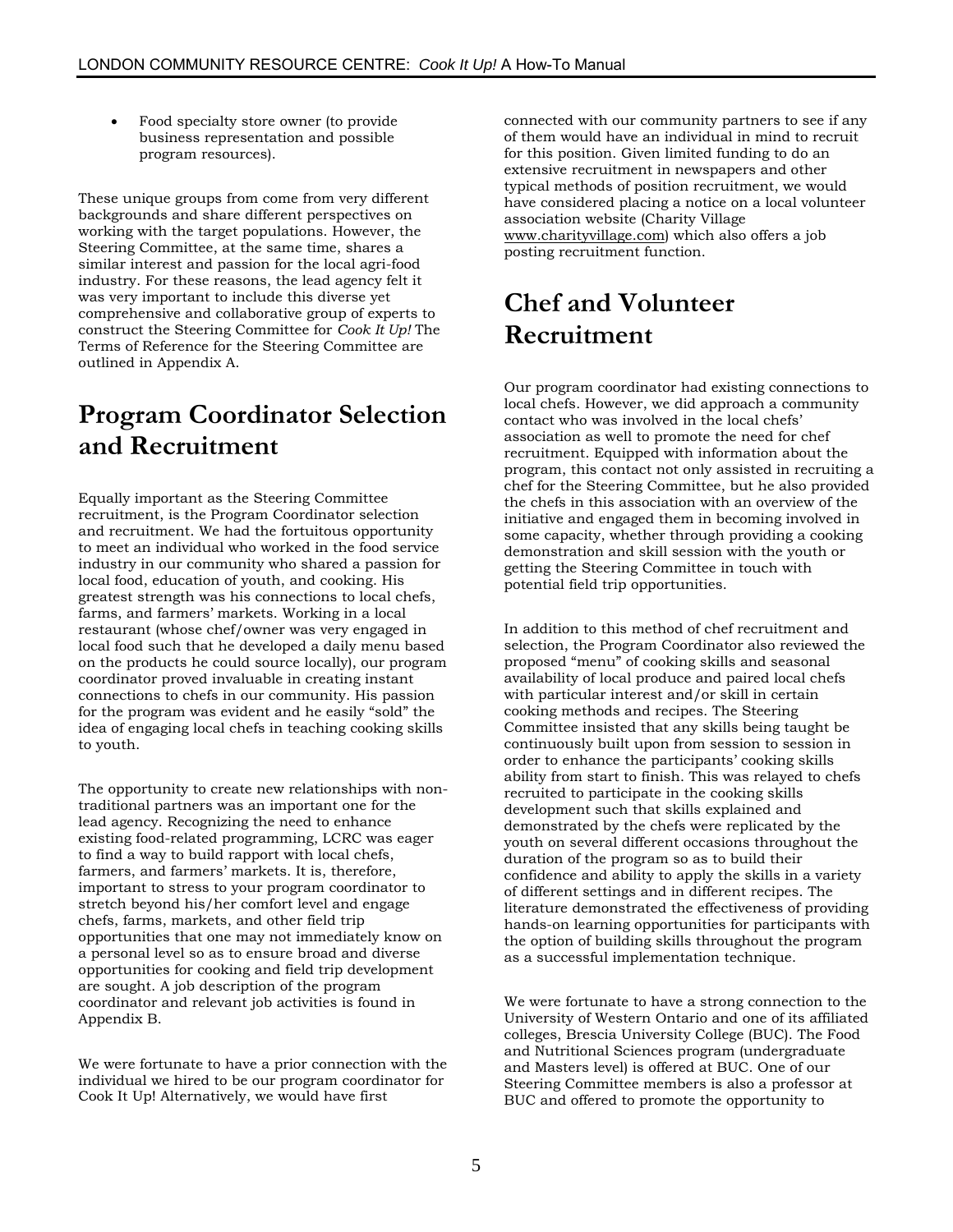volunteer in the *Cook It Up!* program with her students. Additionally, she taught a community nutrition course in which there is a community placement component. She recruited four students from that course to volunteer with *Cook It Up!*, not only to provide them with a community nutrition placement but also to ensure there was a good group of dedicated nutrition undergraduate students available to assist with volunteer duties.

In addition to the undergraduate students, we were also able to involve graduate nutrition students who were also completing their dietetic internship to assist in the program. The Public Health Dietitian from the Middlesex-London Health Unit supervised three dietetic interns who participated as volunteers at the cooking and field trip sessions and also contributed to proposal writing, research, and program content development. Details about program content development will be presented in another section of this how-to manual.

Because our program targeted at-risk youth, the Steering Committee thought it would be important to have some volunteers available to assist who had specific background working with this population. We were fortunate to recruit a Steering Committee member who also was a retired teacher who specialized in working with special needs children. Her background, patience, problem-solving strategies, and general demeanor with the participants in *Cook It Up!* was the perfect combination when working with youth that were easily distracted, demonstrated behavioural issues, and generally were at times difficult to connect with. In addition to this retired teacher, we also had an active teacher with expertise in family studies and food and nutrition curriculum at the high school level who volunteered her time to assist with the cooking and field trips as well.

We placed two participants with one volunteer for each session. The volunteers' roles and responsibilities were:

- To help keep the participants on track in terms of completing tasks generated by the chefs;
- To help participants navigate through the field trip components when independently completing assigned tasks (e.g., collecting produce from the field, apple picking, grocery shopping);
- To review with the participants and record the components necessary for their "journals," specifically what they liked and did not like about the cooking or field trip session; what they learned about the session; what they prepared; whether or not they would independently prepare this dish at home; and what they learned from being involved in the program.;
- To monitor safety issues in the kitchen and remind participants of the need to be safe, clean, and organized.;
- To ensure cooking and field trip sessions run smoothly.; and
- To assist the Program Coordinator or chefs in any way required.

The volunteers recruited were very positive about the program; however, some of them had never worked with at-risk youth in the past. For this reason, it was necessary to implement some sensitivity training. We worked closely with one of our community partners, Youth Opportunities Unlimited (YOU), which specializes in facilitating education and awareness groups with at-risk youth.

Since 1982 Youth Opportunities Unlimited has helped lead youth in London and Middlesex County toward success. This agency believes that investing in youth and strong communities are connected. Many youth need guidance and support to reach their true potential and YOU works with business, community and government partners to address youths' most pressing needs. YOU provides youth with the training, skills development, support and referrals they need to develop their potential and lead positive lives. It is clear from YOU's mandate that the fit with *Cook It Up!* is a good one.

The sensitivity training was conducted by one of the youth outreach workers from YOU. She informed our volunteers of language issues, how to be mindful of treating at-risk youth with respect and kindness, and to remind them that the volunteers' involvement will eventually be ending when the program concludes. At-risk youth often have adults and others they look up to come in and out of their lives without warning and this may lead to the disruption of their routine, trust, and understanding of others within their social and family circles. Reminding the at-risk youth that the volunteers are not abandoning them but rather moving on to other opportunities is important so the at-risk youth do not feel deserted or discarded by yet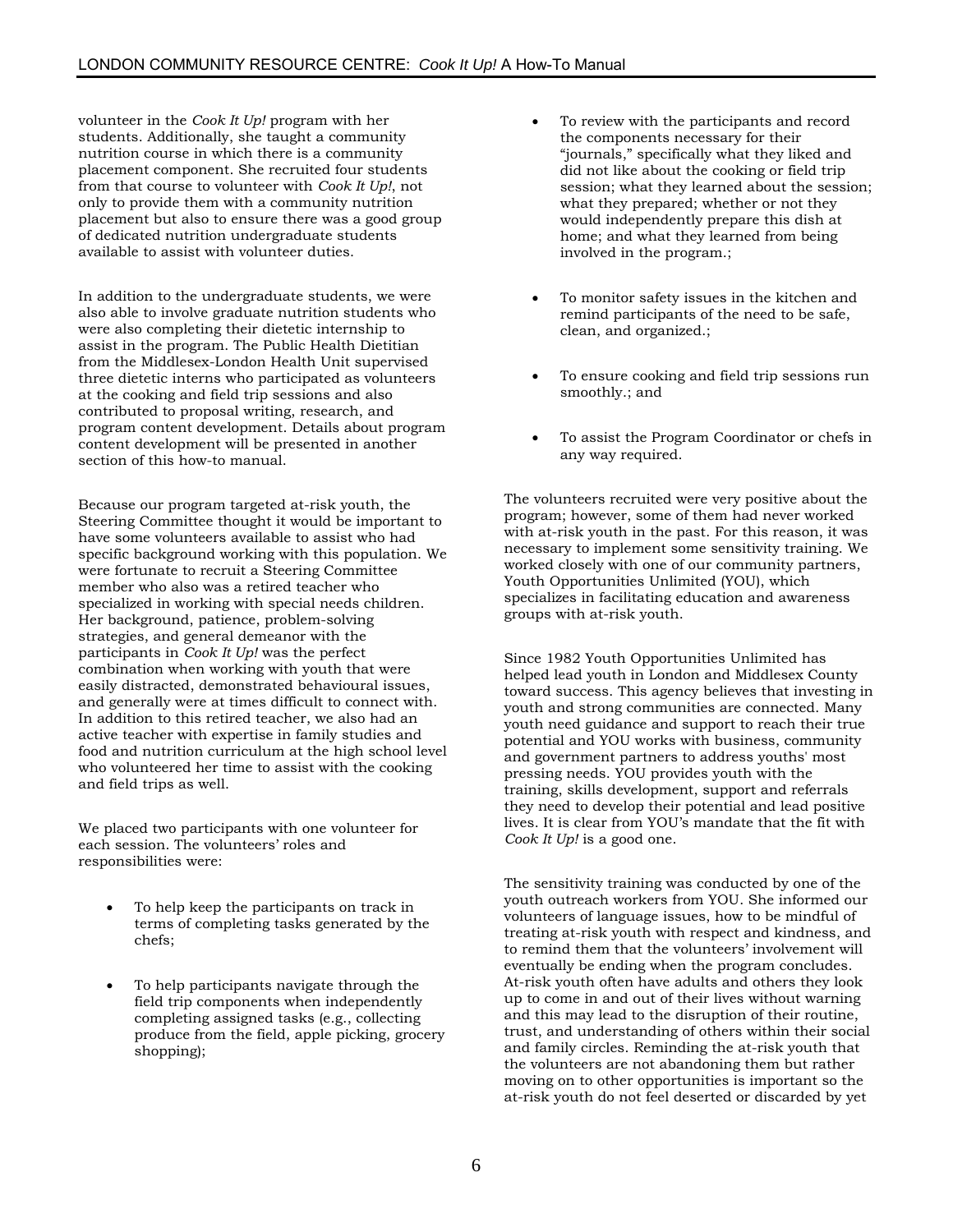another adult or young adult they have connected with in their lives.

If a future community-based cooking program is developed, it may also be useful to include at-risk youth in the development of the initiative so as to continuously tailor the needs of the group from week to week. Youth engagement is an important approach that we implemented through the weekly journal entries and connections with the Program Coordinator and volunteers. Youth engagement served to ensure we were on the right path with the program.

**Youth engagement** is the meaningful participation and sustained involvement of a young person in an activity, with a focus outside of him or herself. The kind of activity in which the youth is engaged can be almost anything - sports, the arts, music, volunteer work, politics, social activism - and it can occur in almost any kind of setting. **- Centers of Excellence for Children's Well-Being, 2009** 

# **Research and Evaluation Considerations**

Because Cook It Up! was a unique program in our community, the Steering Committee felt it would be important to conduct an evaluation of the initiative. With expertise in research and evaluation around our Steering Committee, the local Public Health unit, University of Western Ontario (UWO) and BUC worked together to develop an ethics proposal for consideration prior to starting any research project. Ethical approval for all research projects in *Cook It Up!* was approved by the Office of Research Ethics at the University of Western Ontario.

The research team decided to conduct two qualitative studies and one quantitative study from Cook It Up! First, a formative evaluation of the program was developed. This research focused on conducting indepth interviews with all participants in the program: Steering Committee members, chefs, farmers, field trip operators, volunteers, and participants. The lead investigators were interested in determining what worked well in the program, what did not, and how the program could be adapted to other groups in different communities, and overall, how to improve *Cook It Up!* Secondly, a photovoice study was implemented to determine how the Cook It Up! program had served to enhance the participants' cooking skills. Along similar lines as the photovoice research, a pre- and post-test cooking skills assessment was conducted to determine any changes in cooking skills among the participants at the beginning of the program compared to at the

completion of the program. At the time of the publication of this manual, a fourth qualitative study focusing on perspectives of parents/guardians was under review by the Office of Research Ethics at the University of Western Ontario and therefore is not included here.

Full data analysis of these research projects was underway at the printing of this how-to manual and can be shared with interested parties once interpreted and written up. Please contact Heather Thomas if you are interested in finding out the results from this research [\(hclarke4@uwo.ca](mailto:hclarke4@uwo.ca)).

Documents related to the research aspect of *Cook It Up!* are available in Appendices C through P (Letter of Information for community partners and Participants; Semi-structured interview guide for community partners and participants; Demographic Survey and Pre- and Post-test Questionnaires; Camera Orientation Session; Consent Form for Photovoice; Consent Form; Ethical Issues in Photovoice; Letter of Information for Photovoice; Rights and Responsibilities of Photovoice; Semistructured Discussion Group Guide; SHOWED Document). Table 1 outlines research and evaluation plan and activities.

## **Policies and Procedures**

The Steering Committee spent considerable time thinking about which policies and procedures needed to be implemented to keep the participants, volunteers, and all other community partners safe when participating in *Cook It Up!* When working with kitchen appliances and utensils, the opportunity for injuring oneself might present itself from time to time. The policies and procedures related to preventing and treating injuries were some of the first ones to be developed. In addition, cooking with certain ingredients also provided potential challenges due to food allergies or intolerances. We needed to establish proper health information records to identify potential food allergens and other relevant health history that would facilitate our understanding of how to treat certain circumstances. All staff and volunteers involved in the cooking and field trip sessions, especially the Program Coordinator, reviewed these documents thoroughly should an emergency arise. To gather the correct information for these forms, the Steering Committee consulted existing health forms and included relevant information and sections from those forms in the development of the ones for this program. The Middlesex-London Health unit was an important partner in the development of medical/health forms given the focus of this agency.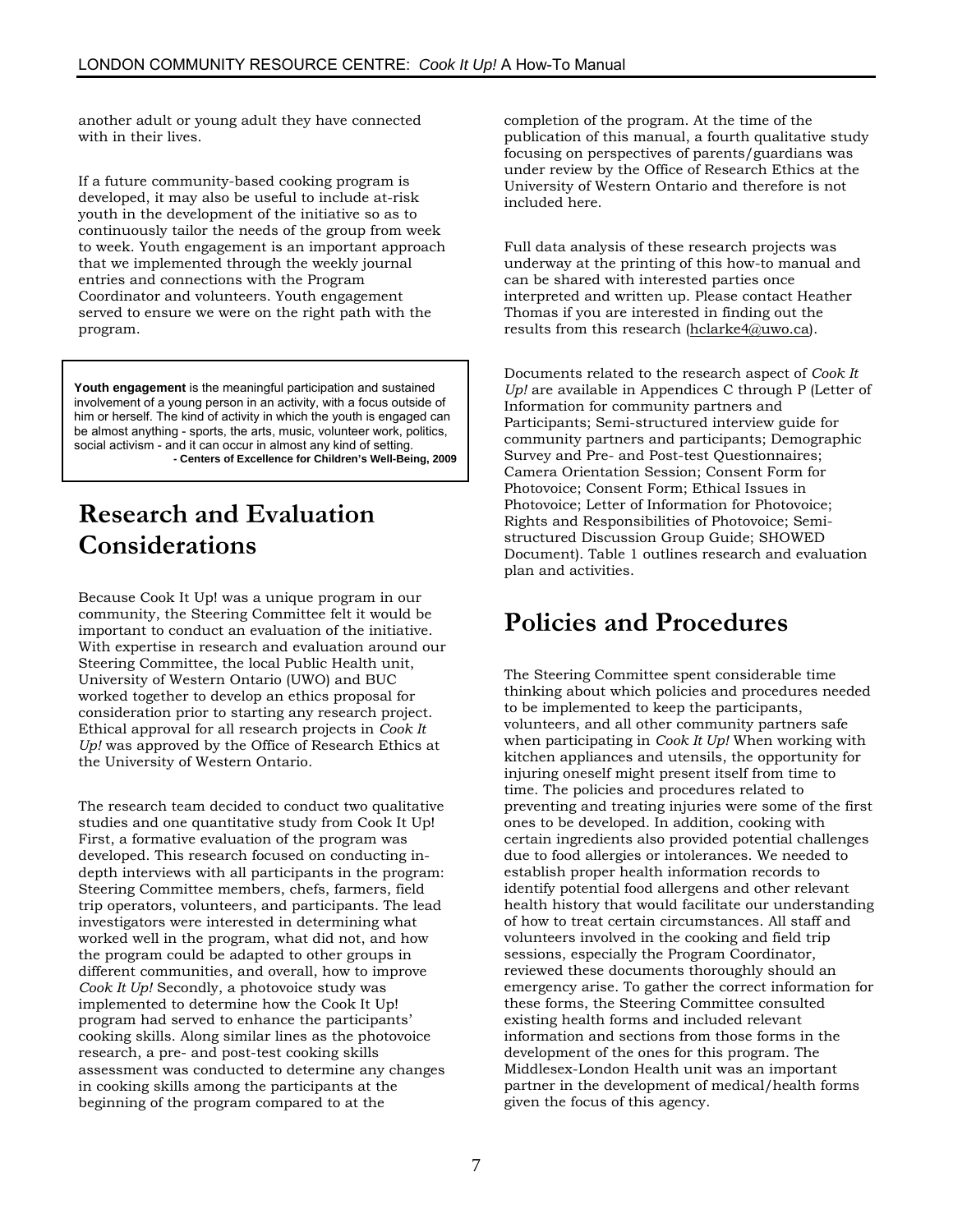The other documents that generated much discussion from the Steering Committee were the forms related to Code of Conduct and managing behaviour. These forms were put into place given the at-risk population with whom we were engaging. These documents were adapted from similar ones utilized at a program facilitated by one of our Steering Committee members who also worked with at-risk youth in his agency. The Steering Committee discussed at length the purpose of *Cook It Up!* in reaching at-risk youth and how we wanted to give the participants sufficient "chances" before taking drastic measures with respect to their involvement in the program. That said, we also did not want the behaviour of one or two participants to impact on the learning and skill development of others. There were circumstances in which one of our participants acted out on occasion and was inappropriate. It was decided at the Steering Committee level that our volunteer who had experience working with special needs children would work one-on-one with this particular participant to assist in curbing her behaviour. The volunteer and participant pairing in this situation proved to be very positive and the participant who was problematic improved her behaviour significantly such that she did not need to be removed from the program. At all stages in the discussion about this particular participant, parental/guardian involvement was included and encouraged. The situation was resolved and this participant remained in the program for its duration.

Appendices Q through V highlight some of the key policies and documents we used in *Cook It Up!*

# **Participant Recruitment Strategy and Program Promotion**

Because the program was targeting at-risk youth and also involved significant time and participation commitment, we wanted to ensure the participants involved in this pilot project were fully committed to the program, from start to finish. To this end, we had an online application form available for potential participants to complete and submit (Appendix W). Paper copies were also available to those without internet access. In addition to the application form, the potential participants met with a few members of the Steering Committee who conducted informal interviews with the youth to determine whether or not they were the right fit for the program and if they understood the time commitment as well. At this interview, youth were informed about the research projects and asked to consider if they might have interest in participating in those as well, at a later

date. Even though participants were not obligated to become involved in the research component of *Cook It Up!* we felt it was only fair to inform them of this potential so that they could make a full decision about their possible involvement in the program, should they be selected.

The Steering Committee deliberated about the need to interview potential participants and decided that given the pilot nature of this initiative and the desire to share our findings broadly, we wanted to ensure some level of success in the process and as such, decided to interview participants to determine fit, interest, enthusiasm, and commitment to the program. This proved to be an effective way to retain participants as well. We had only one participant withdraw from the initiative due to unforeseen personal difficulties.

In terms of program promotion, we utilized our local media outlets to introduce the program to our local community. We were interviewed in local newspapers and on television. We promoted the initiative on websites (LCRC, Middlesex-London Health Unit, and [www.healthylivinginfo.ca\)](http://www.healthylivinginfo.ca/) and on Facebook and Youtube. In all media outlets, we directed interested parties to the LCRC website to complete the application form and learn more about the program. Two website articles to date were published on the Middlesex-London Health Unit, Healthy Living Partnership Middlesex-London, and London Community Resource Centre websites (Appendix X).

Promotion of *Cook It Up!* also occurred via word of mouth. With a strategically selected Steering Committee with working background in diverse sectors within our community, we were able to promote the program through our networking groups, community partners, colleagues, and professional associations. This informal sharing of the program served us well in that we were able to describe the program in good detail with others who were in contact with groups focusing on at-risk youth. Steering Committee members working in the social service industry were able to identify potential youth participants directly and those youth, once learning more about the initiative could apply should they choose to do so. We originally recruited nearly 30 youth but through self-selection out of the program (due to a variety of different reasons, e.g., time commitment, program components, conflicts with other activities) the final number of participants was nine. There was attrition of one participant due to personal issues. The remaining eight participants remained with the program from start to finish.

While it may seem that eight participants is a small number of youth, our Program Coordinator reassured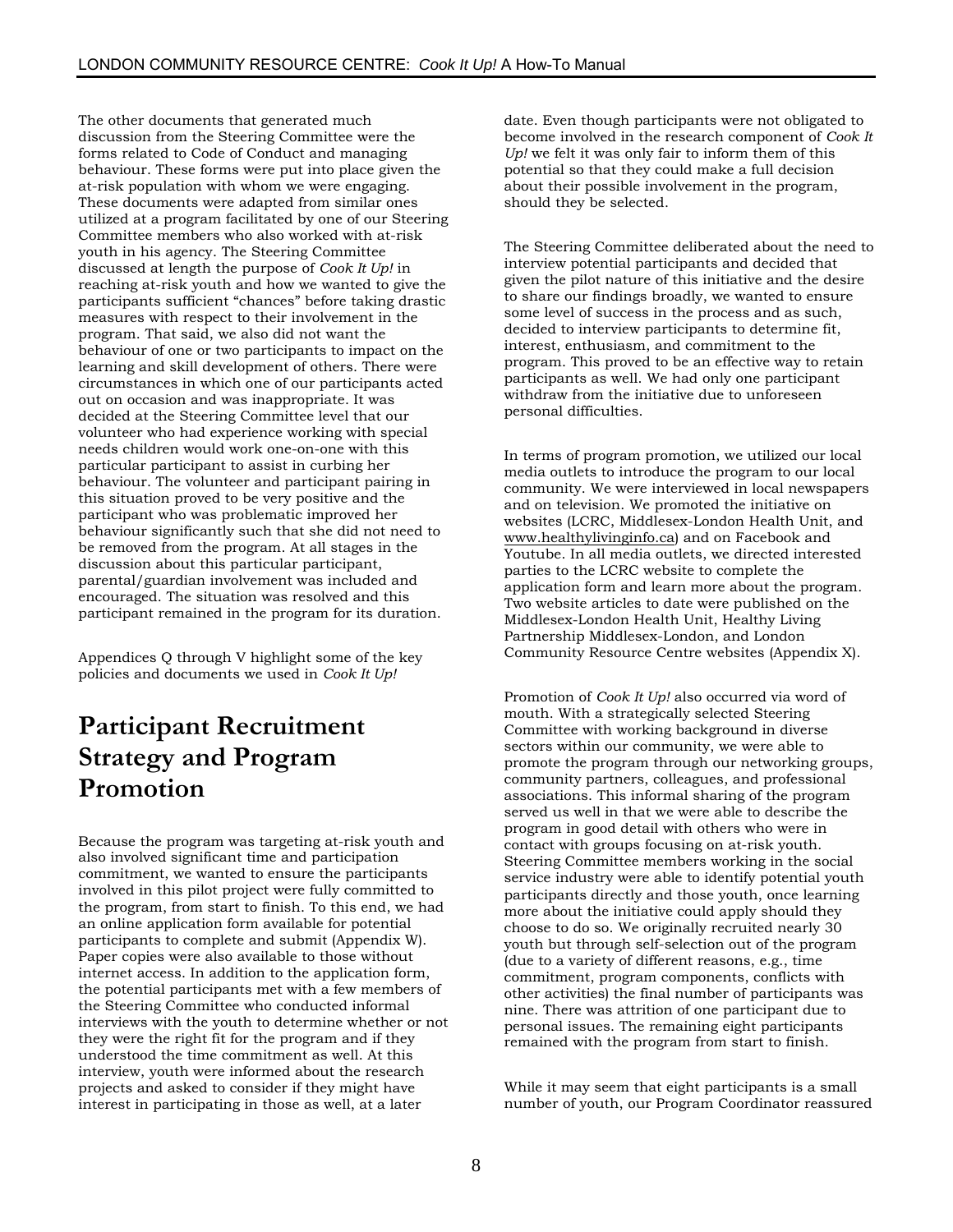the Steering Committee on a regular basis that this number was a very comfortable one to work with. Atrisk youth can be very easily distracted and having more than eight participants may have created a difficult learning environment and frustration among volunteers, chefs, and others in the program. It is necessary to keep in mind that for each session, there were eight participants, a minimum of four volunteers, the Program Coordinator, Steering Committee chef, and guest chef. A maximum of about 15 people is desirable. If larger numbers of participants are considered, cooking space becomes a very important consideration. Careful consideration of the target group selected and their unique needs will determine the number and expertise of volunteers at each session.

# **Program Development**

The original development of the program commenced with the proposal writing. Using the proposal as a template, we focused on incorporating seasonal local foods into cooking sessions and field trips to farms and farmers' markets. The Program Coordinator also considered which specific professional chefs to recruit given the season, their expertise, and their availability. Table 2 outlines the module topics and brief description / themes for each cooking and field trip session. This information is based on opportunities to highlight local seasonal produce on field trips and to demonstrate how to use this produce in the cooking sessions.

The original program concepts were developed by dietetic interns supervised by the Public Health Dietitian on our Steering Committee. From this point, the Steering Committee put the Program Coordinator in charge of fine-tuning each session. Recipes selected for each cooking session were decided upon by the Program Coordinator and professional chef on our Steering Committee. Ingredient lists, equipment required, and other cooking considerations were also discussed by these two professionals prior to each cooking session. Additionally, potential field trip opportunities were considered and connections to the appropriate farmers were made accordingly.

The Program Coordinator contacted local chefs to see if they had interest in volunteering their time to instruct the participants on a variety of cooking techniques while showcasing local, seasonal produce. There was never any difficulty recruiting chefs to lend their skills, expertise, and enthusiasm to the program and its participants. In fact, some chefs enjoyed the experience and their involvement so much that they asked to return to the program on an ongoing basis. This commitment from some of the chefs

demonstrated to the participants that *Cook It Up!* was an important initiative and one valued by the local chefs participating in the program. Even though there was great interest in the program by some returning chefs, it is very important to continue to recruit additional chefs to the initiative to avoid potential volunteer burnout and to diversify community capacity. Table 3 highlights key Program Coordinator activities.

# **Budget**

The budget for Cook It Up! included details about the following components:

- Project management;
- Program Coordinator;
- Cooking Sessions;
- Fieldtrips;
- Transportation; and
- Graduation Ceremony.

Cash and in-kind contributions from community partners for all of the above components were also identified in the proposal. Additionally, time and inkind allotments for many operational costs were considered. Some of these in-kind expenses included:

- estimated wages for Steering Committee members attending meetings;
- meeting space;
- office space, supplies, and equipment;
- financial management of all funding;
- human resource management and supervision;
- promotion of program;
- reporting responsibilities to funding agencies;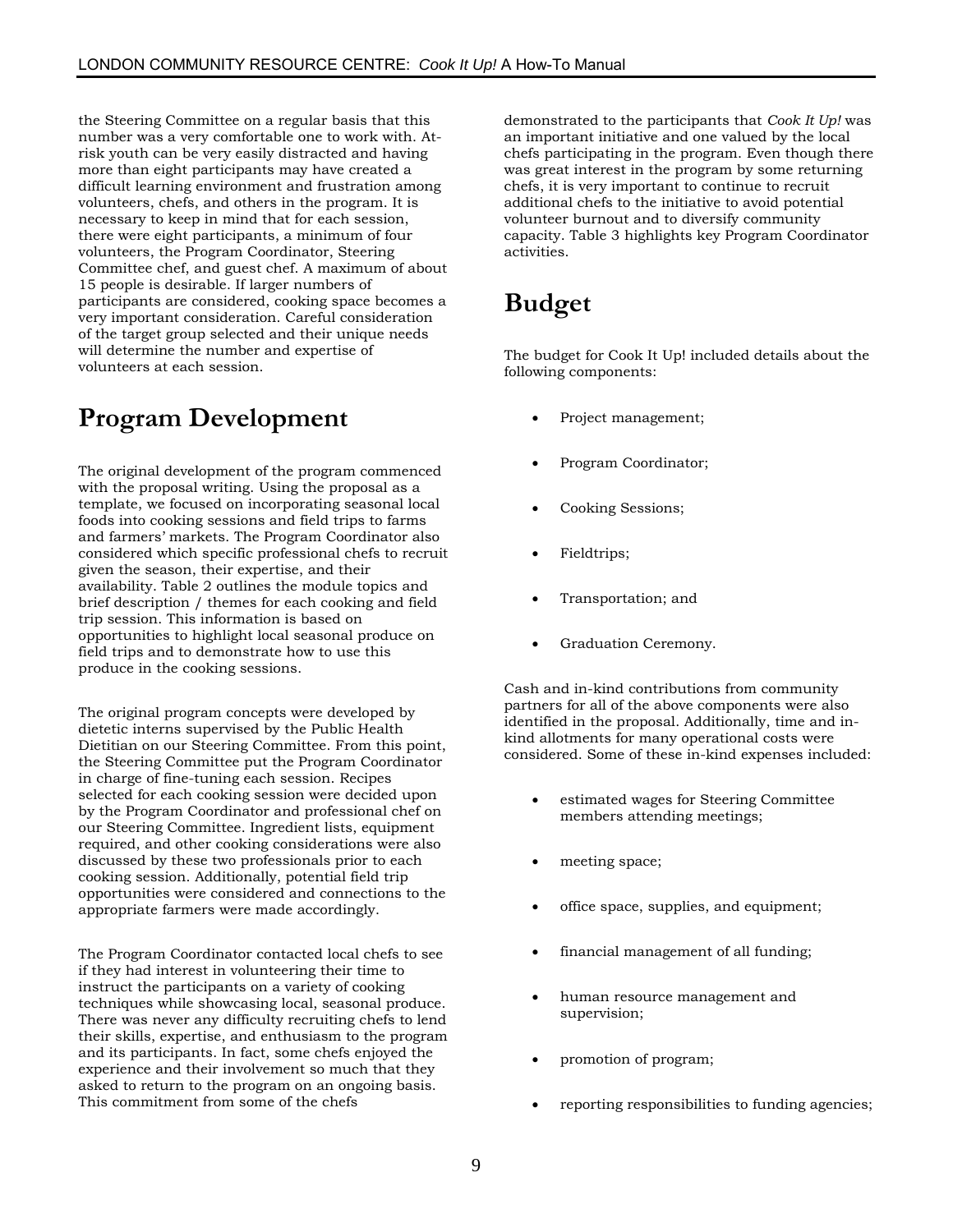- kitchen space;
- transportation;
- community consultation and advisory roles; and
- orientation of volunteers, interns, Program Coordinator, Steering Committee members.

Depending on the capacity of your community to contribute in different ways to a community-based cooking program, you may or may not need to include all components that we did in our proposal. We would recommend reaching out to your community partners to determine how they can assist in the implementation phase of your initiative.

For specific budget information related to Cook It Up!, please contact Linda Davies, Executive Director at London Community Resource Centre (linda@lcrc.on.ca).

# **Sustainability Plan**

The overarching principle of the sustainability plan originates with building community capacity and strong community partnerships. Having your community behind your effort facilitates the sustainability even during times of limited financial resources. Your community partners champion your program and serves to connect the correct partners at the beginning of the program. Having these enthusiastic key stakeholders around the table ensures that the initiative is fostered well and grows effectively. Greater community involvement creates less demand on one agency or group to pull the project together independently. Many funding opportunities now mandate collaborative community efforts as they recognize that many parts make a strong entity. It is very important to strategize which key stakeholders need to be approached to become involved in your project.

We have some positive examples that generated wonderful opportunities for the *Cook It Up!* program. For example, one of our Steering Committee members was a business owner of a specialty food shop. She was able to approach some of her suppliers for donations of kitchen utensils to supply our kitchen as well as provide gifts for the participants at the end of the program. On more than one occasion, the farms we visited on the field trips allowed us to have produce from their fields to use in the next cooking

session. This helped to reduce our budget for food costs. Administratively, community partners and Steering Committee members provided access to administrative support, mail outs, office supplies, and meeting space. It is important to ask community partners and Steering Committee members how and what they can contribute to the program beyond attendance at meetings.

# **Unexpected Opportunities**

On two separate occasions, the *Cook It Up!* program was approached to cater community events. The first event was the launch of a newly renovated community arena and meeting space. The group was asked to prepare a vegetarian chili and whole wheat rolls for a group of approximately 170. For this event, the chef on our Steering Committee worked with the youth to discuss how to develop a catering menu including shopping lists, equipment required, kitchen and service area layout, and other details relevant to the event. The day before the event, the participants travelled to the event location and completed the food preparation so they would be prepared to cook it the next day. The participants decided who would be "back of house," preparing the food and getting it ready for service and who would be "front of house," delivering the food and mixing with the people attending the event.

For this event, the Steering Committee members decided to purchase professional chefs' jackets for the participants, one of the many "perks" for their involvement in the program. The participants were not told about the special jackets until the day of the event. On the day of this catered event, the jackets were presented to the youth and as they put them on, they seemed to stand up taller and recognized the importance of the jacket – they were professionals and represented *Cook It Up!* in the community. The sense of pride and respect for each other was palpable. We were very pleased we invested some funding to purchase these special jackets.

At this event, The Honourable Chris Bentley, Attorney General for the Province of Ontario, was present and met with the participants to congratulate them for their involvement in the *Cook It Up!* program. It was a great opportunity for the participants to meet Mr. Bentley and for him to see community youth engagement in action.

The second catering event occurred during National Youth Week. It was fitting that the participants in *Cook It Up!* were asked to prepare and serve meals for 40 members at the local Boys and Girls Club. The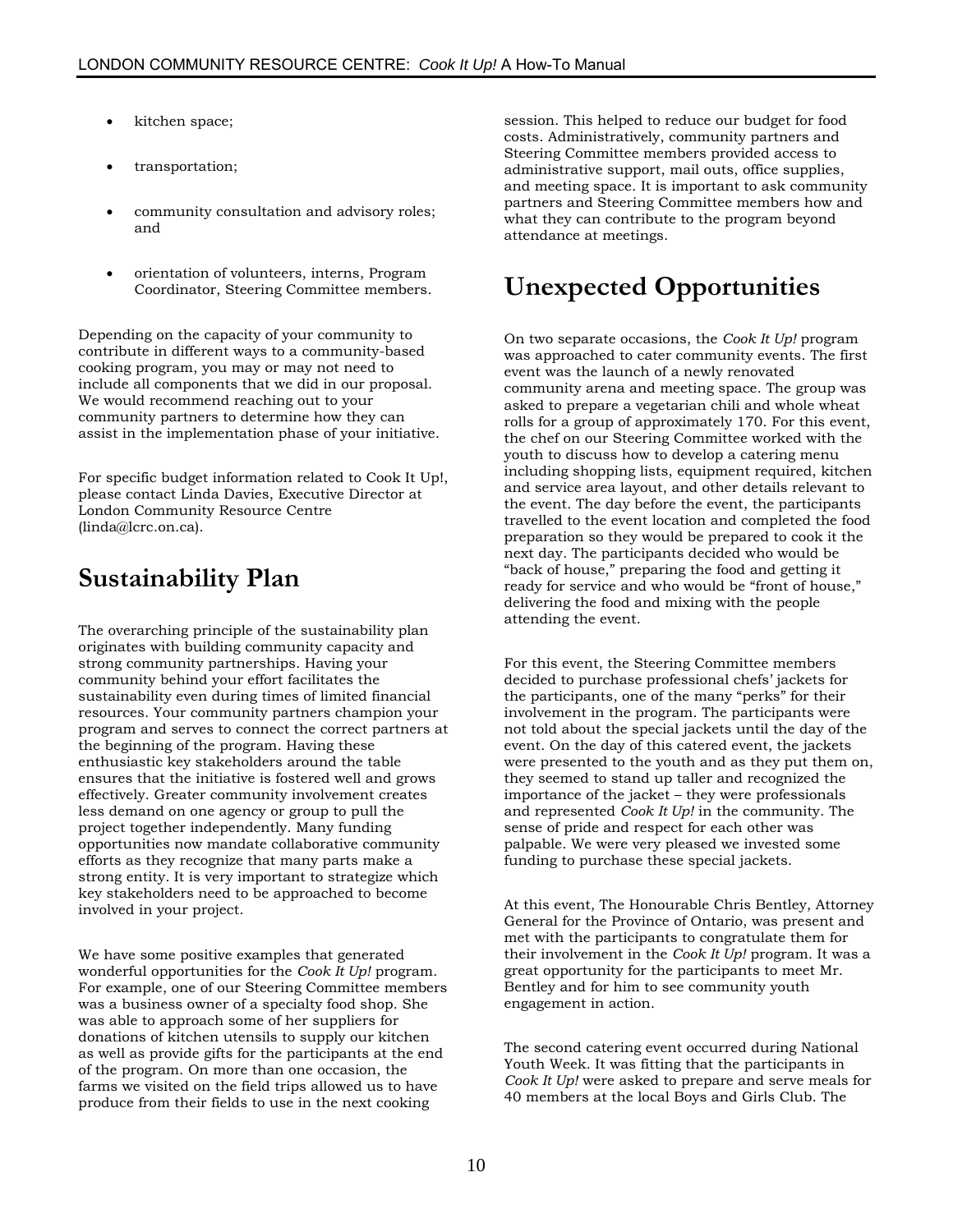youth prepared homemade lasagna and Caesar salad. They performed all duties associated with the catering once again and performed these tasks with confidence and excitement.

In addition to these events directly involving the participants of *Cook It Up!*, Linda Davies and Heather Thomas had the opportunity to promote the program at a number of conferences and workshops across the province. They presented to delegates the purpose of the program; recruitment strategies for Steering Committee members, chef volunteers, and participants; key learnings to date; and some of the early results from the research program. Delegates were very interested in the program and eagerly awaited the release of this manual! Some of the workshops and conferences attended included:

- University of Western Ontario, Health and Rehabilitation Sciences Annual Research Day (London, February 2010);
- FoodNet Ontario conference "Bring Food Home" (Kitchener, March 2010);
- Ontario Society of Nutrition Professionals in Public Health Annual Nutrition Exchange (Niagara-on-the-Lake, May 2010);
- FoodNet Ontario "Making Connections" workshop (London, November 2010); and
- Provincial Consortium on Youth In Recreation "MBA 10 Symposium" (Barrie 2010).

# **Troubleshooting**

Although the program was very well received and exciting to contribute to, there have been some challenges along the way. However, we viewed these difficulties as lessons learned and hope that other community groups can learn from our challenges to strengthen their proposed initiatives.

One of the greatest challenges we faced was the **cooking location**. We needed to be adaptable on a number of occasions until we found a suitable, health unit approved location that was centrally located and large enough to accommodate our group. We have created a link with a local faith-based organization who have opened their doors to our program. They were interested in engaging with youth and felt that

*Cook It Up!* was an excellent program in which skill development of at-risk was being met.

Many faith-based organizations have superb kitchens that are not being utilized during the week nights. Careful consideration must be given when approaching these organizations because many of them have programming requiring the use of their kitchens throughout the week (e.g., for community dinners). As such, you may need to be flexible in terms of changing your day and/or time of conducting your program.

The Steering Committee was very dedicated to ensure the project **stayed on track** from start to finish. Given the popularity of *Cook It Up!*, there were a number of potential initiatives and opportunities the youth could have been involved in but these opportunities did not necessarily align with the original purpose and goals of the program. The Steering Committee ensured the Program Coordinator remained true to the original concept. That said, we were flexible to embrace opportunities that enhanced that concept, for example, in the two catering events that presented themselves to our group.

We found it important to ensure that we had the **expertise** to deal with situations that arise that are unique to the population with whom we were working. Our Steering Committee was the first point where this philosophy was applied. Ensuring diversity among Steering Committee members' backgrounds while meeting specific needs of our population ensured we were well prepared to handle any challenges encountered.

As with any project**, managing the budget** effectively is key to project success. We were very fortunate to have a very diligent Executive Director of the host agency for *Cook It Up!* to stay on top of our spending and to ensure that reports and other tasks associated with the administration of the program were also in line. If the Project Coordinator does not have these specialized skills, it is very important to find someone else involved in the project to ensure budget is adhered to strictly.

From time to time, front line staff and volunteers involved in the project are unable to attend due to illness or other family emergencies. In these cases, it is essential to have a **back up plan** so that the program still runs on time and on schedule. Unforeseen circumstances create the opportunity to teach program participants that life sometimes just "happens" and they need to be flexible and adaptable so that they can cope will with changes to their regular schedule. For the volunteers and Program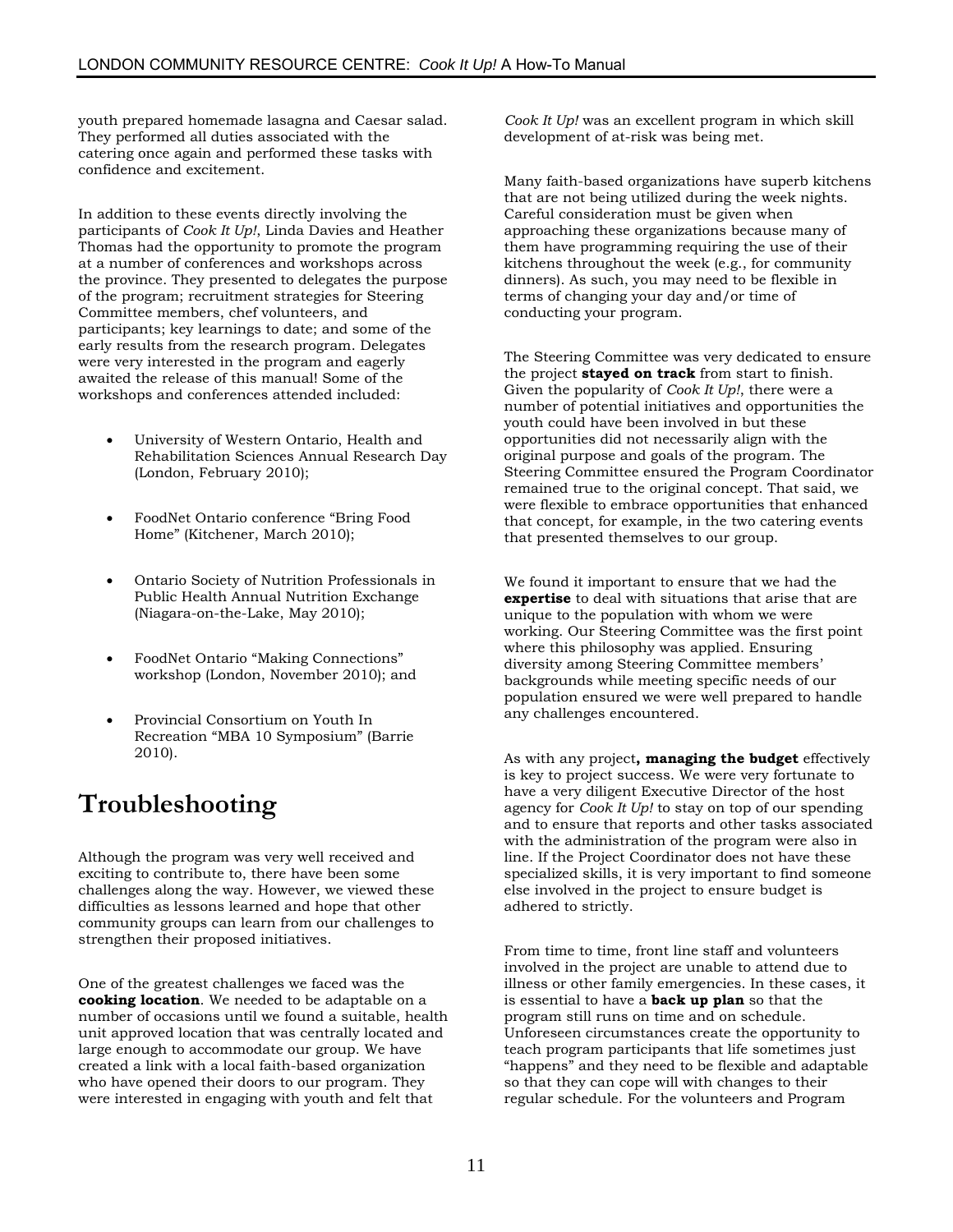Coordinator, we established a **"buddy system"** so we could still facilitate the program with the same number of affiliated staff and/or volunteers.

While all these contingency plans are important, we also need to stress the importance of being flexible to deal with the unexpected events that may occur. Instead of cancelling the program from time to time due to absence of the Program Coordinator or volunteers, we ensured that "the show must go on" and put in place plans to continue running the program as smoothly as possible. We felt that this approach would demonstrate to the at-risk youth that we were as committed to *Cook It Up!* as they were. It was important for them to see that we would not let them down and that we valued their attendance.

# **Closing Thoughts**

This how-to manual outlines how we approached the development of a community-based cooking program for at-risk youth. It provides a possible template for your consideration and for you to adapt or modify to meet your community's identified needs. As we approached the project right from the very beginning, we had the development of this how-to manual in the back of our minds. We took notes about what needed to be included in the manual, as well as what could be excluded. We wanted this resource to be comprehensive and instructive but never too arduous to use in your own community.

Communities need to advocate for food literacy programming. Delivering supportive learning environments where children, youth, adults, and seniors can engage in all aspects of food, from how it is grown and harvested to making it taste delicious on your plate ensures that all populations have the necessary food literacy skills for a healthy life. Developing a sound food literacy policy that provides these required elements for such a program is key to its success.

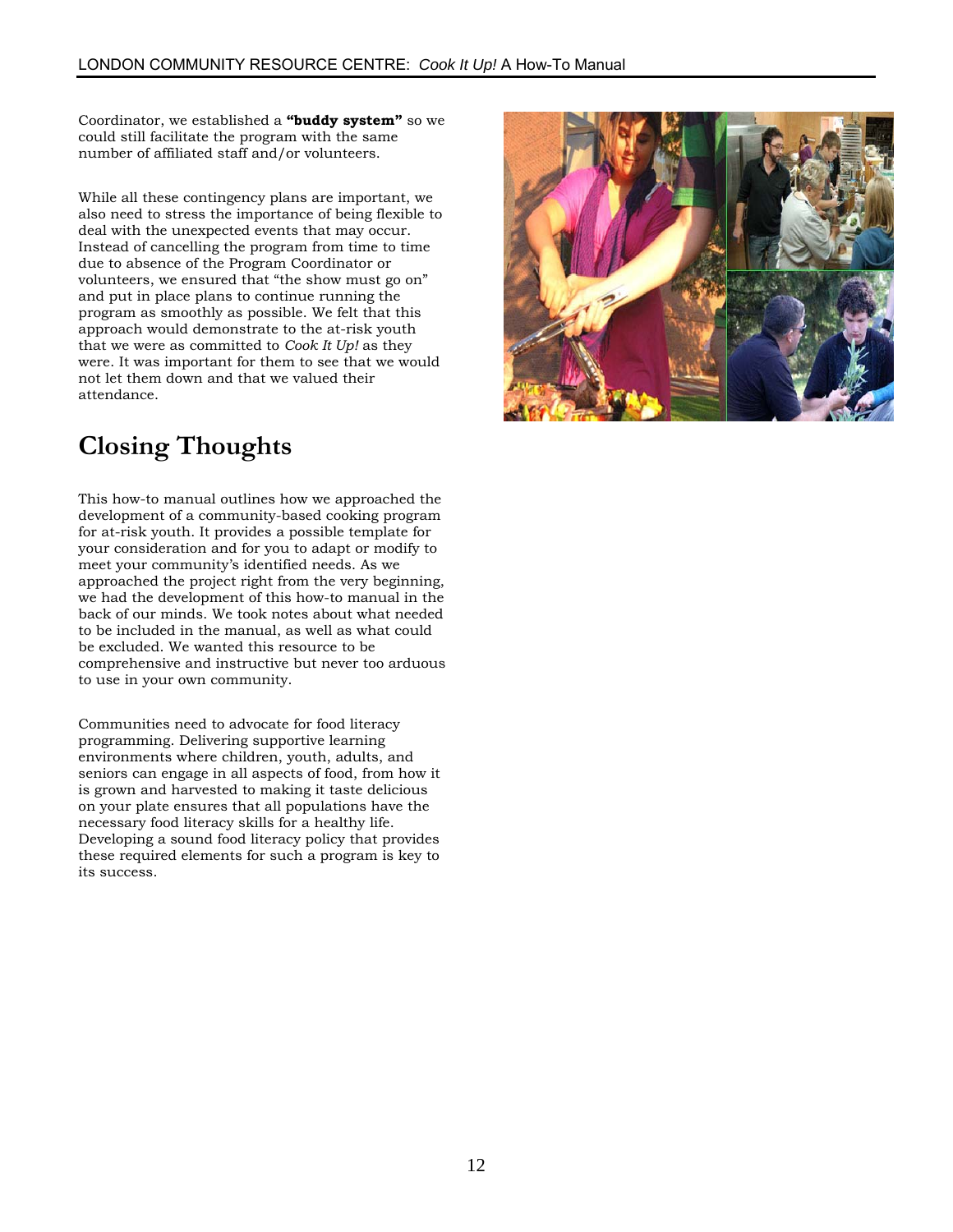### **Table 1: Evaluation Plan and Success Indicators**

The Evaluation Plan and Success Indicators provide some direction for program planning, implementation, and evaluation.

| <b>Measures of Success</b>                                                                                                                                                                                                                                                                                                                             | Indicators                                                                                                                                                                                                                                                                                                                                                                                                                                                                                                                                                                                                                                                                                                                                                                                                                                                       |
|--------------------------------------------------------------------------------------------------------------------------------------------------------------------------------------------------------------------------------------------------------------------------------------------------------------------------------------------------------|------------------------------------------------------------------------------------------------------------------------------------------------------------------------------------------------------------------------------------------------------------------------------------------------------------------------------------------------------------------------------------------------------------------------------------------------------------------------------------------------------------------------------------------------------------------------------------------------------------------------------------------------------------------------------------------------------------------------------------------------------------------------------------------------------------------------------------------------------------------|
| Planning and Implementation:<br>Generation of interest from potential<br>community partners<br>Local, high profile chefs<br>$\bullet$<br>Sponsoring agencies<br>Pilot Site Agency<br>Project Coordinator<br><b>Steering Committee</b><br>$\bullet$<br>Community volunteers<br>Local farmers<br>Local farmers' markets<br>Media awareness and attention | Local chefs' involvement and ongoing commitment to the project<br>Successful youth recruitment and participation in Cook It Up!<br>Community partners provision of financial contributions to Cook It Up!<br>Corporate donations received to sponsor Cook It Up!<br>Regular review of the implementation process to ensure progress towards<br>indicators of success and make adjustments as necessary to reach objectives<br>Generated interest within the local community (urban and rural) regarding<br>the project<br>Repeated participation by youth in multiple modules<br>Repeated participation by farmers visited on fieldtrips (this indicator<br>demonstrates that the fieldtrip experience was rewarding)<br>Feedback from youth to facilitator(s) after each session<br>Number of media interviews (paper, radio, television)                       |
| Formative Evaluation:<br>Completed "How-to" manual<br>incorporating all suggestions for<br>improvements<br>Qualitative research<br>$\bullet$<br>Knowledge transfer of research results<br>$\bullet$<br>at provincial/national conferences and<br>relevant professional meetings                                                                        | Rapport generated with youth participants encourages honest participation<br>$\bullet$<br>in formal and informal evaluations<br>Agencies request "how-to" manual for implementation of similar programs<br>in their communities<br>Demand for the "How-to" manual generated by community groups<br>Successful recruitment for in-depth interviews with participants and<br>stakeholders<br>Rich, contextual data generated from participants in formative evaluation<br>٠<br>Acceptance of abstract from this project at provincial and national academic<br>and professional conferences<br>Completion and presentation of evaluation results at Board of Directors'<br>meetings; Board of Health meeting; annual public health conference; other<br>relevant conferences<br>Sharing of experiences with peers and colleagues, personally and<br>professionally |

## **Table 2: Program Activities**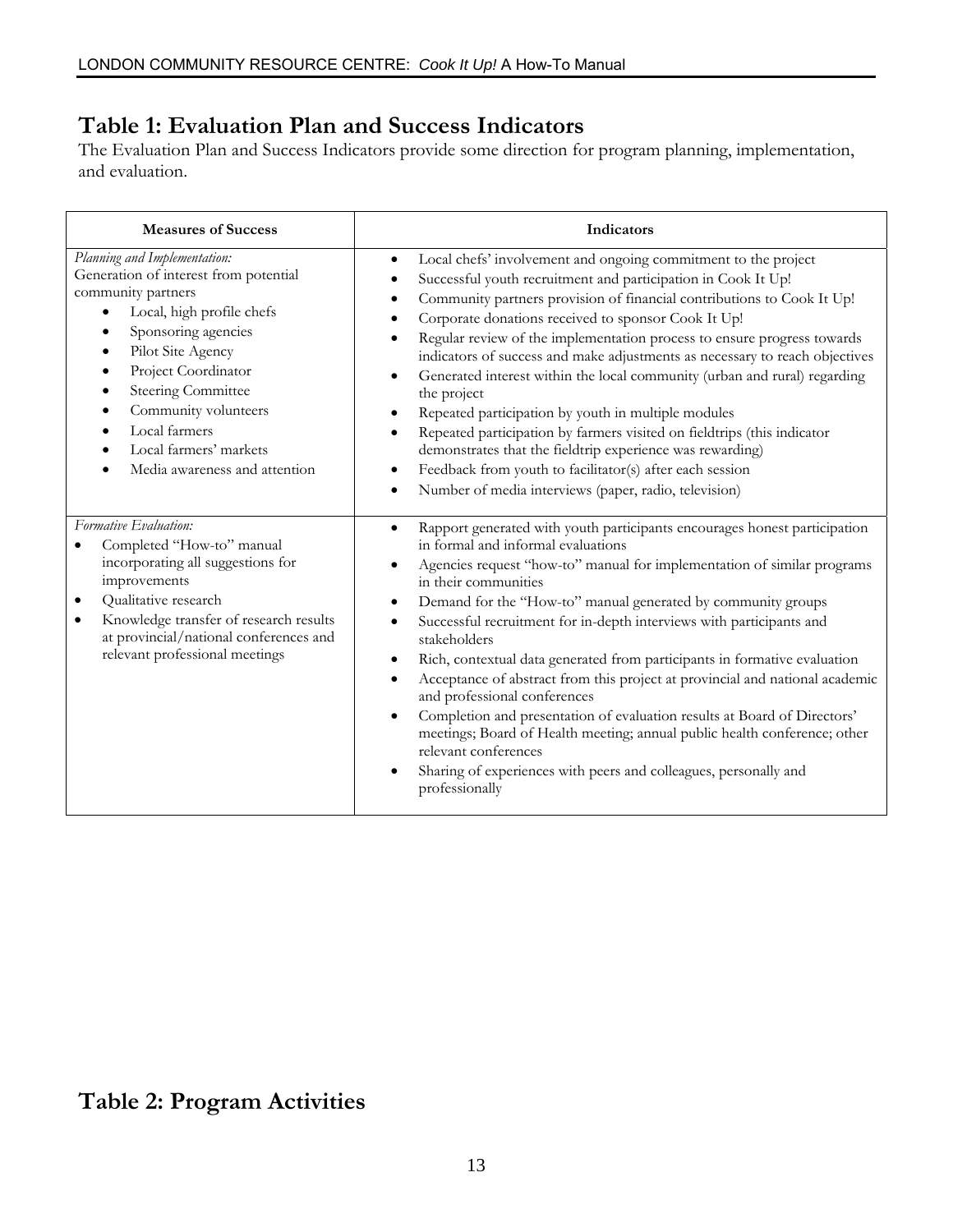| <b>Module Topics</b>                                                                                                                                                                                                                                                                                                                                                                                                          | <b>Brief Description / Themes</b>                                                                                                                                                                                                                                                                                                                                                                                                          |
|-------------------------------------------------------------------------------------------------------------------------------------------------------------------------------------------------------------------------------------------------------------------------------------------------------------------------------------------------------------------------------------------------------------------------------|--------------------------------------------------------------------------------------------------------------------------------------------------------------------------------------------------------------------------------------------------------------------------------------------------------------------------------------------------------------------------------------------------------------------------------------------|
| (1) Spring<br>General Healthy Eating relevant to Ontario-grown<br>Spring food products<br>Safe Food Handling<br>٠<br>Recipes selection<br>Fieldtrip choices<br>Evaluation - feedback from group to<br>coordinator/facilitator                                                                                                                                                                                                 | Planning and planting crops; agriculture overview; "farm to<br>fork" discussion; Promote the use of locally grown foods; 2<br>cooking sessions during each month of this season (i.e. 6<br>cooking sessions in total); 1 fieldtrip per module<br>FOOD DEMONSTRATION: Choose seasonal recipes<br>incorporating foods from each of the four food groups<br>EARLY SPRING FIELDTRIP IDEA: Sugar Bush,<br>asparagus farm, local farmer's market |
| (2) Summer<br>General Healthy Eating relevant to Ontario-grown<br>Summer food products<br>Safe Food Handling<br>٠<br>Recipes selection<br>Fieldtrip choices to local Ontario farms<br>Evaluation – feedback from group to<br>coordinator/facilitator                                                                                                                                                                          | Get FreshEat Local farm map; what's in season; why buy<br>local; indigenous knowledge; Promote the use of locally<br>grown foods; 2 cooking sessions during each month of this<br>season (i.e. 6 cooking sessions in total); 1 fieldtrip per<br>module<br>FOOD DEMONSTRATION: Entire Meal on the Barbecue<br>incorporating foods from each of the four food groups<br>SUMMER FIELDTRIP IDEA: Pick Your Own farm                            |
| $(3)$ Fall<br>General Healthy Eating relevant to Ontario-grown Fall<br>food products<br>Safe Food Handling<br>٠<br>Recipes selection<br>Fieldtrip choices to local Ontario farms<br>Evaluation - feedback from group to<br>coordinator/facilitator                                                                                                                                                                            | Fall harvest; food preservation; Global food system;<br>Promote the use of locally grown foods; 2 cooking sessions<br>during each month of this season (i.e. 6 cooking sessions in<br>total); 1 fieldtrip per module<br>FOOD DEMONSTRATION: using root vegetables in<br>soups and stews and incorporating foods from each of the<br>four food groups<br>FALL FIELDTRIP IDEA: Farmers Market                                                |
| (4) Winter<br>General Healthy Eating relevant to Ontario-grown<br>Winter food products<br>Safe Food Handling<br>Recipes selection<br>Fieldtrip choices to local Ontario farms<br>Evaluation - feedback from group to<br>coordinator/facilitator                                                                                                                                                                               | Promote the use of locally grown foods; 2 cooking sessions<br>during each month of this season (i.e. 6 cooking sessions in<br>total); 1 fieldtrip per module<br>FOOD DEMONSTRATION: Using meat alternatives and<br>other vegetarian dishes and incorporating foods from each<br>of the four food groups<br>TRIP IDEA: Local produce farm (choose from 1 of 30+<br>local farm map contacts)                                                 |
| (5) Graduation Celebration<br>Sit-down dinner celebration for participants and all<br>community partners<br>Media release promoting success of OAFE sponsored<br>program<br>Invitations to all local chefs who participated or could<br>be potential future partners, local farmers visited,<br>YOU Board of Directors, Steering Committee, etc.<br>Certificates of Achievement and Cookbooks provided<br>to all participants | Media release to all local print, radio, television outlets to:<br>promote the success of the project<br>$\bullet$<br>promote OAFE initiatives and support for this specific<br>$\bullet$<br>initiative<br>recognize the participation of youth<br>$\bullet$<br>recognize the support of key stakeholders<br>$\bullet$<br>promote preliminary research results<br>$\bullet$                                                                |

## **Table 3: Program Coordinator Activities**

Program implementation through promotion of Onario agri-food industry and community stakeholders.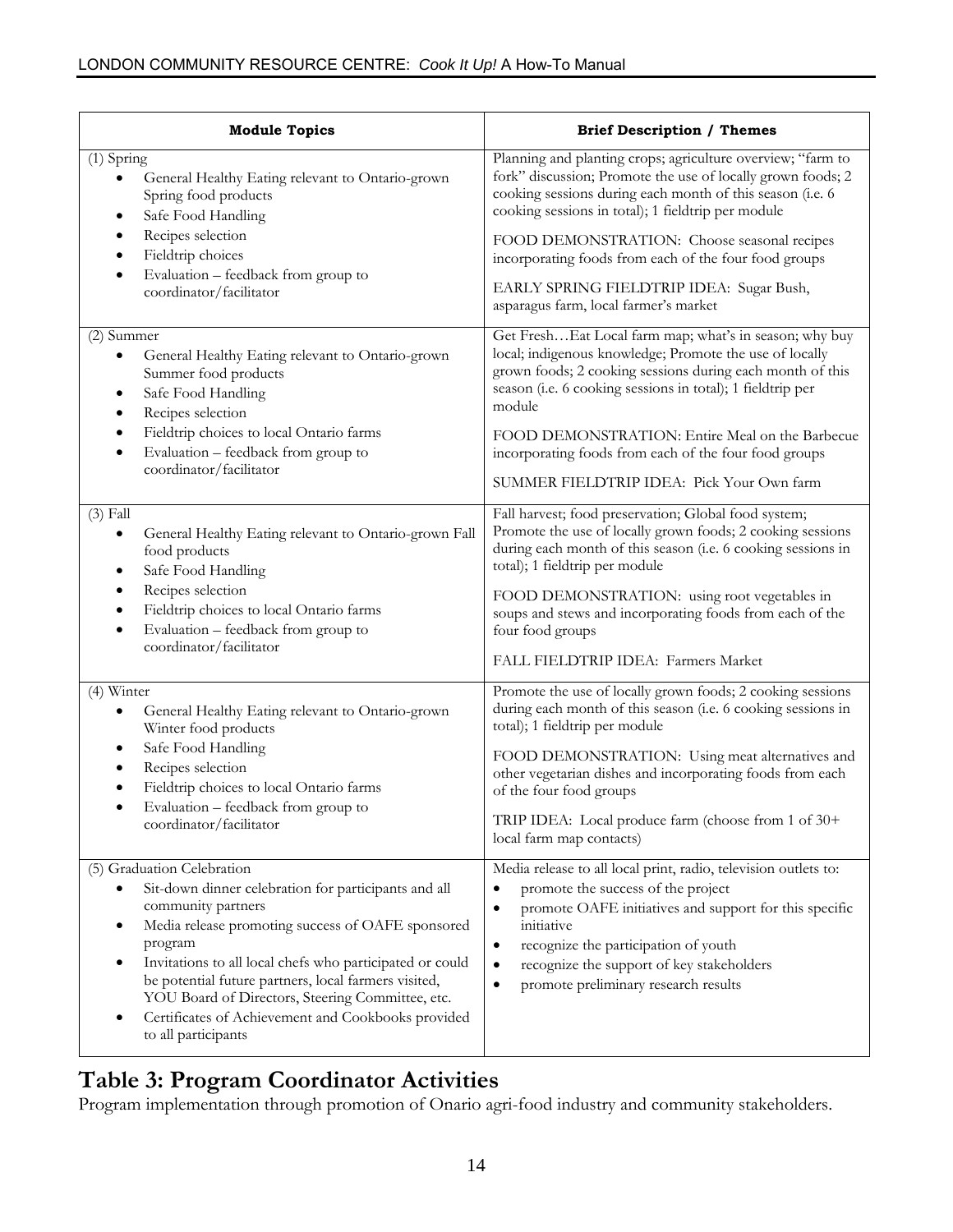| Activity                                    | <b>Brief Description</b>                                                                                                                                                                                                                                                                                                                                             |
|---------------------------------------------|----------------------------------------------------------------------------------------------------------------------------------------------------------------------------------------------------------------------------------------------------------------------------------------------------------------------------------------------------------------------|
| Media Launch of Project                     | Media release to all local print, radio, television outlets to:<br>promote the project<br>$\bullet$<br>promote OAFE initiatives and support for this specific initiative<br>$\bullet$<br>solicit the participation of youth<br>recognize the support of key stakeholders involved in the<br>projects                                                                 |
| Development and coordination of modules     | See Table 2 for details.                                                                                                                                                                                                                                                                                                                                             |
| Participant recruitment and selection       | Work with Host Agency to identify other community agencies<br>targeting similar population and recruit and select participants for<br>program                                                                                                                                                                                                                        |
| Assist in the "how-to" manual development   | Document activities of the program, summarize, and edit manual for<br>implementation with other community groups and target<br>populations                                                                                                                                                                                                                           |
| Assist in resource gathering                | Identify and contact key stakeholders to accumulate recipes, fact<br>sheets, farm maps, food commodities information etc. for use in the<br>program                                                                                                                                                                                                                  |
| Coordinate fieldtrip/farmers' market visits | Coordination of transportation arrangements, site selection                                                                                                                                                                                                                                                                                                          |
| Recruit local chefs for program involvement | Identify and contact local chefs for involvement                                                                                                                                                                                                                                                                                                                     |
| Participate in evaluation                   | Work with Research and Evaluation Committee to discuss program<br>evaluation; overview of research component with Research and<br>Evaluation Committee; Solicitation of feedback from participants<br>and Pilot Site Agency after each module completion; Revising the<br>subsequent modules as necessary and as identified by participants<br>and Pilot Site Agency |

## **Appendix A: Terms of Reference for Steering Committee**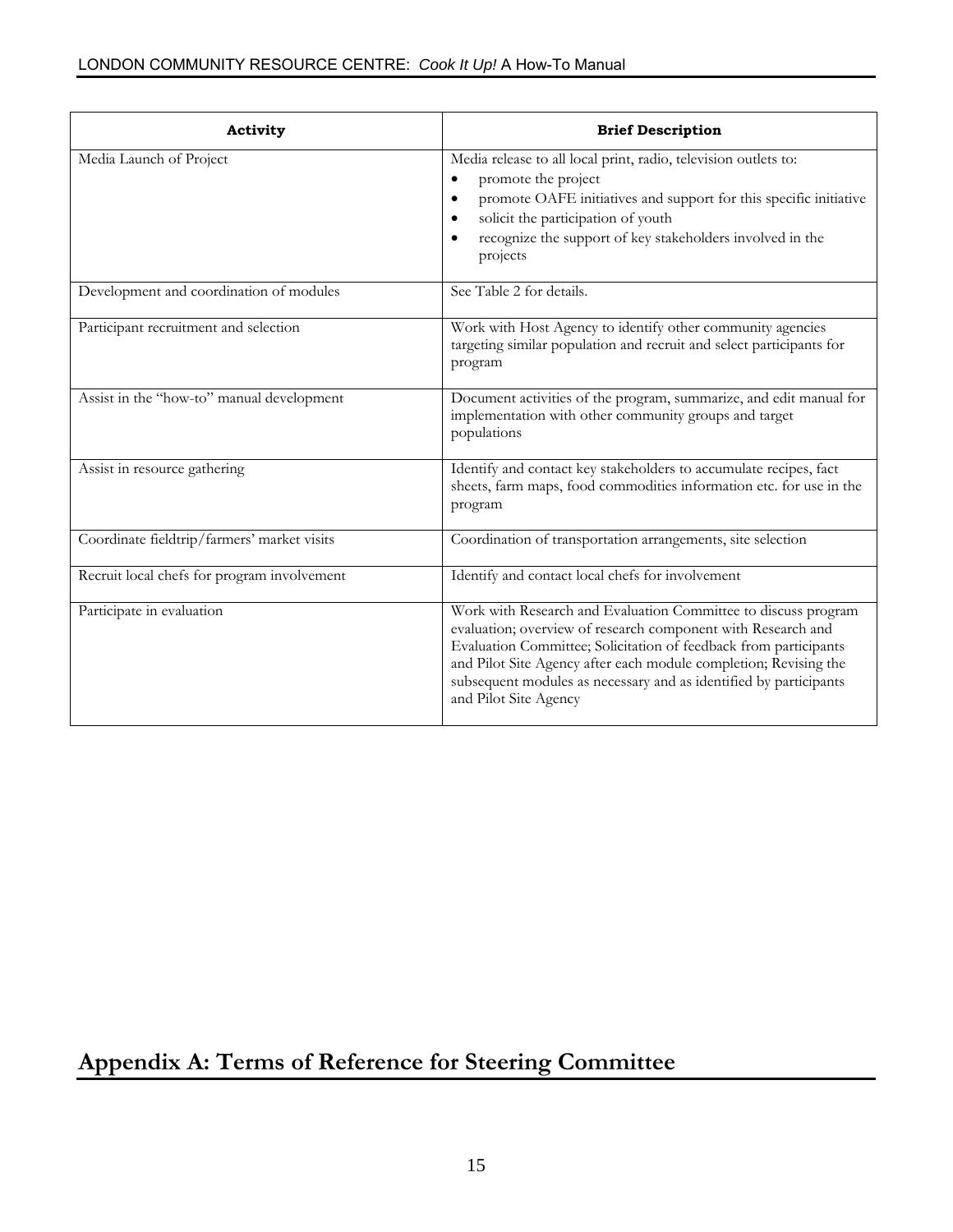#### **Cook It Up! Community-based cooking program for at-risk youth Steering Committee Terms of Reference**

#### **Date of Approval: April 30, 2009**

Chair: Linda Davies, Executive Director, London Community Resource Centre (LCRC)

Recorder: Heather Thomas, Middlesex-London Health Unit (MLHU)

**Purpose:** The role of the Steering Committee is:

To oversee the management of the project grant funds for the development of the Cook It Up! project;

To provide advice and guidance on the design and implementation of the project;

To provide and guidance on the research and evaluation of the project; and,

To share information, tools, and resources with project staff and community partners.

**Frequency of Meetings:** Meetings will be held monthly in the first three months of the project (April, May, June, 2009) and the bi-monthly for the next 12 months. At the end of the end of the 12 month period (June 2010), the meetings will be held monthly again for the last three months of the project (July, August, September 2010). Meeting dates for the entire duration of the project will be decided upon in the first Steering Committee meeting. Meetings will be scheduled for 1.5 to 2 hours. Additional meetings outside the scheduled times allotted for meetings will be called by the Chair.

**Location of Meetings:** The meetings will be held primarily at the LCRC. It is centrally located and there is free parking available.

**Agendas and Minutes:** The agenda and minutes will be kept electronically by the Chair and the Recorder. A hard copy of the minutes will be kept in a binder at LCRC. The recorder takes minutes at each meeting and prepares the minutes for the Chair. The Chair reviews the minutes and circulates them to the Steering Committee by email for corrections. Any corrections will be discussed at the next meeting, the minutes amended to reflect the changes.

#### **Areas of Responsibility: Chair**

The Chair will set and circulate the agenda to the Steering Committee at least one week prior to the meeting.

On the day of the meeting, the Chair will bring copies of the most current agenda for each Steering Committee member.

The Chair facilitates the meetings and collects email votes if there is no quorum.

The Chair will be responsible for tabulating email votes.

The Chair stores the documents and distributes agendas and minutes via email.

The Chair assumes responsibility of adding agenda items to the agenda as deemed necessary.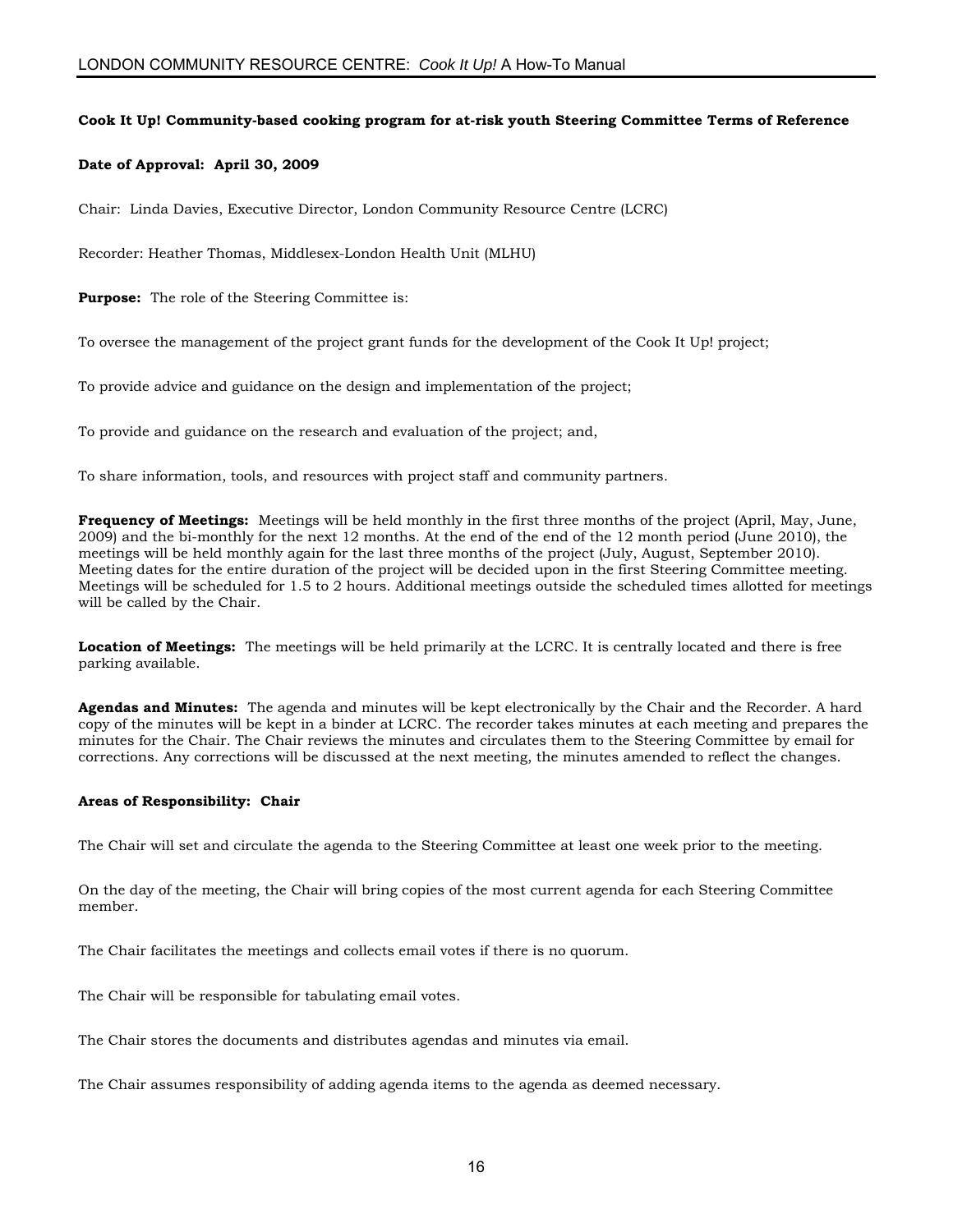#### **Areas of Responsibility: Steering Committee**

Maintain an overall view of the project's progress, direction and impact.

Make decisions relating to finance, policy and strategic directions, within the administrative requirements of OHCC and the funder.

Be a resource to the project in terms of helping to identify key issues, resource people and organizations to be contacted.

Provide guidelines to the project regarding priorities, timelines, data collection and capacity-building.

Provide feedback on the design and evaluation of the project.

**Composition:** The Steering Committee will be comprised of at least one representative of each of the collaborating organizations:

London Community Resource Centre

Middlesex-London Health Unit

Youth

Farmer

Restaurant Owner / Chef

Social Service personnel working with at-risk youth

Teacher (active or retired)

Police Officer (active or retired)

**Decision Making Protocol:** Decisions regarding policy and strategic directions will be made by the Committee using a consensus decision-making process. Consensus of the Committee will be sought for decisions regarding project activities, financial matters, human resources and evaluation procedures. Consensus decision-making requires that all Committee members participate in reaching decisions, and that all committee members are in support of the decisions made.

Ideas and recommendations are brought to the table by Steering Committee members and an open discussion occurs. Decision is made by a vote and majority rules. Every attempt will be made for consensus. When consensus cannot be reached, the following options may be pursued: 1) the person or persons with dissenting opinions may step aside, thereby voicing their opposition to the decision while allowing it to be made; 2) the decision can be postponed to allow time for cooling off or further study; or 3) the issue may be discussed further in various ways including "go-arounds".

Quorum must be present to confirm a decision. Quorum is 2/3 of membership. Email may be used for committee members unable to attend for an external vote to make quorum. The minutes will be attached to the email for context related to the vote. The Chair will be responsible for collecting the votes and tabulating the results. In the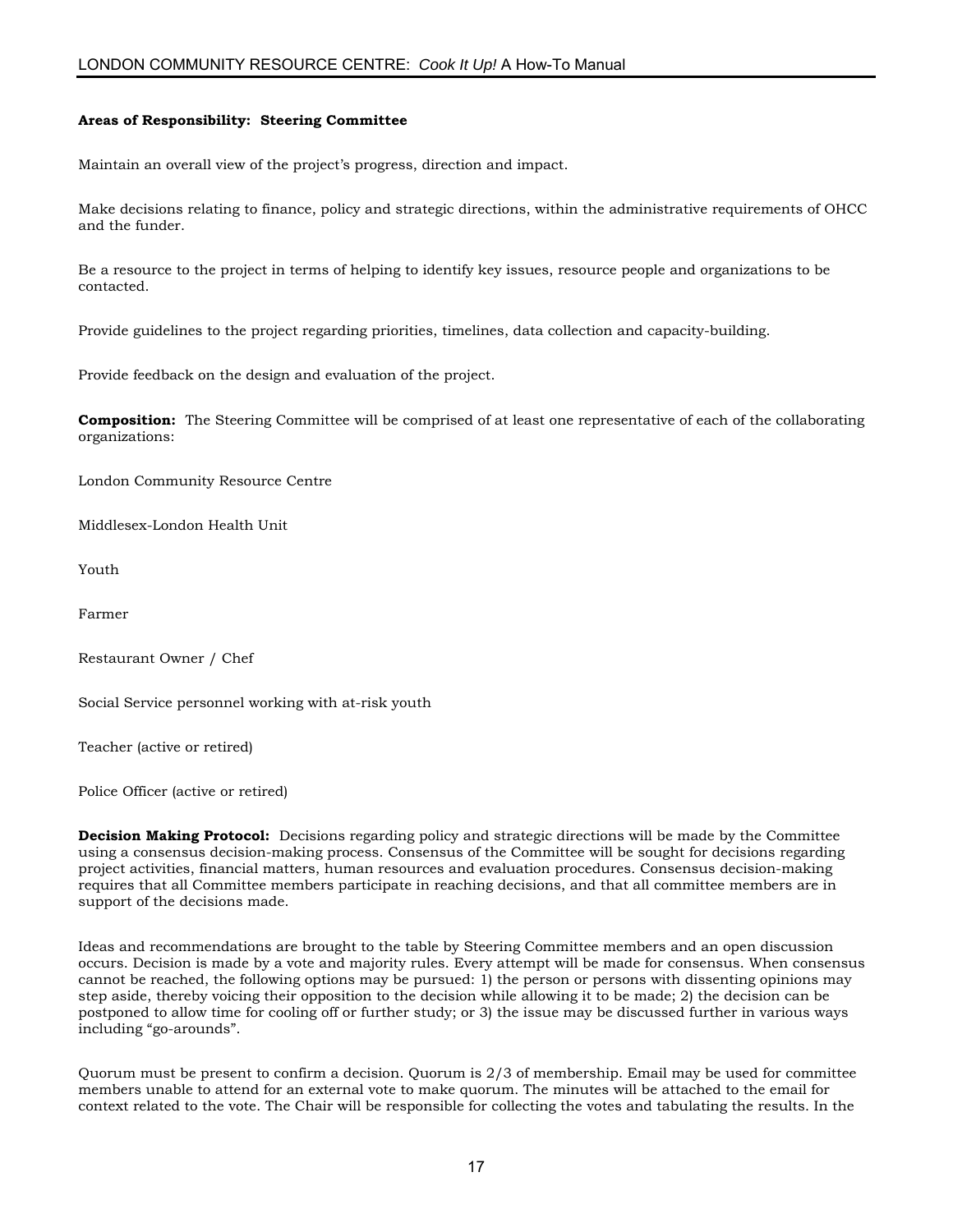event dissenting opinion remains after the vote, the position will be reflected in the minutes. Failing consensus, LCRC, as the lead organization, may call a vote or take other steps to ensure the project is implemented in a timely and effective manner and that it conforms to the terms of the funding agreement.

In instances where the Terms of Reference and the Collaborative Agreement from the funding agency do not agree, the Collaborative Agreement shall be used to guide decisions.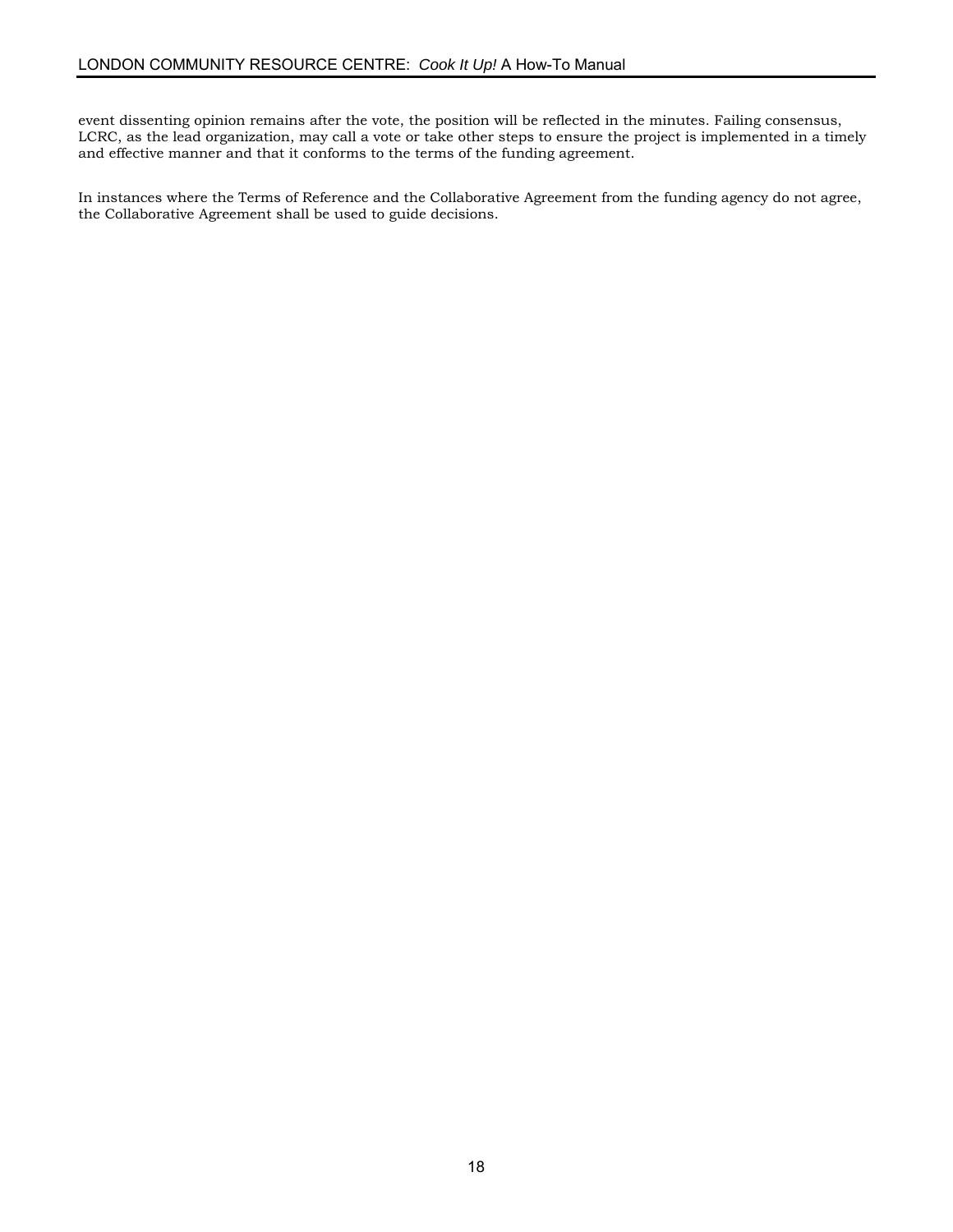### **Appendix B: Program Coordinator Job Description**

#### **Project Manager – Cook It Up! Job Description**

Revised June 5, 2009

Position Title: Project Manager – Cook It Up! program

Number of Positions: 1

Position Commences: May 4, 2009 (contract position)

Salary: \$20.00/hour

Hours of Work Per Week: 20

Position Concludes: October, 2010

Driver's License Required: yes

Automobile Required: yes

Basic Education: post secondary education in areas of business administration and/or secretarial sciences or social sciences.

Skills and Experience Required: highly organized; experience and skills in foodservice and business; have the ability to be self-directed; work cooperatively with staff, volunteers, community groups, community partners, youth, and granters; excellent oral and written communication skills; ability to relate well with youth aged 13-18 years; excellent cooking skills; a minimum of 5 years experience in the foodservice industry, preferably as a chef or cook; ability to multi-task efficiently and effectively; be a productive and congenial team member

Working Conditions: office environment, kitchens, local farmers' markets and farms

Physical Demands: minimal (cooking, shopping, touring of local farms)

Responsible to: Executive Director, London Community Resource Centre; Steering Committee for Cook It Up!

Purpose of Position: The project manager will support the development of Cook It Up! a community-based cooking program for at-risk youth focusing on education and skill building. This initiative will include a pilot project implemented for groups of at-risk youth (aged 13-18) as well as the development of a "how-to" manual to be utilized by provincial organizations wishing to implement a similar project in their communities. Youth participants for the project will be selected from various local groups offering programs and services to this age group.

Details of Job Description:

1. Develop effective working relationships with staff, volunteers and community members, and youth.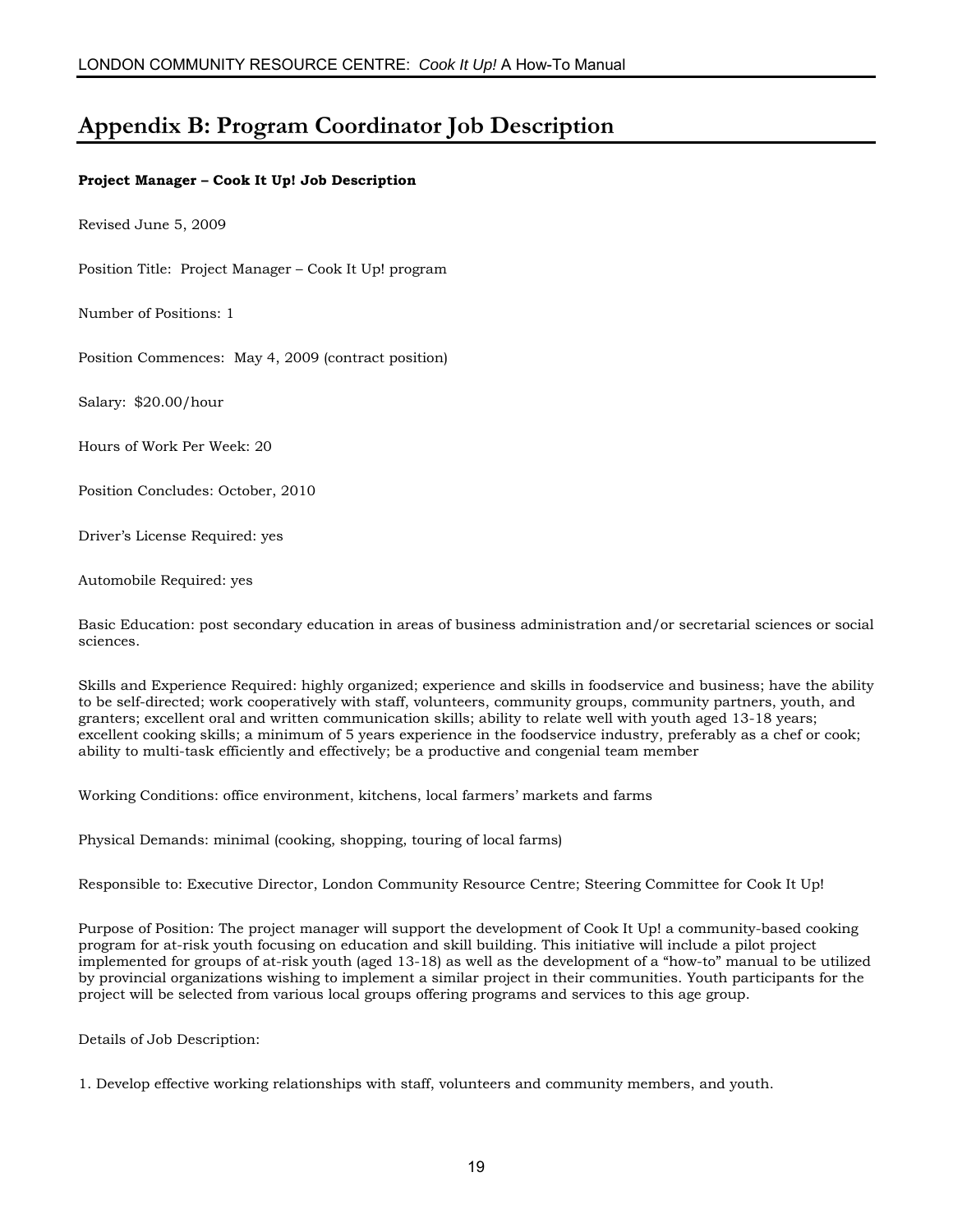2. Organize, facilitate and report back on community and volunteer committee meetings.

3. Participate as a member of the Steering Committee, taking part in all related meetings.

4. Meet with Executive Director or designate regularly to report progress.

5. Submit monthly activity reports to the Executive Director.

6. Report any problems or concerns promptly to the Executive Director.

7. Carry out additional tasks pertinent to Cook It Up! as required.

8. Participate in relevant youth training and identify additional learning goals specific to Cook It Up! program development.

9. Document all experiences, work plans, and training sessions.

10. Abide by the Personnel Policies and Guidelines of LCRC.

11. Create education sessions to youth participants including: general nutrition, food safety; food preparation; food selection; cooking skills; and agriculture fieldtrip experiences to a variety of local farms and farmers' markets.

12. Topics in modules to be developed and offered include: General Healthy Eating and Safe Food Handling; Ontario-grown Spring, Summer, Fall, and Winter food themes; and a Graduation Celebration. The modules will include specific recipes featuring Ontario-grown foods, participation by local chefs, and fieldtrip opportunities to local farms and farmers' markets involving a variety of local food commodities.

13. Plan and coordinate the final Graduation Celebration to showcase youths' learning experiences, networking with sustainable new partnerships (e.g., local farmers, local food commodity marketing associations, local chefs, and local farmers' markets) including provision of media coverage in conjunction with the promotion and administrative assistant at LCRC.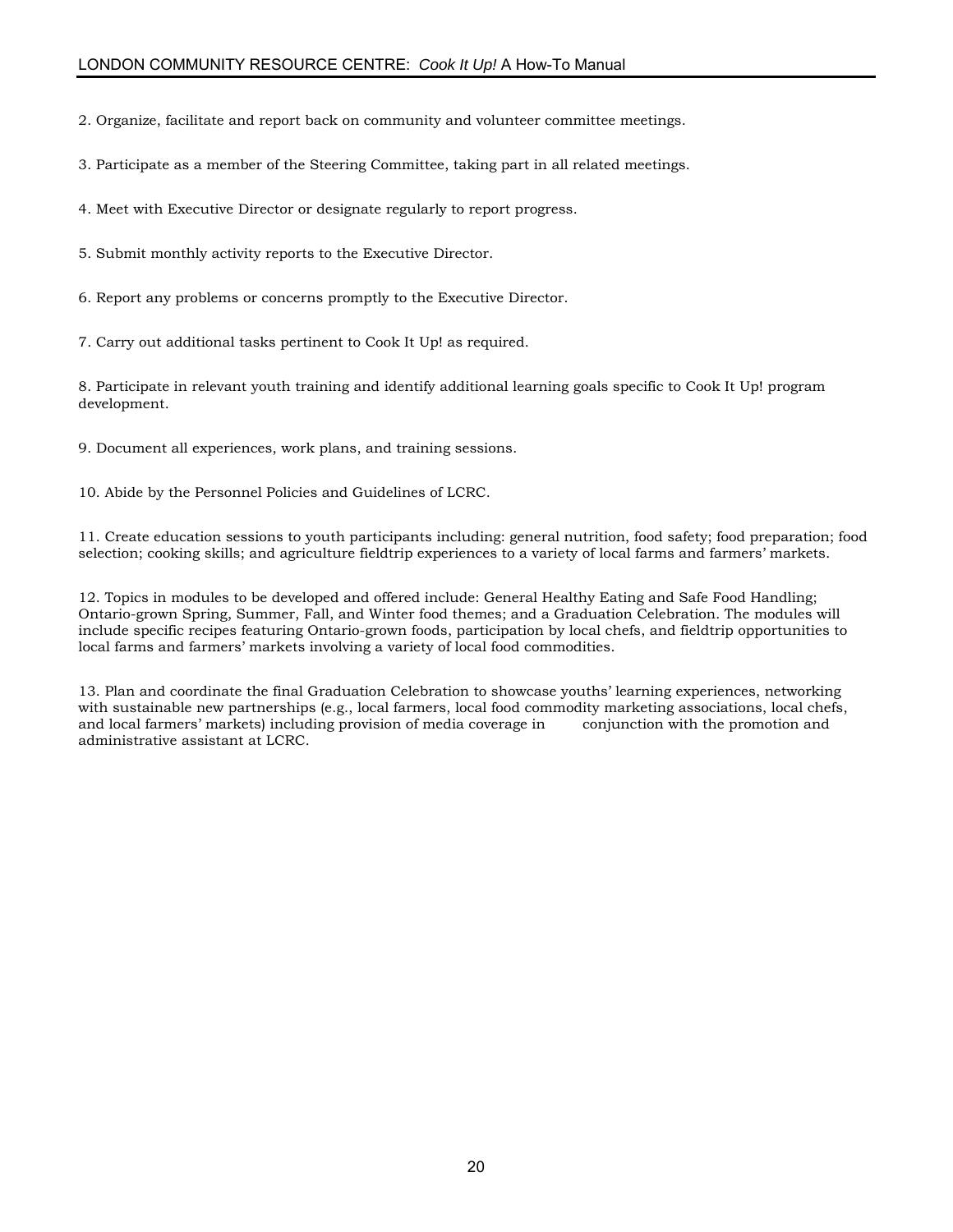## **Appendix C: Letter of Information: Community Partners**

### *Cook It Up***! program for Youth**

**Investigators:**  Heather Thomas, MSc, RD, PhD Candidate, Middlesex-London Health Unit Dr. Jennifer Irwin, PhD, Faculty of Health Sciences, University of Western Ontario Dr. Trish Tucker, PhD, Middlesex-London Health Unit & Faculty of Health Sciences, University of Western Ontario Dr. Danielle Battram, PhD, Foods and Nutritional Sciences Division, Brescia University College, UWO

**Background:** Cook It Up! is a community-based, education and skill-building program for at-risk youth (13-18 years). It is a fun and practical program offering nutrition information, food safety, food preparation and selection and cooking skills, taught by some of London's best local chefs. Through agricultural field trip experiences to a variety of local farms and farmers' markets, participants will be able to explore future employment potential in a variety of agricultural and food service environments, as well as to gain an understanding of where our food comes from, and how it gets from farm to plate. Investigators at the Middlesex-London Health Unit and the University of Western Ontario are conducting research on the *Cook It Up*! program for youth in which you were involved. The purpose of this study is to assess Community Agencies' and Partners' experiences with the program in service of improving all aspects of the program. If you have participated in *Cook It Up*! in this capacity, the research team would like to hear your ideas.

**What will happen in this study:** If you agree, you will be invited to participate in an in-depth interview at a location convenient to you. This will be a one-on-one interview and it will last about 1 hour. We will be audio-recording the discussion so we don't miss anything. The audio-recording will be transcribed and a computer program called NVivo will be used to help find the themes from the information provided in the interviews. Also, we will be collecting information from you before the Cook It Up! program starts and after it ends to compare the information you provide us before and after the program. We will also be collecting information about you in a demographic survey which will give us a bit more information about who was interested in participating in the Cook It Up! program

**Alternatives and your right to withdraw from the study:** Your participation in this study is voluntary. You may refuse to participate, refuse to answer any questions, and ask to stop the recording at any time during the interview, or withdraw from the study at any time. Your decision will not influence your participation as a community partner in other projects now or in the future.

**Possible benefits and risks to you for participating in the study:** There are no known risks to you associated with your participation in this study. Possible benefits for you include having the opportunity to contribute to developing the "how-to" community resource manual that will be promoted and made available for local and provincial distribution. You do not waive any of the legal rights you would otherwise have as a participant in a research study.

**Confidentiality:** We will keep your identity and comments, as well as all audio-tapes and written records, confidential and secure. No names will appear on any transcripts generated during the course of this study. Representatives from the University of Western Ontario Health Sciences Research Ethics Board may contact you or required access to your study-related records to monitor the conduct of the research. We will keep your identity and comments, as well as all audio-tapes and written records, confidential and secure. No names will appear on any transcripts generated during the course of this study. We will keep all data in a secured placed for five years after the study results have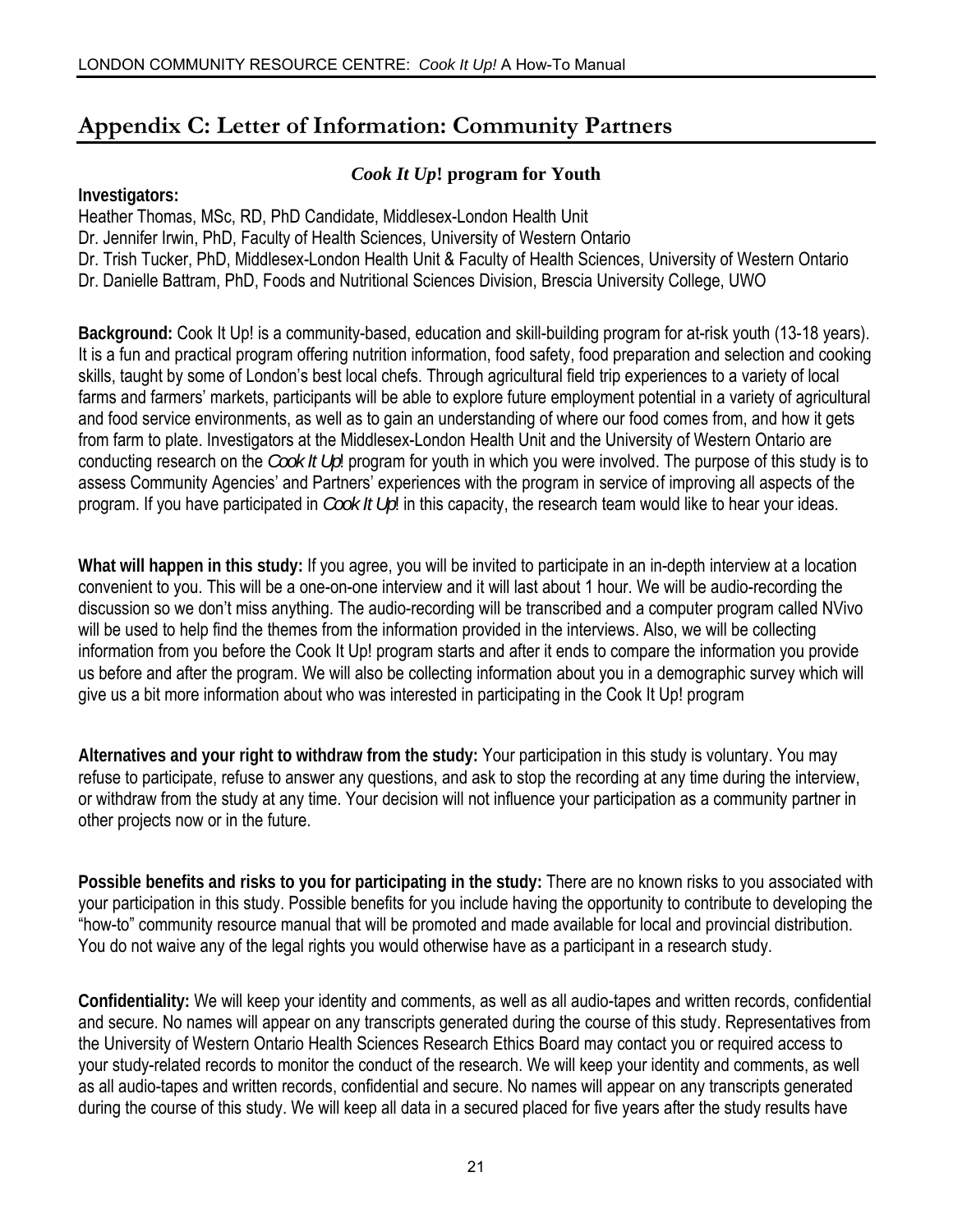been published. Data will be destroyed at the end of this time period. All computer data will be erased and all written/paper data will be shredded.

**Costs and compensation:** There is no cost to you for participating in the study. To acknowledge your contribution to the study, you will receive a small token of appreciation.

**Publication of the results:** When the results of the study are published, your name will not be used. If you would like to receive a copy of the overall results of the study, please put your name and address on a blank piece of paper and give it to the researcher present at the in-depth interview.

**Contact persons (should you have any further questions about the study):** 

| Heather Thomas, MSc, RD                   | Dr. Jennifer D. Irwin, PhD | Dr. Trish Tucker, PhD   | Dr. Danielle Battram, PhD |
|-------------------------------------------|----------------------------|-------------------------|---------------------------|
| 519-663-5317 ext. 2222                    | 519-661-2111 ext. 88367    | 519-663-5317 ext. 2483  | 519-432-8353 ext. 28228   |
| heather.thomas@mlhu.on.ca jenirwin@uwo.ca |                            | trish.tucker@mlhu.on.ca | dbattra@uwo.ca            |

\* If you have any questions about your rights as a research participant or the conduct of the study you may contact the Office of Research Ethics at (519) 661-3036 or by email at [ethics@uwo.ca](mailto:ethics@uwo.ca).

> **This letter is for you to keep. You will also be given a copy of the consent form once it has been signed.**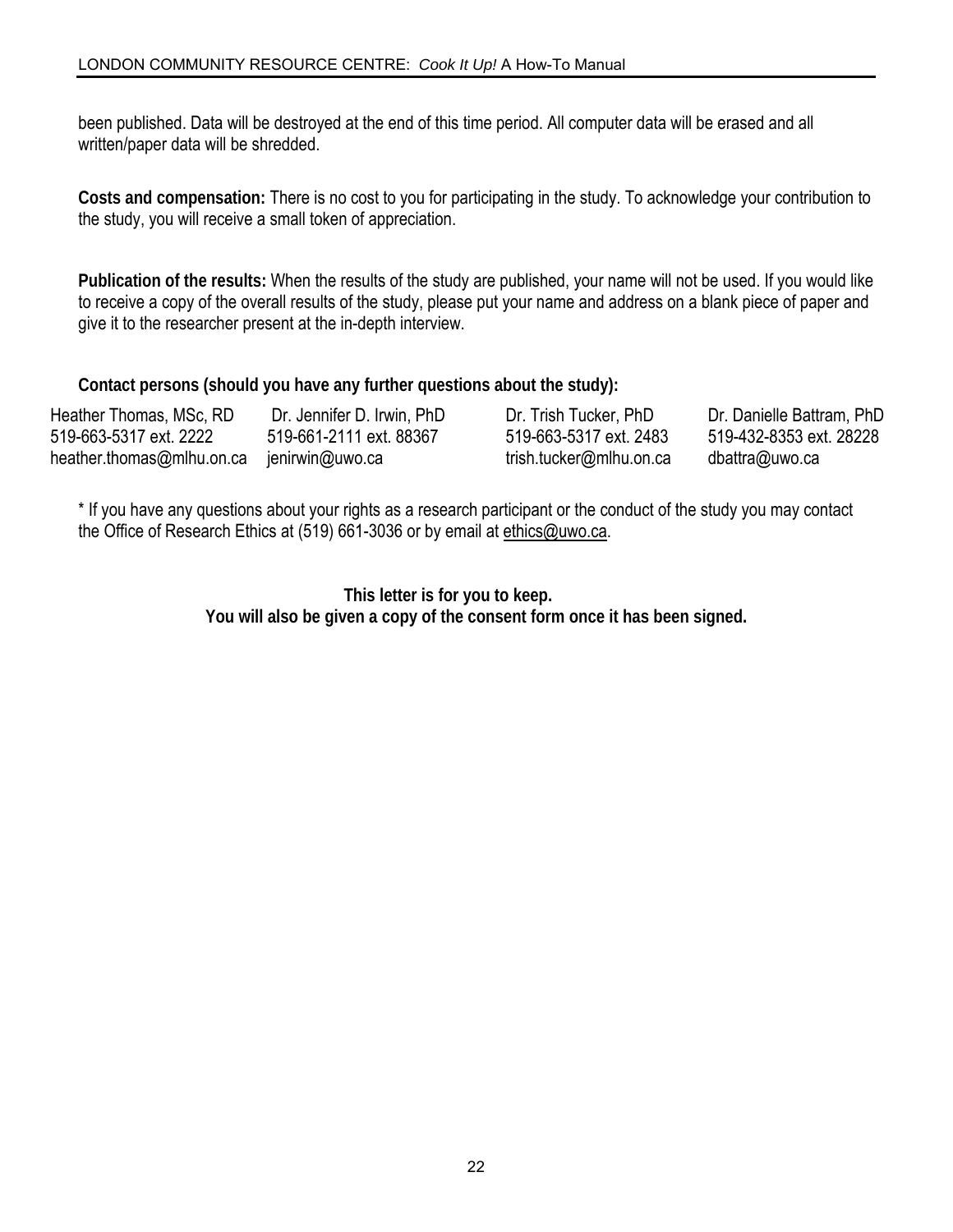## **Appendix D: Letter of Information: Participants**

### *Cook It Up***! program for Youth**

#### **Investigators:**

Heather Thomas, MSc, RD, PhD Student, Middlesex-London Health Unit Dr. Jennifer Irwin, PhD, Faculty of Health Sciences, University of Western Ontario Dr. Trish Tucker, PhD, Middlesex-London Health Unit & Faculty of Health Sciences, University of Western Ontario Dr. Danielle Battram, PhD, Foods and Nutritional Sciences Division, Brescia University College, UWO

### **Background:**

Cook It Up! is a community-based, education and skill-building program for youth (13-18 years). It is a fun and practical program offering nutrition information, food safety, food preparation and selection and cooking skills, taught by some of London's best local chefs. Through agricultural field trip experiences to a variety of local farms and farmers' markets, participants will be able to explore future employment potential in a variety of agricultural and food service environments, as well as to gain an understanding of where our food comes from, and how it gets from farm to plate. Researchers at the Middlesex-London Health Unit and the University of Western Ontario are looking at the *Cook It Up*! program you recently participated in. We want to find out what you liked and didn't like about the program so we can improve it. Your help will give us lots of information improve this community-based cooking program. If you have participated in *Cook It Up*!, the research team would like to hear your ideas.

### **What will happen in this study:**

If you agree, you will be invited to participate in an in-depth interview at a location convenient to you. This will be a one-on-one interview and it will last about 1 hour. We will be audio-recording the discussion so we don't miss anything. The audio-recording will be transcribed and a computer program called NVivo will be used to help find the themes from the information provided in the interviews. Also, we will be collecting information from you before the Cook It Up! program starts and after it ends to compare the information you provide us before and after the program. We will also be collecting information about you in a demographic survey which will give us a bit more information about who was interested in participating in the Cook It Up! program.

### **Alternatives and your right to withdraw from the study:**

Your participation in this study is voluntary. You may refuse to participate, refuse to answer any questions, and ask to stop the recording at any time during the interview, or withdraw from the study at any time. Your decision will not influence your access to community programs or services you may be currently receiving, or may choose to partake in the future.

### **Possible benefits and risks to you for participating in the study:**

There are no known risks to you associated with your participation in this study. Possible benefits for you include having the opportunity to contribute to developing the "how-to" community resource manual that will be promoted and made available for local and provincial distribution. You do not waive any of the legal rights you would otherwise have as a participant in a research study.

### **Confidentiality:**

We will keep your identity and comments, as well as all audio-tapes and written records, confidential and secure. No names will appear on any transcripts generated during the course of this study. Representatives from the University of Western Ontario Health Sciences Research Ethics Board may contact you or required access to your study-related records to monitor the conduct of the research. We will keep your identity and comments, as well as all audio-tapes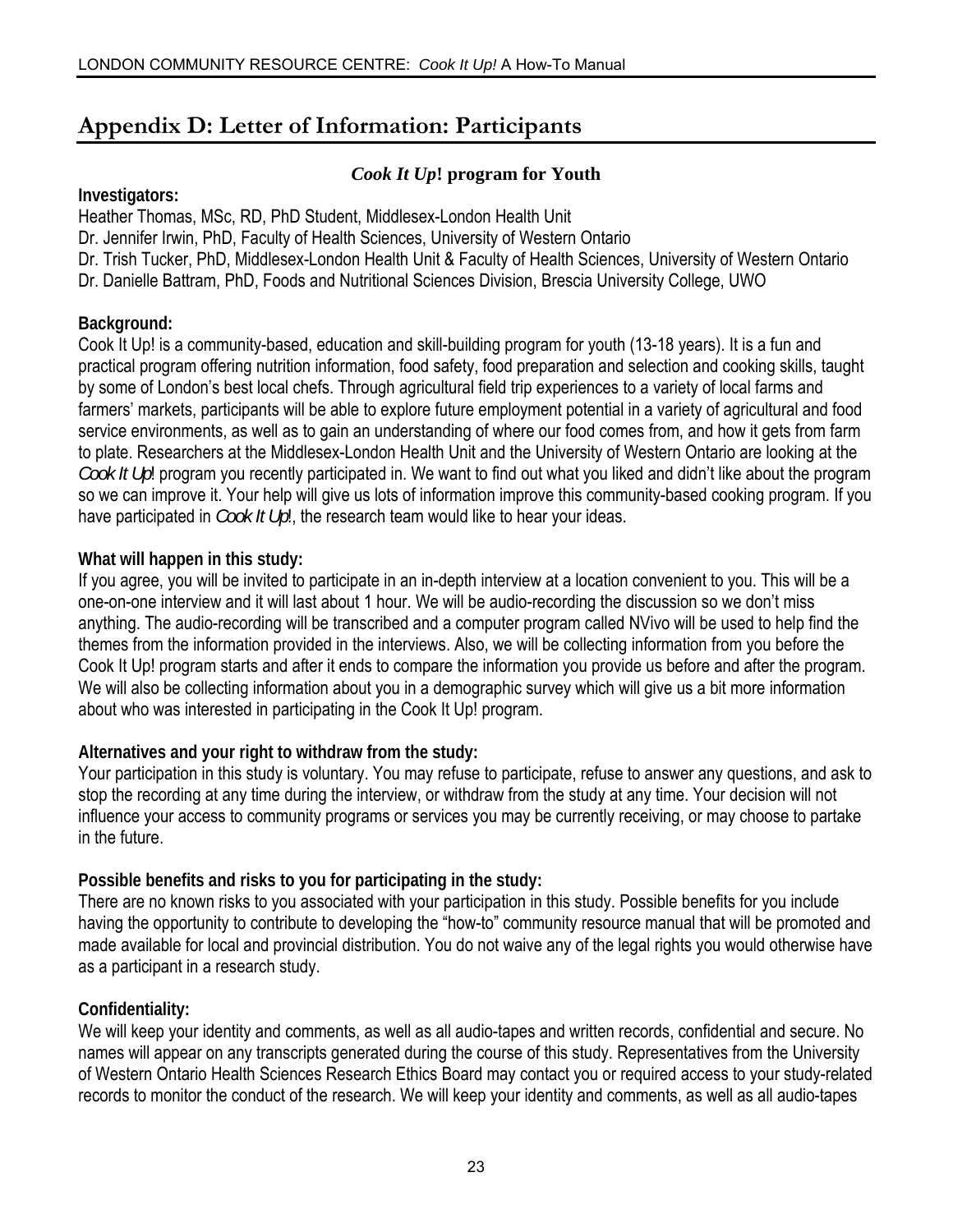and written records, confidential and secure. No names will appear on any transcripts generated during the course of this study. We will keep all data in a secured placed for five years after the study results have been published. Data will be destroyed at the end of this time period. All computer data will be erased and all written/paper data will be shredded.

#### **Costs and compensation:**

There is no cost to you for participating in the study. To acknowledge your contribution to the study, you will receive a small token of appreciation.

#### **Publication of the results:**

When the results of the study are published, your name will not be used. If you would like to receive a copy of the overall results of the study, please put your name and address on a blank piece of paper and give it to the researcher present at the interview.

**Contact persons (should you have any further questions about the study):** 

| Heather Thomas, MSc, RD   | Dr. Jennifer D. Irwin, PhD | Dr. Trish Tucker, PhD   | Dr. Danielle Battram, PhD |
|---------------------------|----------------------------|-------------------------|---------------------------|
| 519-663-5317 ext. 2222    | 519-661-2111 ext. 88367    | 519-663-5317 ext. 2483  | 519-432-8353 ext. 28228   |
| heather.thomas@mlhu.on.ca | jenirwin@uwo.ca            | trish.tucker@mlhu.on.ca | dbattra@uwo.ca            |

\* If you have any questions about your rights as a research participant or the conduct of the study you may contact the Office of Research Ethics at (519) 661-3036 or by email at [ethics@uwo.ca](mailto:ethics@uwo.ca).

> **This letter is for you to keep. You will also be given a copy of the consent form once it has been signed.**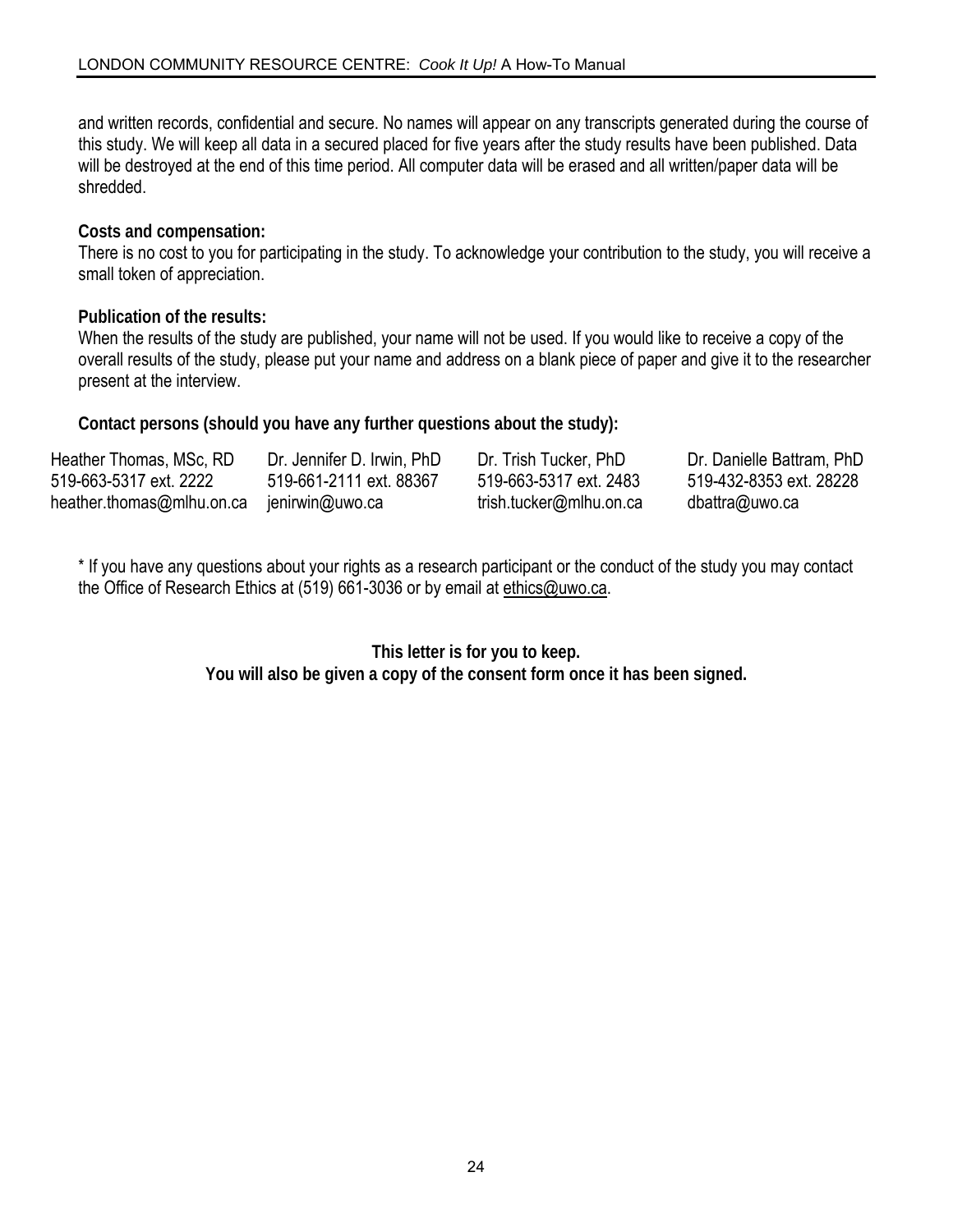## **Appendix E: Semi-Structured Interview Guide – Community Partners**

#### **Semi-Structured Interview Guide – Community Partners**

The purpose of this interview is to gain an understanding of your experience with the *Cook It Up*! program so the program can be modified to ensure it is as useful as possible for all participants and community partners.

**For Community Agencies and Community Partners participating in Cook It Up!:** I'd like to ask you about the logistics of booking the fieldtrip:

1. How did the process of booking the fieldtrip work for you?

Probes:

- Deciding on the destination
- Arranging and confirming transportation
- Effectiveness of the fieldtrip re: introducing youth to local agricultural industry
- Other issues related to booking the fieldtrip
- What worked well with the Cook it Up! program?
- What did not work well?
- 2. Why did you become involved in the *Cook It Up*! program?
- 3. What barriers or challenges, if any, restricted your involvement or may have limited your involvement in any way?
- 4. How did being involved in the program benefit your agency?
- 5. How effective was the Steering Committee in meeting its objectives for this project? Please say more?
- 6. How did you find the Steering Committee meetings? How would you have changed them?
- 7. What recommendations would you make to improve this program?
- 8. How could this program be adapted to other target groups in other communities?
- 9. If you could change anything about this program, what would it be?
- 10. Please tell me anything else about the cooking program that you'd like to share with me? Is there anything we missed?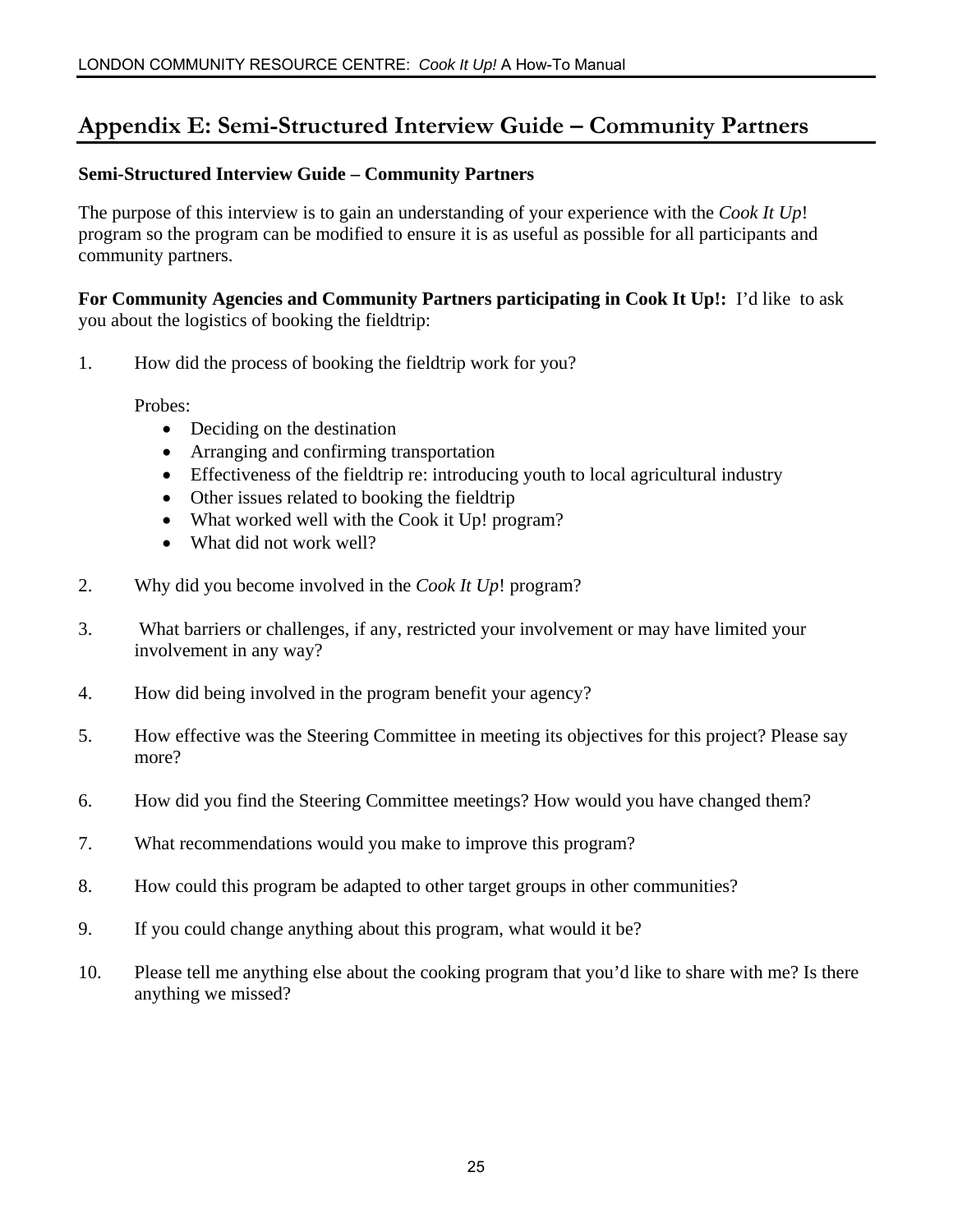### **Appendix F: Semi-Structured Interview Guide – Participants**

#### Semi-Structured Interview Guide – Youth Participants

The purpose of this interview is to gain an understanding of your experience with the *Cook It Up*! program so the program can be modified to ensure it is as useful as possible for all participants and community partners.

**For youth participants:** We are asking you questions about Cook It Up! to try to make it better.

- 1. What did you like best or value most about the cooking program? Why?
	- **Prompts:** 
		- Cooking sessions with local chefs
		- Field trips to local farms
		- Field trips to farmers' markets
		- Planning what food we would be preparing
		- Shopping for food
		- Eating the food we prepared
		- Other aspects of the program
		- Making new friends
		- Learning about healthy eating
		- Learning about food preparation
		- Trying new foods
		- Improving cooking skills
- 2. What did you like least or value least about the cooking program? Why?
- 3. How was Cook It Up! beneficial to you? Why was it good to be a part of Cook it Up!
	- How did it impact your life?
	- How did it improve your cooking skills?
	- What did you get out of the program?
- 4. In what ways could the cooking program be improved? If you could change anything about the program, what would it be?
- 5. How did your group use the curriculum components (modules) developed for the program?
	- Lesson plans Recipes
	- Activities Fieldtrip information
- 6. What is different for you since being in the *Cook It Up*! program? What, if anything, is different about how you're eating? What, if anything, is different about where you're purchasing?
- 7. What did you get out of the program?
- 8. In what ways did being a part of this program impact on your feelings about yourself? Please say more?
- 9. What recommendations would you make to improve this program so it could be adapted to other target groups in other communities?
- 10. Is there anything else you'd like to tell us about your involvement in the Cook It Up! program?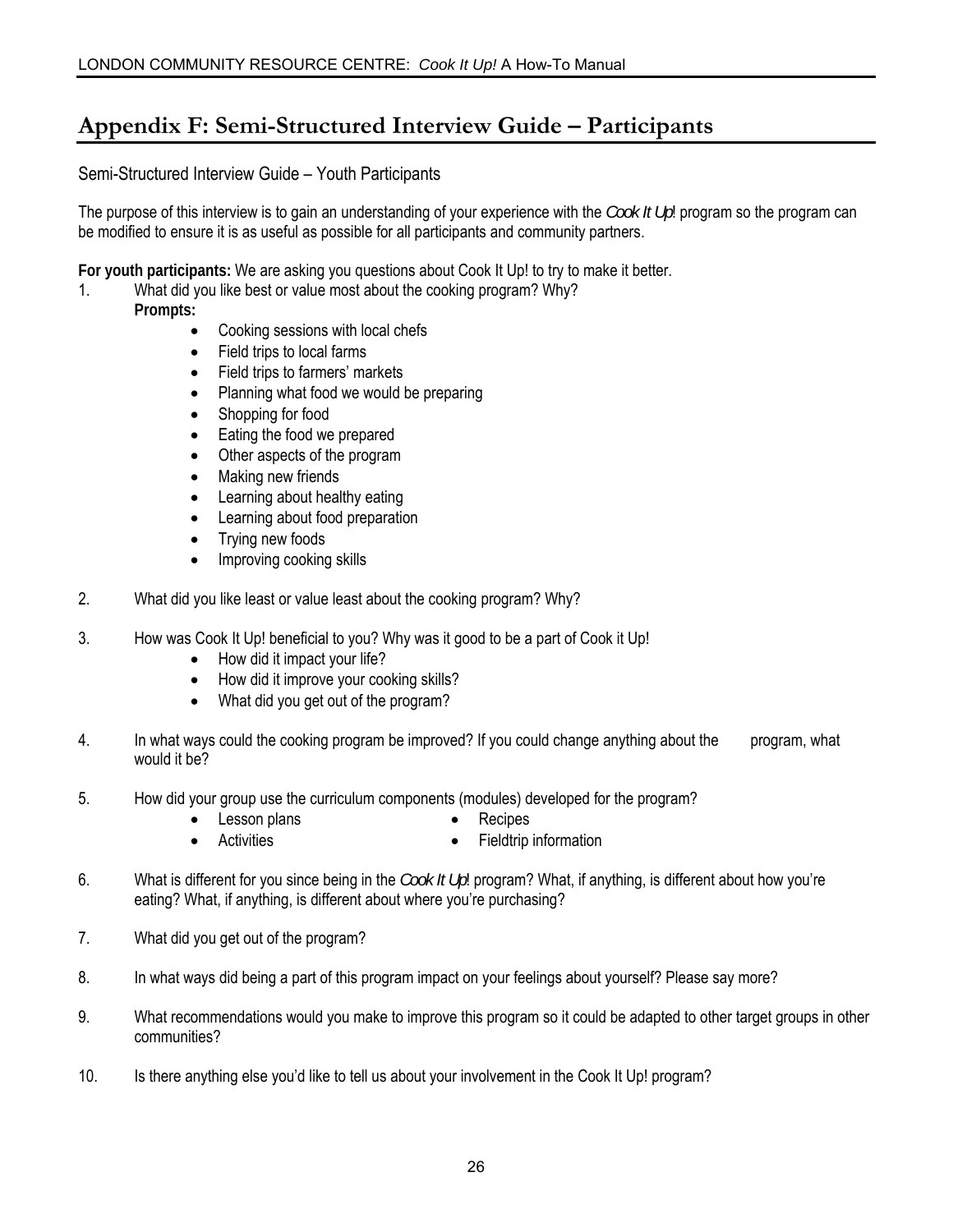### **Appendix G: Demographic Survey and Pre-test Cooking Skills Assessment**

**(Participants) adapted from Region of Waterloo Public Health**

| 1.                                                                                                                             | Are you attending school? $\Box$ Yes<br>What grade are you in? ________________                                                                                                                                                              |                  | $\square$ No                                                                                                                                                                                        |  |  |
|--------------------------------------------------------------------------------------------------------------------------------|----------------------------------------------------------------------------------------------------------------------------------------------------------------------------------------------------------------------------------------------|------------------|-----------------------------------------------------------------------------------------------------------------------------------------------------------------------------------------------------|--|--|
| 2.                                                                                                                             | What is your family situation? (please check)<br>$\square$ Single-parent<br>□Double-parent<br>□Guardian-led<br>$\Box$ live by myself<br>$\Box$ live with a roommate(s), but not with my parent(s)/guardian(s)<br>$\Box$ live in a group home |                  |                                                                                                                                                                                                     |  |  |
| 3 <sub>1</sub><br>$\square$ White<br>$\Box$ Arab<br>$\Box$ Chinese<br>$\Box$ Japanese<br>$\square$ West Asian<br>Lankan, etc.) | To which ethnic or cultural group do you belong? (please check)<br>□South Asian (e.g., East Indian, Pakistani, Sri<br>□ Aboriginal Canadian                                                                                                  |                  | □ Southeast Asian (e.g., Cambodian, Indonesian, Laotian,<br>Vietnamese, etc)<br>$\Box$ Korean<br>$\Box$ Black<br>$\Box$ Filipino<br>□Latin American<br>□Other (please specify): ___________________ |  |  |
| 4.                                                                                                                             | What is your postal code? _____________                                                                                                                                                                                                      |                  |                                                                                                                                                                                                     |  |  |
| 5.                                                                                                                             | Are you working?                                                                                                                                                                                                                             | $\Box$ Yes       | $\square$ No                                                                                                                                                                                        |  |  |
| 6.                                                                                                                             | If yes, do you work                                                                                                                                                                                                                          | $\Box$ Part time | $\Box$ Full time                                                                                                                                                                                    |  |  |
| 7.                                                                                                                             |                                                                                                                                                                                                                                              |                  |                                                                                                                                                                                                     |  |  |

*The next questions ask about food preparation and eating habits.* 

- 8. How many days in the last week did you eat fully ready-to-eat meals, prepared by the manufacturer, may need to be warmed up (examples – roasted chicken, cold deli salads, freshly-made cabbage rolls, granola bars, cookies, crackers, cake, pie, bread)
	- $\square$ 0  $\square$ 4  $\square$ 1  $\square$  5  $\Box 2$   $\Box 6$  $\Box$  3  $\Box$  7 or more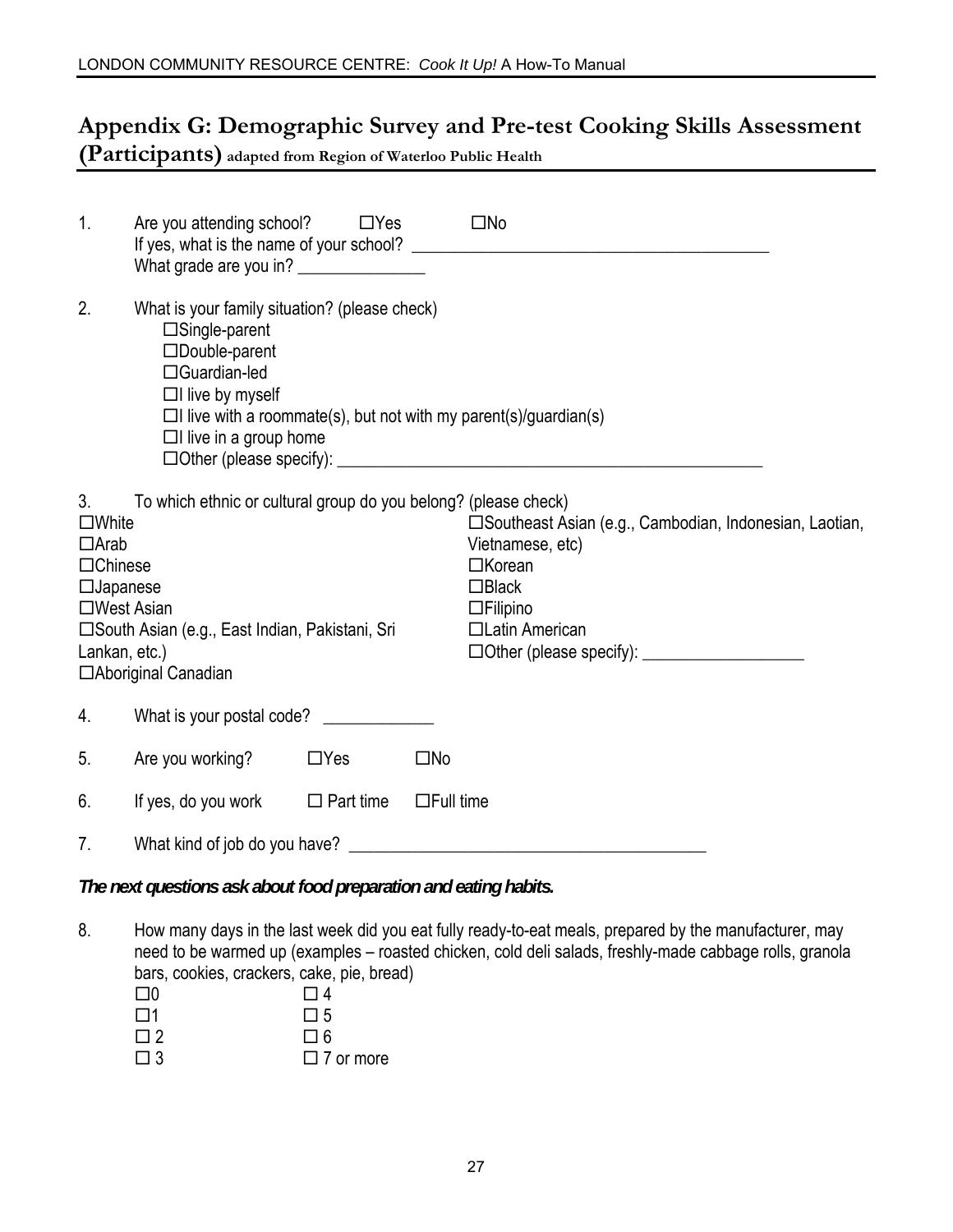- 9. How many times in the last week did you eat foods that require the addition of water or milk and/or some cooking time, but have been mostly prepared by the manufacturer (examples – canned soups, instant oatmeal, mixes for pancakes/cake/pudding, frozen lasagna, fish sticks, frozen pizza, cold cereal, garlic bread, macaroni dinner)
	- $\square$ 0  $\square$ 4  $\square$ 1  $\square$  5
	- $\square$  2  $\square$  6
	- $\Box$  3  $\Box$  7 or more
- 10. How many times in the last week did you eat foods that are basic foods/ food ingredients, may be fresh, frozen or canned, but are minimally processed; often combined to make something "from scratch" or cooked and served plain (examples – raw, frozen or canned vegetables, fruit, meat or fish, dry or canned kidney beans, plain rice or pasta, flour, rolled oats, cheese, yogurt, milk, eggs)
	- $\square$ 0  $\square$ 4
	- $\square$ 1  $\square$  5  $\square$  2  $\square$  6
	- $\Box$  3  $\Box$  7 or more
- 11. How many days in the last week did you eat breakfast?

|             | From many adjoint the last moon ald you |
|-------------|-----------------------------------------|
| $\square$ 0 | $\Box$ 4                                |
| $\Box$ 1    | $\square$ 5                             |
| $\Box$ 2    | $\Box$ 6                                |
| $\Box$ 3    | $\Box$ 7 or more                        |

12. How many times in the last week did you eat fruits and vegetables?

| Fruits:            | Vegetables:        |
|--------------------|--------------------|
| $\Box$ less than 1 | $\Box$ less than 1 |
| $\Box$ 1           | $\Box$ 1           |
| $\Box$ 2           | П2                 |
| $\Box$ 3           | $\Box$ 3           |
| $\Box$ 4           | $\Box$ 4           |
| $\Box$ 5 or more   | $\Box$ 5 or more   |

13. How many times in the last week did you eat fast-foods (e.g., McDonalds, KFC, Pizza Hut)?

| $\square$   | $\Box$ 4         |
|-------------|------------------|
| $\square$ 1 | $\Box$ 5         |
| $\Box$ 2    | $\square$ 6      |
| $\Box$ 3    | $\Box$ 7 or more |

14. How many times in the past week did you eat meals away from home?

- $\square$ 0  $\square$ 4
- $\square$ 1  $\square$ 5
- $\square$  2  $\square$  6
- $\Box$  3  $\Box$  7 or more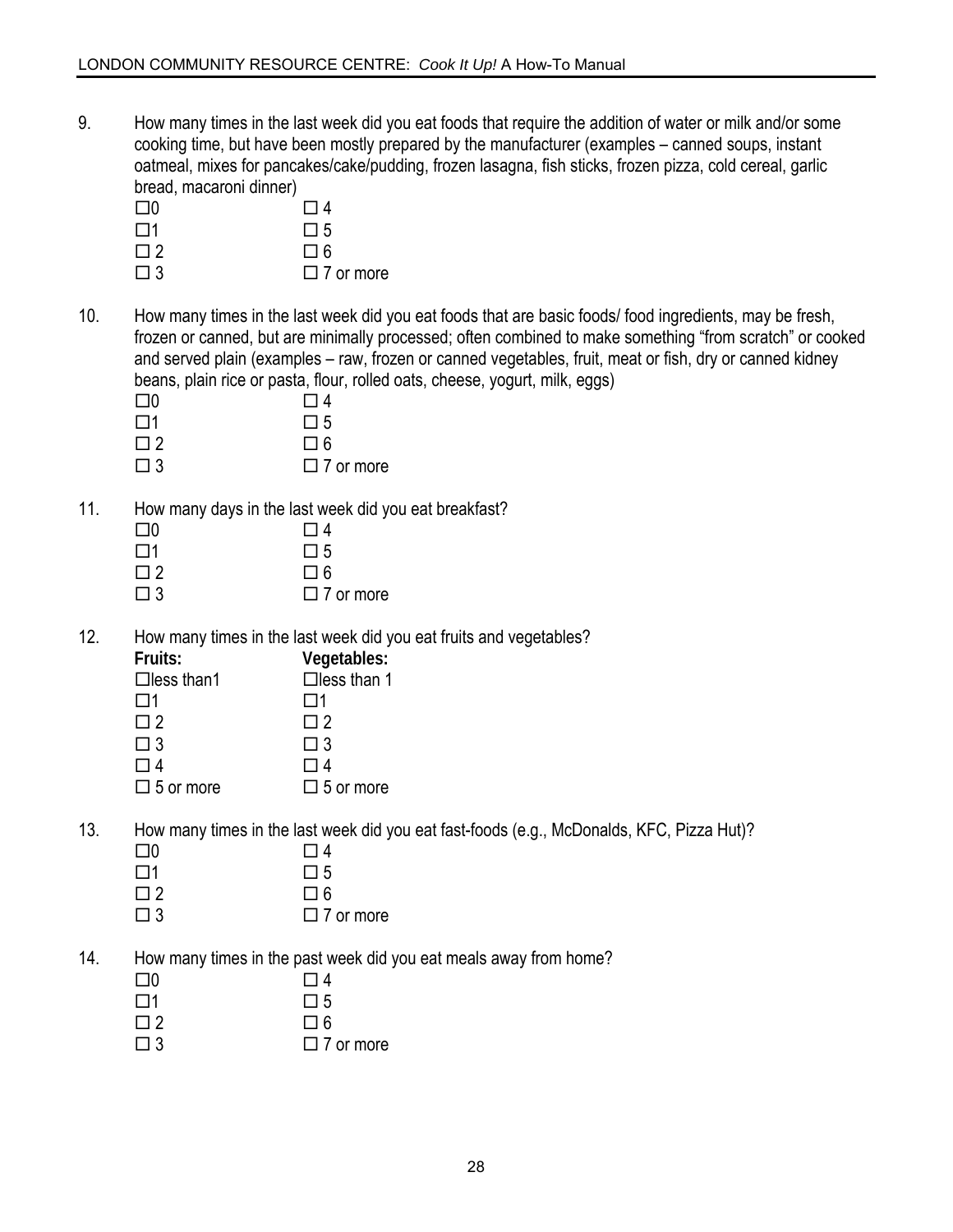15. How many times in the past week did you buy food from a convenience store?

| $\square$ 0 | $\Box$ 4         |
|-------------|------------------|
| $\square$ 1 | $\Box$ 5         |
| $\Box$ 2    | $\square$ 6      |
| $\Box$ 3    | $\Box$ 7 or more |

16. How would you rate your skills in the following areas?

| My food skill rating                                                                                                                                              | Very good<br>skill | Good skill | <b>Basic level</b><br>skill | Very limited<br>or no skill |
|-------------------------------------------------------------------------------------------------------------------------------------------------------------------|--------------------|------------|-----------------------------|-----------------------------|
| Using a kitchen knife safely                                                                                                                                      |                    |            |                             |                             |
| Peeling, chopping or slicing vegetables or fruit                                                                                                                  |                    |            |                             |                             |
| Cooking a piece of raw or frozen meat/chicken/fish, (not<br>processed or partially-prepared)                                                                      |                    |            |                             |                             |
| Cooking a soup, stew or casserole using a pre-<br>packaged mix (like macaroni dinner, rice mix)                                                                   |                    |            |                             |                             |
| Cooking a soup, stew or casserole "from scratch"                                                                                                                  |                    |            |                             |                             |
| Choosing a spice or herb that goes well with the food I<br>am cooking                                                                                             |                    |            |                             |                             |
| Adjusting a recipe to make it healthier (for example,<br>decrease the amount of fat, sugar or salt)                                                               |                    |            |                             |                             |
| Baking muffins or cake using a pre-packaged mix                                                                                                                   |                    |            |                             |                             |
| Baking muffins or cake "from scratch" with a recipe                                                                                                               |                    |            |                             |                             |
| Coordinating the preparation and cooking of a few food<br>dishes at the same time so I can serve them all<br>together for a meal                                  |                    |            |                             |                             |
| Planning a quick, healthy meal using only foods already<br>in my home a, and then preparing these foods so I<br>can serve them all together within 1 hour or less |                    |            |                             |                             |
| Freezing vegetables or fruit, from raw to bagged in my<br>home freezer                                                                                            |                    |            |                             |                             |
| Canning fruit or salsa etc, from raw ingredients to<br>finished products in sealed glass jars                                                                     |                    |            |                             |                             |

17. On average, how long does it take to prepare the "main" meal eaten in your home? The "main" meal would take the most time to prepare of any meal in a given day. Choose the answer that best represents the average time range.

 $\Box$ 0-19 minutes  $\Box$  40-49 minutes  $\Box$  20-29 minutes  $\Box$  50-59 minutes  $\Box$ 30-39 minutes  $\Box$  more than 60 minutes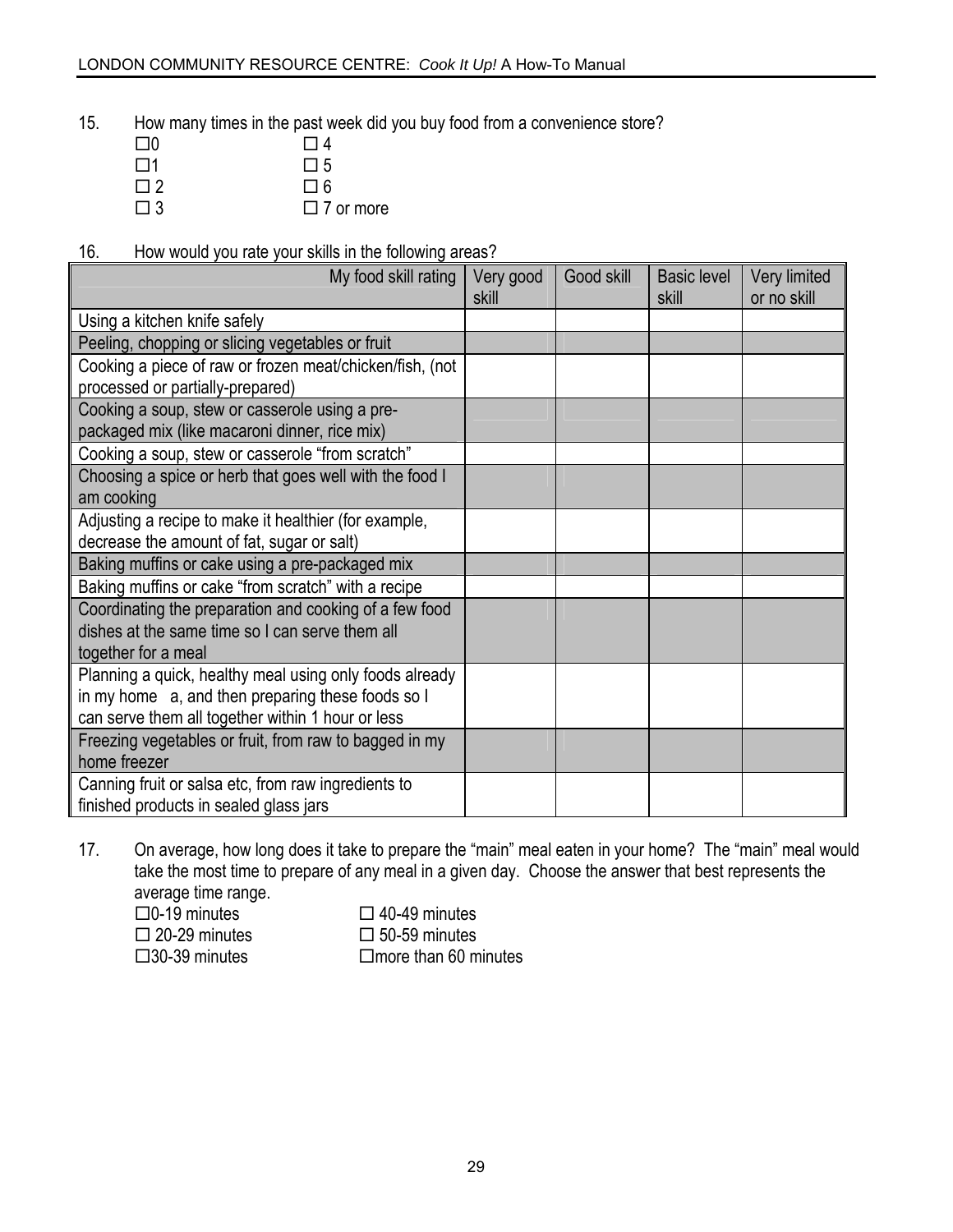- 18. Are you the person responsible for preparing the "main" meal? Choose the answer that best describes you.
	- $\Box$  Yes, I am always/ almost always solely responsible for preparing the main meal
	- $\Box$  Yes, I am responsible most of the time for preparing the main meal
	- $\Box$  Yes, I am responsible some of the time for preparing the main meal
	- $\Box$  Yes, but I often prepare the main meal together with someone else
	- $\square$ No, I seldom or never prepare the main meal
- 19. How many times in the last week did you prepare or cook any meal at least partly "from scratch" that is, using basic food items, with a recipe as needed?
	- $\Box$ 0 times in the past week  $\Box$  5-9 times
	- $\Box$ 1-2 times  $\Box$ 10-14 times
	- $\Box$ 3-4 times  $\Box$ 15 or more times
- 20. How sure are you that you can prepare foods at home at least partly "from scratch" that is, using basic food items, with a recipe as needed?
	- $\Box$  I know I can
	- $\Box$  I think I can
	- $\Box$  I'm not sure I can
	- $\Box$  I know I can't
	- $\Box$  I don't know
- 21. How would you rate the food skills you had developed **before** being involved in *Cook It Up*? By food skills, we mean things like shopping for food, growing food, preparing & cooking food.
	- $\square$  very good skills
	- $\square$  good skills
	- $\square$  basic skills
	- $\square$  very limited skills
	- $\Box$  no skills
- 22. Prior to the *Cook It Up!* program, have you or anyone in your household, grow and eat any food that you grew in your yard, on your balcony or in a community garden? By food, we mean vegetables, fruit, berries, nuts.
	- $\Box$ Yes  $\Box$ No  $\Box$ Unsure
- 23. How sure are you that you know what "local food" means?
	- $\Box$  I know what it means
	- $\Box$  I think I know what it means
	- $\Box$  I'm not sure what it means
	- $\Box$  I don't know what it means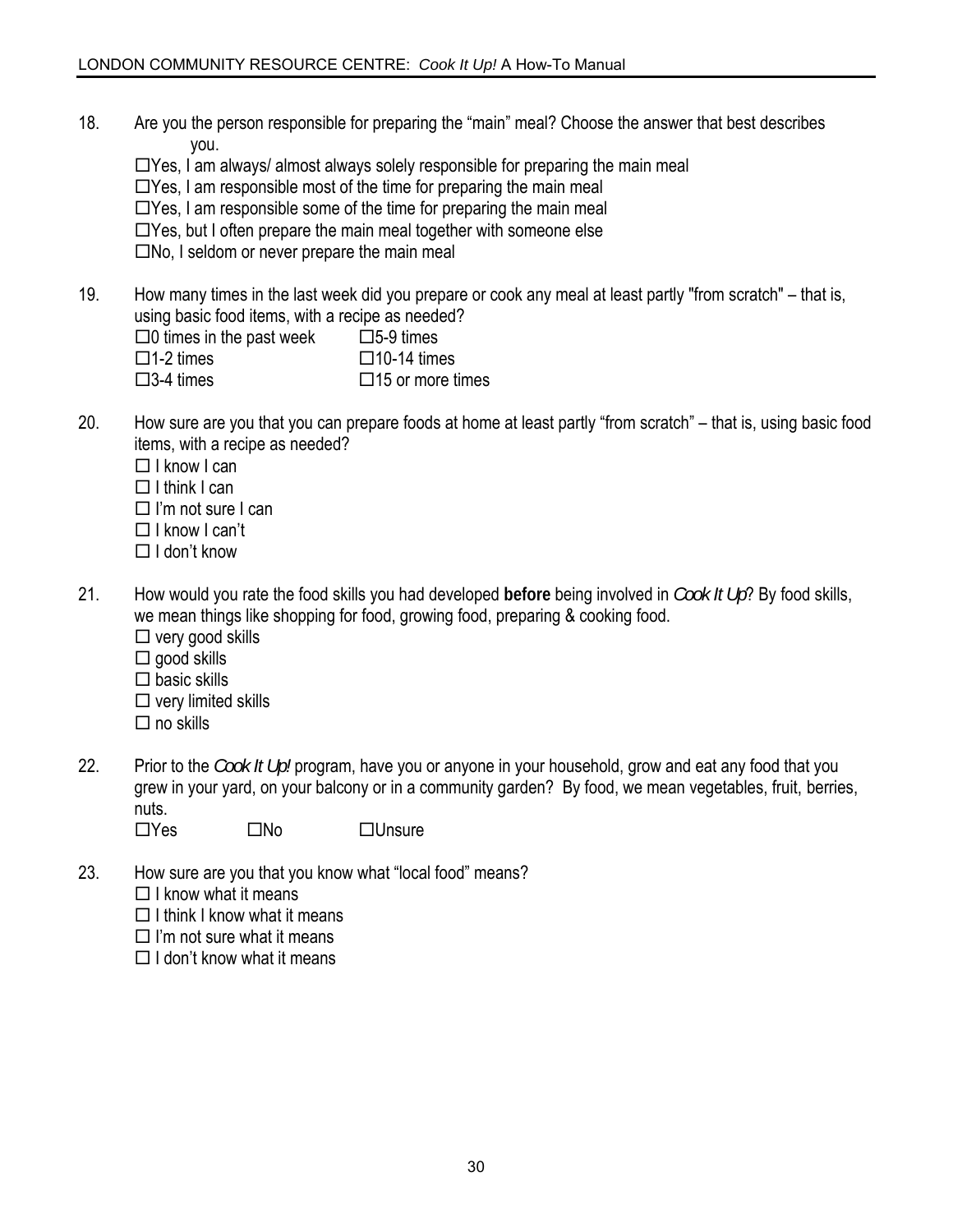### **Appendix H: Demographic Survey and Post-test Cooking Skills Assessment (Participants) adapted from Region of Waterloo Public Health**

|                                                                                                           | Demographic Survey and Post-Test (Youth Participants)                                                                                                                       |            |                                                                                                                                                     |
|-----------------------------------------------------------------------------------------------------------|-----------------------------------------------------------------------------------------------------------------------------------------------------------------------------|------------|-----------------------------------------------------------------------------------------------------------------------------------------------------|
| 1.                                                                                                        | Are you attending school? $\Box$ Yes<br>What grade are you in? ________________                                                                                             |            | $\square$ No                                                                                                                                        |
| 2.                                                                                                        | What is your family situation? (please check)<br>$\square$ Single-parent<br>□Double-parent<br>$\Box$ Guardian-led<br>$\Box$ live by myself<br>$\Box$ I live in a group home |            | $\Box$ I live with a roommate(s), but not with my parent(s)/guardian(s)                                                                             |
| 3.<br>$\square$ White<br>$\Box$ Arab<br>$\Box$ Chinese<br>$\Box$ Japanese<br>□West Asian<br>Lankan, etc.) | To which ethnic or cultural group do you belong? (please check)<br>□South Asian (e.g., East Indian, Pakistani, Sri<br>□ Aboriginal Canadian                                 |            | □ Southeast Asian (e.g., Cambodian, Indonesian, Laotian,<br>Vietnamese, etc)<br>$\Box$ Korean<br>$\Box$ Black<br>$\Box$ Filipino<br>□Latin American |
| 4.                                                                                                        | What is your postal code? ___________                                                                                                                                       |            |                                                                                                                                                     |
| 5.                                                                                                        | Are you working?                                                                                                                                                            | $\Box$ Yes | $\square$ No                                                                                                                                        |
| 6.                                                                                                        | If yes, do you work $\Box$ Part time                                                                                                                                        |            | $\Box$ Full time                                                                                                                                    |
| 7.                                                                                                        |                                                                                                                                                                             |            |                                                                                                                                                     |

#### *The next questions ask about food preparation and eating habits.*

8. How many days in the last week did you eat fully ready-to-eat, prepared by the manufacturer, may need to be warmed up (examples – roasted chicken, cold deli salads, freshly-made cabbage rolls, granola bars, cookies, crackers, cake, pie, bread)

| $\square 0$ | $\Box$ 4         |
|-------------|------------------|
| $\Box$ 1    | $\Box$ 5         |
| $\Box$ 2    | $\Box$ 6         |
| $\Box$ 3    | $\Box$ 7 or more |
|             |                  |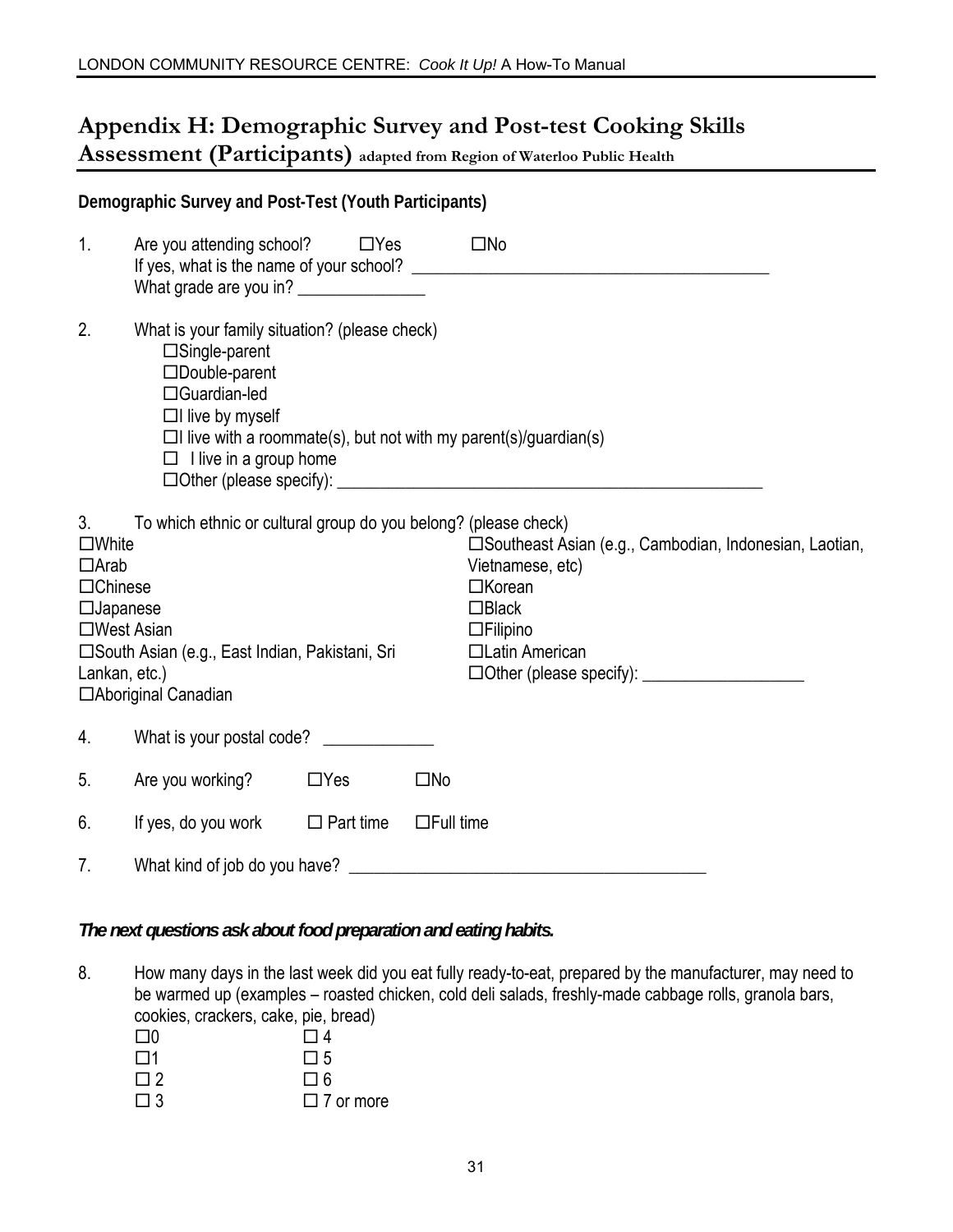- 9. How many times in the last week did you eat foods that require the addition of water or milk and/or some cooking time, but have been mostly prepared by the manufacturer (examples – canned soups, instant oatmeal, mixes for pancakes/cake/pudding, frozen lasagna, fish sticks, frozen pizza, cold cereal, garlic bread, macaroni dinner)
	- $\square$ 0  $\square$ 4  $\square$ 1  $\square$  5
	- $\square$  2  $\square$  6
	- $\Box$  3  $\Box$  7 or more
- 10. How many times in the last week did you eat foods that are basic foods/ food ingredients, may be fresh, frozen or canned, but are minimally processed; often combined to make something "from scratch" or cooked and served plain (examples – raw, frozen or canned vegetables, fruit, meat or fish, dry or canned kidney beans, plain rice or pasta, flour, rolled oats, cheese, yogurt, milk, eggs)
	- $\square$ 0  $\square$ 4  $\square$ 1  $\square$  5
	- $\Box 2$   $\Box 6$
	- $\Box$  3  $\Box$  7 or more
- 11. How many days in the last week did you eat breakfast?

| $\square$ | $\Box$ 4         |
|-----------|------------------|
| $\Box$ 1  | $\square$ 5      |
| $\Box$ 2  | $\square$ 6      |
| $\Box$ 3  | $\Box$ 7 or more |

12. How many times in the last week did you eat fruits and vegetables?

| Fruits:            | Vegetables:        |
|--------------------|--------------------|
| $\Box$ less than 1 | $\Box$ less than 1 |
| $\Box$ 1           | $\Box$ 1           |
| $\Box$ 2           | П2                 |
| $\Box$ 3           | $\square$ 3        |
| $\Box$ 4           | $\Box$ 4           |
| $\Box$ 5 or more   | $\Box$ 5 or more   |
|                    |                    |

13. How many times in the last week did you eat fast-foods (e.g., McDonalds, KFC, Pizza Hut)?

| $\square$ 0 | $\Box$ 4         |
|-------------|------------------|
| $\square$ 1 | $\square$ 5      |
| $\Box$ 2    | $\Box$ 6         |
| $\Box$ 3    | $\Box$ 7 or more |

14. How many times in the past week did you purchase food from a convenience store?

- $\square$ 0  $\square$ 4
- $\square$ 1  $\square$ 5  $\square$  2  $\square$  6
- $\Box$  3  $\Box$  7 or more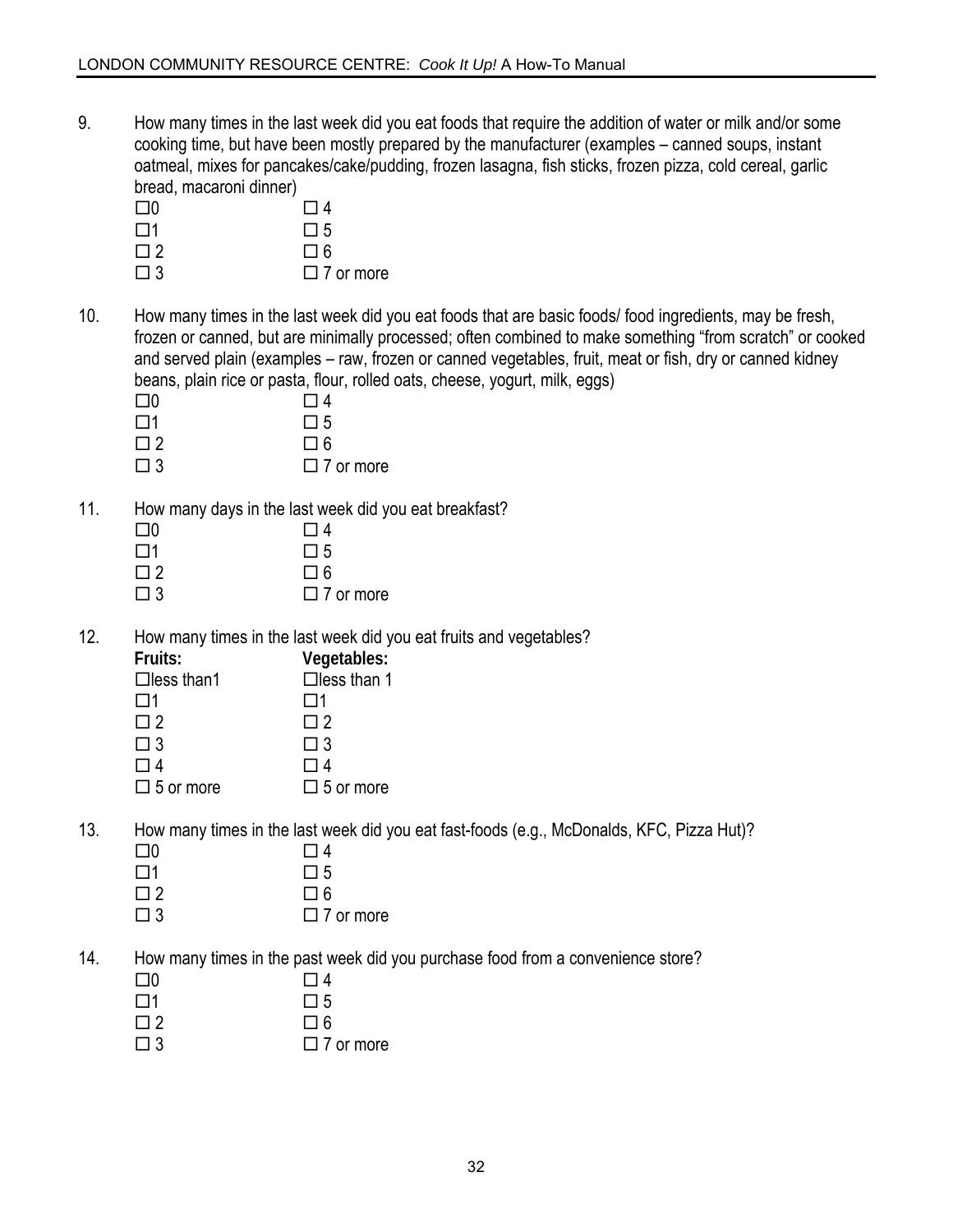15. How many times in the past week did you eat meals away from home?

| $\square$ 0 | $\Box$ 4         |
|-------------|------------------|
| $\square$ 1 | $\Box$ 5         |
| $\Box$ 2    | $\square$ 6      |
| $\Box$ 3    | $\Box$ 7 or more |

16. How would you rate your skills in the following areas?

| My food skill rating                                                                                                                                              | Very good | Good skill | <b>Basic level</b> | Very limited |
|-------------------------------------------------------------------------------------------------------------------------------------------------------------------|-----------|------------|--------------------|--------------|
|                                                                                                                                                                   | skill     |            | skill              | or no skill  |
| Using a kitchen knife safely                                                                                                                                      |           |            |                    |              |
| Peeling, chopping or slicing vegetables or fruit                                                                                                                  |           |            |                    |              |
| Cooking a piece of raw or frozen meat/chicken/fish, (not<br>processed or partially-prepared)                                                                      |           |            |                    |              |
| Cooking a soup, stew or casserole using a pre-<br>packaged mix (like macaroni dinner, rice mix)                                                                   |           |            |                    |              |
| Cooking a soup, stew or casserole "from scratch"                                                                                                                  |           |            |                    |              |
| Choosing a spice or herb that goes well with the food I<br>am cooking                                                                                             |           |            |                    |              |
| Adjusting a recipe to make it healthier (for example,<br>decrease the amount of fat, sugar or salt)                                                               |           |            |                    |              |
| Baking muffins or cake using a pre-packaged mix                                                                                                                   |           |            |                    |              |
| Baking muffins or cake "from scratch" with a recipe                                                                                                               |           |            |                    |              |
| Coordinating the preparation and cooking of a few food<br>dishes at the same time so I can serve them all<br>together for a meal                                  |           |            |                    |              |
| Planning a quick, healthy meal using only foods already<br>in my home a, and then preparing these foods so I<br>can serve them all together within 1 hour or less |           |            |                    |              |
| Freezing vegetables or fruit, from raw to bagged in my<br>home freezer                                                                                            |           |            |                    |              |
| Canning fruit or salsa etc, from raw ingredients to<br>finished products in sealed glass jars                                                                     |           |            |                    |              |

- 17. Overall, how would you rate the food skills you had developed **after** being involved in *Cook It Up*? By food skills, we mean thinks like shopping for food, growing food, preparing & cooking food.
	- $\square$  very good skills
	- $\square$  good skills
	- $\square$  basic skills
	- $\square$  very limited skills
	- $\Box$  no skills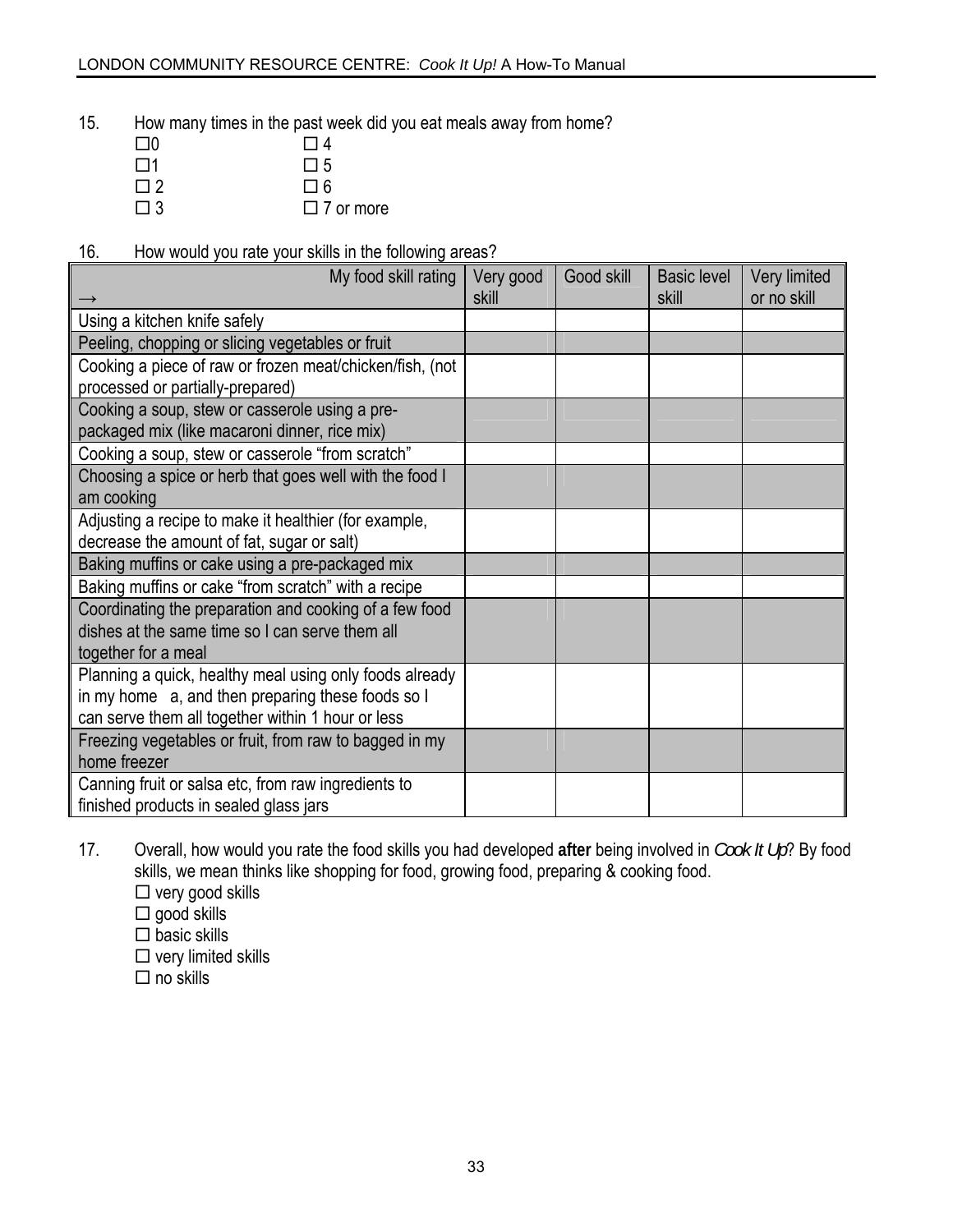18. On average, how long does it take to prepare the "main" meal eaten in your home? The "main" meal would take the most time to prepare of any meal in a given day. Choose the answer that best represents the average time range.

| $\Box$ 0-19 minutes     |  |
|-------------------------|--|
| $\Box$ 20-29 minutes    |  |
| $\square$ 30-39 minutes |  |

 $\Box$  40-49 minutes  $\Box$  50-59 minutes

 $\Box$  more than 60 minutes

- 19. Are you the person responsible for preparing the "main" meal? Choose the answer that best describes you.  $\Box$  Yes, I am always/ almost always solely responsible for preparing the main meal
	- $\Box$  Yes, I am responsible most of the time for preparing the main meal
	- $\Box$  Yes, I am responsible some of the time for preparing the main meal
	- $\Box$  Yes, but I often prepare the main meal together with someone else
	- $\square$ No, I seldom or never prepare the main meal
- 20. How sure are you that you can prepare foods at home at least partly "from scratch" that is, using basic food items, with a recipe as needed?
	- $\Box$  I know I can
	- $\Box$  I think I can
	- $\Box$  I'm not sure I can
	- $\Box$  I know I can't
	- $\Box$  I don't know
- 21. How many times in the last week did you prepare or cook any meal at least partly "from scratch" that is, using basic food items, with a recipe as needed?
	- $\Box$ 0 times in the past week  $\Box$  5-9 times

 $\Box$ 1-2 times  $\Box$ 10-14 times

 $\Box$ 3-4 times  $\Box$ 15 or more times

- 22. How likely are you to use any food skills you learned during *Cook It Up!* to make food "from scratch"– that is, using basic food items, with a recipe as needed, in your own home?
	- $\Box$  Very likely
	- $\Box$  Likely
	- $\Box$  Unsure
	- $\Box$  Not likely

 $\square$  Definitely will not use any food skills

23. **During** the *Cook It Up!* program, did you or anyone in your household, grow and eat any food that was grown in your yard, on your balcony or in a community garden? By food, we mean vegetables, fruit, berries, nuts.

 $\Box$ Yes  $\Box$ No  $\Box$ Unsure

24. **After** the *Cook It Up!* program, did you or anyone in your household, grow and eat any food that was grown in your yard, on your balcony or in a community garden? By food, we mean vegetables, fruit, berries, nuts.  $\Box$ Yes  $\Box$ No  $\Box$ Unsure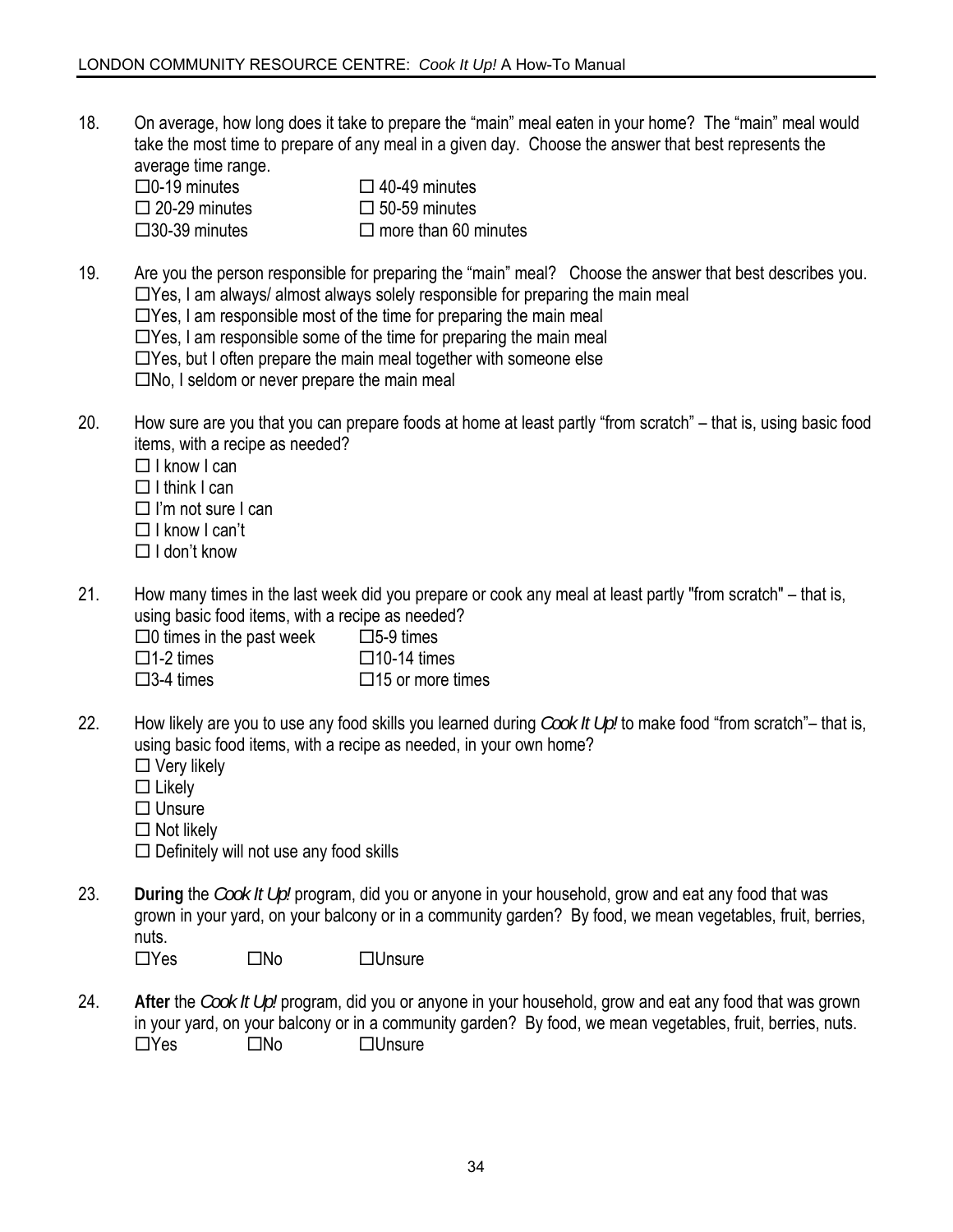- 25. Since participating in *Cook It Up!*, how sure are you that you can purchase foods from a local farmers' market?
	- $\Box$  I know I can
	- $\Box$  I think I can
	- $\Box$  I'm not sure I can
	- $\Box$  I know I can't
	- $\Box$  I don't know
- 26. Since participating in *Cook It Up!,* how likely are you to purchase foods from a local farmers' market?  $\square$  very likely
	- $\Box$  likely
	- $\square$  unsure
	- $\Box$  not likely
	- $\Box$  definitely will not purchase foods from a local farmers' market
- 27. Since participating in the *Cook It Up!* program, how sure are you that you know what "local food" means?  $\Box$  I know what it means
	- $\Box$  I think I know what it means
	-
	- $\Box$  I'm not sure what it means
	- $\Box$  I don't know what it means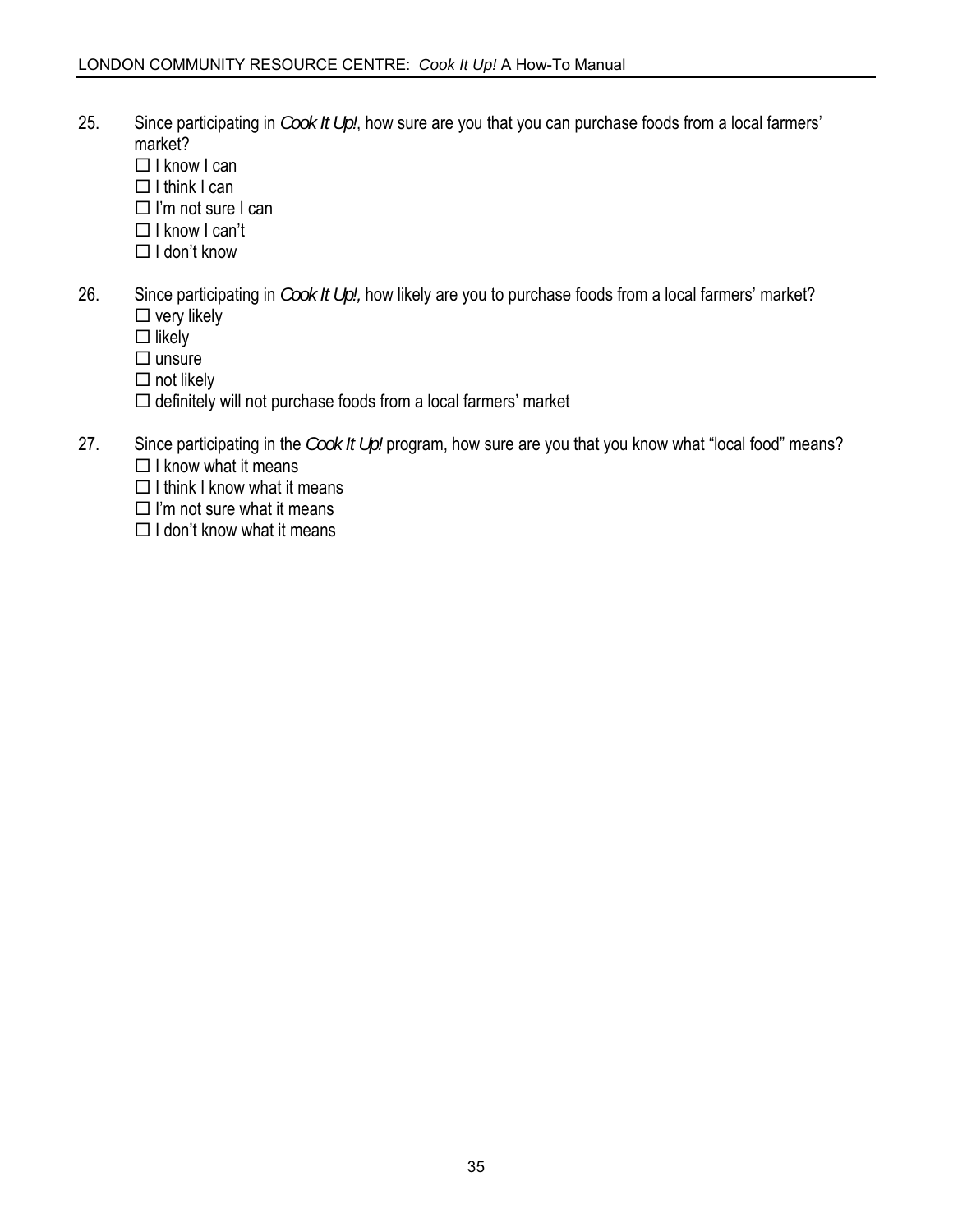## **Appendix I: Camera Orientation Session for Photovoice**

Participants will be informed that consent must be obtained from individuals prior to photographing them, and that they must only take pictures to which these individuals agree. Pictures will not be taken of individuals who can be identified without their knowledge and consent. Participants will also be informed that the anonymity of individuals in pictures should be maintained, unless the individual provides consent that allows for identification (see consent form). Whether the person can or cannot be identified in the photographs, participants will be oriented to the respectful and responsible taking of photographic images. As the camera can be a source for invasion of privacy, participants will be oriented to the ethical use of the camera and their photography in such a way as to prevent intrusion into a person's private space, to avoid disclosure of embarrassing facts, to avoid twisting the trust, and to not publish any photographs as a way to make money (Moffitt & Vollman, 2004).

Topics that will be discussed at the Orientation Session are based on the recommendations of the creator of the photovoice method (Wang, 1999).

- 1. Introduction to the photovoice concept and method.
- 2. Discussion of the responsibility and authority conferred to the photographer wielding the camera.
- 3. Ways to minimize potential challenges.

4. Presentation of an ethic of giving photographs back to the community as a way to express appreciation, respect, and camaraderie.

5. Discussion questions will include the following:

- How can a person take pictures of barriers to healthy cooking skills?
- How can a person take pictures of facilitators of healthy cooking skills?
- What is an acceptable way to approach someone to take his or her picture?
- Should someone take pictures of another person without their knowledge?
- To whom might you wish to give photographs, and what might be the implications?
- When would you not want to have your picture taken?

6. Discussion of time lines and expectations.

Adapted from Photovoice Hamilton Ontario, 2007.

References:

Moffit P, Vollman AR. Photovoice: picturing the health of aboriginal women in a remote northern community. CJNR 2004;36(4):189-201.

Wang C. Photovoice: a participatory action research strategy applied to women's health. J Womens Health 1999;8(2):185-192.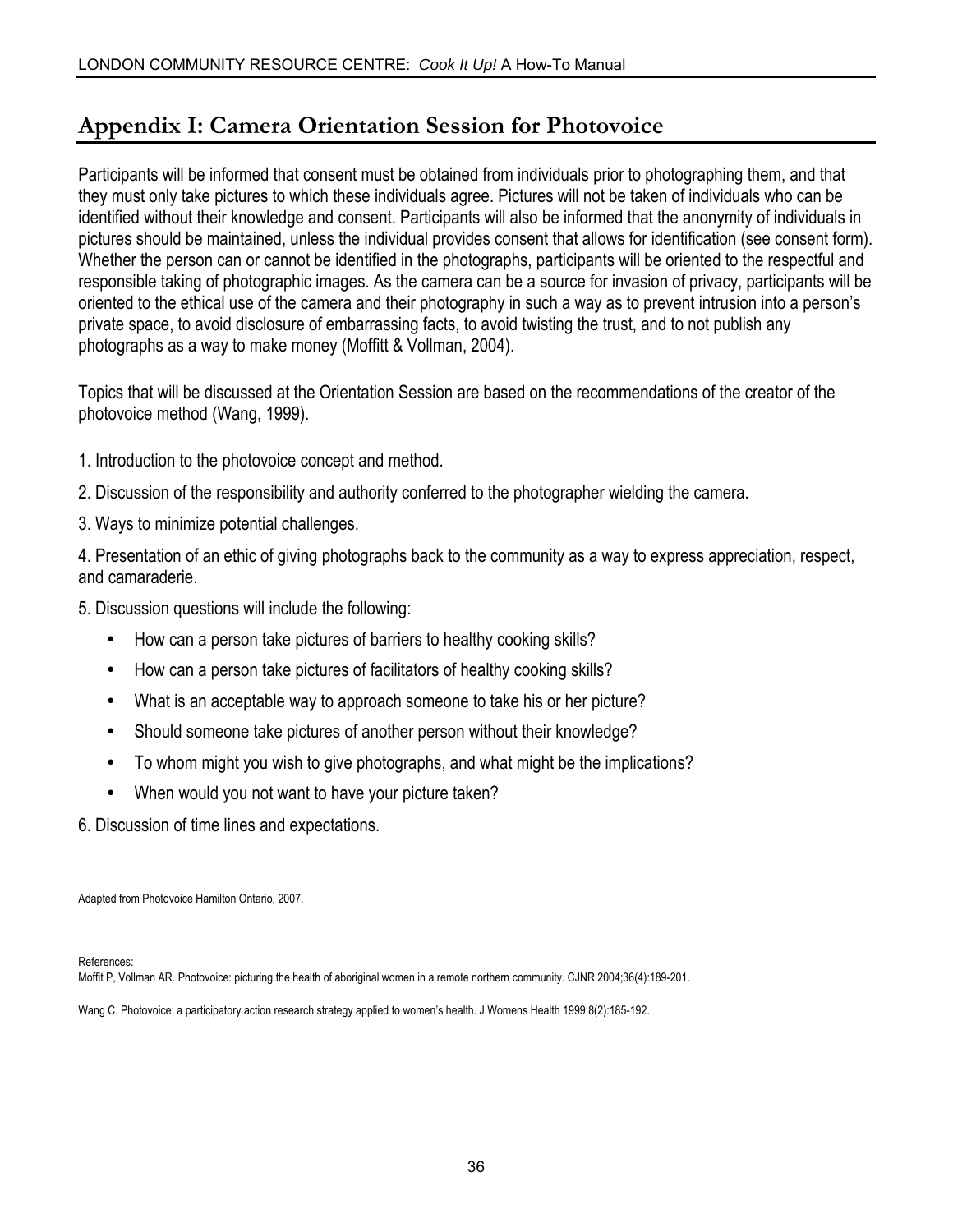### **Appendix J: Consent for Human Subject in Photovoice**

You are invited to have your picture taken by one of the photographers involved with *Cook It Up!* Photovoice Research Project. *Cook It Up!* is funded by the Ontario Agri-Food Education Inc.

Photovoice has four goals:

- 1. It helps people record and think about their community's strengths and problems.
- 2. It identifies important issues through group discussion and photographs.
- 3. It gets the attention of politicians and other decision-makers in our community.
- 4. It works toward positive change in our community.

Pictures taken in Photovoice will be shown to others in order to create awareness about the things that make it easy as well as more difficult for the youth in *Cook It Up!* to develop healthy cooking skills outside of their involvement in the *Cook It Up!* program. The pictures taken may be shown in gallery displays, presentations to local decisionmakers, and/or published on our website: [www.lcrc.on.ca](http://www.lcrc.on.ca/). Others viewing the pictures may recognize you, but there are no names or contact information included with the photos. Photographs will not be used to make money.

Please sign this form if you agree to have your photograph taken by a participant in the *Cook It Up!* Photovoice Research Project.

If you would like a copy of the photograph taken of you, please write your address below as well.

Subject Name **Name** of Photographer

Signature of Subject

Date

Adapted from Photovoice Hamilton Ontario, 2007.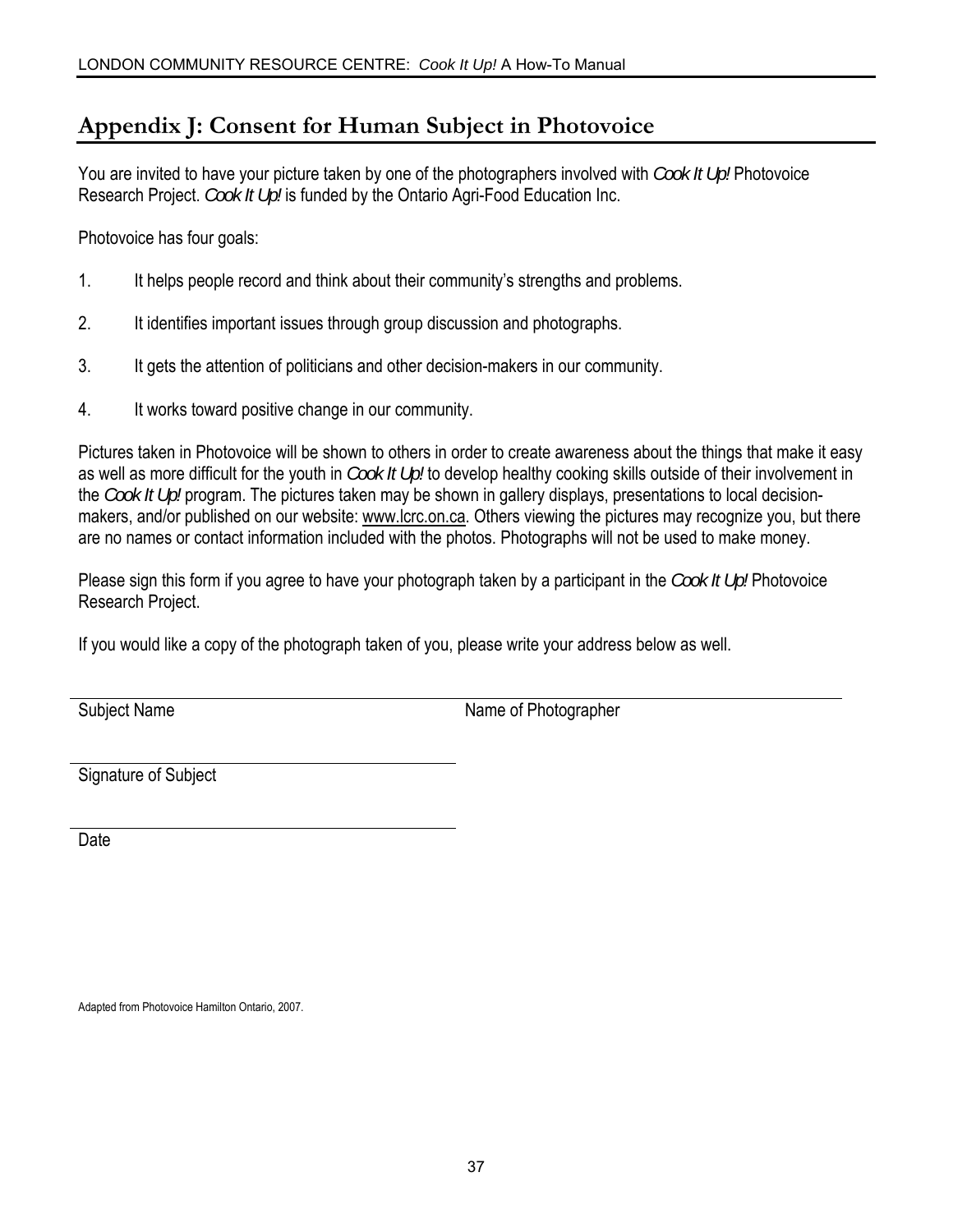### **Appendix K: Consent Form for Participation in Photovoice Research**

### *Cook It Up!* **program for Youth**

I have had the nature of the *Cook It Up!* **Photovoice research project** explained to me and I agree to participate. All questions have been answered to my satisfaction.

| Date | Participant's name (please print)                                 | Participant's signature     |
|------|-------------------------------------------------------------------|-----------------------------|
|      |                                                                   |                             |
|      |                                                                   |                             |
| Date | Parent/Guardian's Name (please print)                             | Parent/Guardian's signature |
|      |                                                                   |                             |
| Date | Name of person responsible for obtaining informed consent (please | Signature                   |
|      | print)                                                            |                             |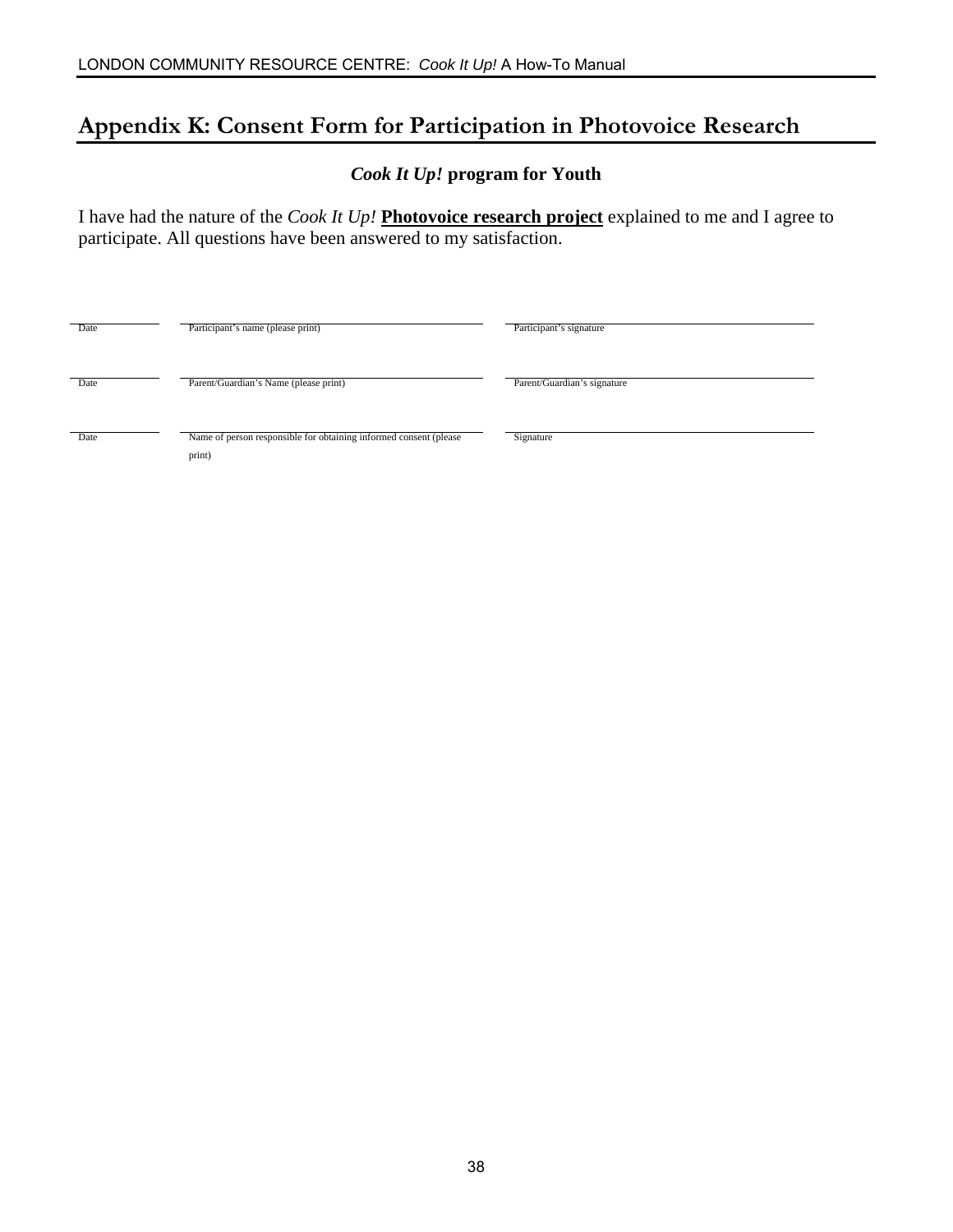## **Appendix L: Ethical Issues in Photovoice**

There are possible **ethical issues** that may arise when using Photovoice as a research method. The following recommendations are based on the work of Caroline Wang, the originator of Photovoice. The purpose of discussing ethical issues is to reduce the risks to the photographer as well as to their subjects.

### **Invasion of Privacy:**

Taking someone's photograph without his/her permission is a violation of privacy. Even if the person does not mind that you took his/her picture, when you do not ask permission, you may cause that individual to become upset and you could be put into a difficult situation as a result.

If the photographer believes there may be a loss of naturalness or spontaneity if permission is asked, the photographer must learn to be patient. Many professional photographers spend most of their time behind a camera just waiting for the perfect shot. After obtaining permission from the human subject you wish to photograph, wait until he/she has forgotten you are there, until they slip back into what they were doing. You will be able to get the photograph you want, but you need to first get permission to take that picture and then you must wait for it the perfect moment to snap the photograph.

Asking for someone's permission to photograph him/her is a way to build his/her trust. It will also give you, as the photographer, the opportunity to discuss what you are doing and explain the *Cook It Up!* Photovoice research project with your human subject again.

As a general rule, the photographer is not required to receive a signature when taking a picture of a group of people where individual faces are not recognizable or if the photographer is taking a photo of something and a person just happens to walk into the shot at the last moment.

Some people may not want their photograph taken, and will have their own reasons for this. People sometimes feel protective of their communities and as such, may not want their photograph taken in their community.

### **Representing communities and their members:**

Taking a photo of someone doing something risky or incriminating would go against the values and goals of Photovoice.

Photographers will also be asked to write a story to display along with each photo. You can use the "SHOWED" form to help you write down the reasons why you decided to take different pictures. You will be provided with several copies of the "SHOWED" form before you start taking pictures.

It is important that photographers ask themselves if the subject would agree with the photo taken and with the text written to accompany the photo. You are making a photographic suggestion as the photographer. Any human subject in your photos must agree with this suggestion. Remember that the subjects are vulnerable to the image, even if they give permission to be photographed.

Using a camera gives the photographer a lot of power to create a message that is visually loaded with meaning. Within the image is the photographer's values and message as well as the values and messages the viewers of the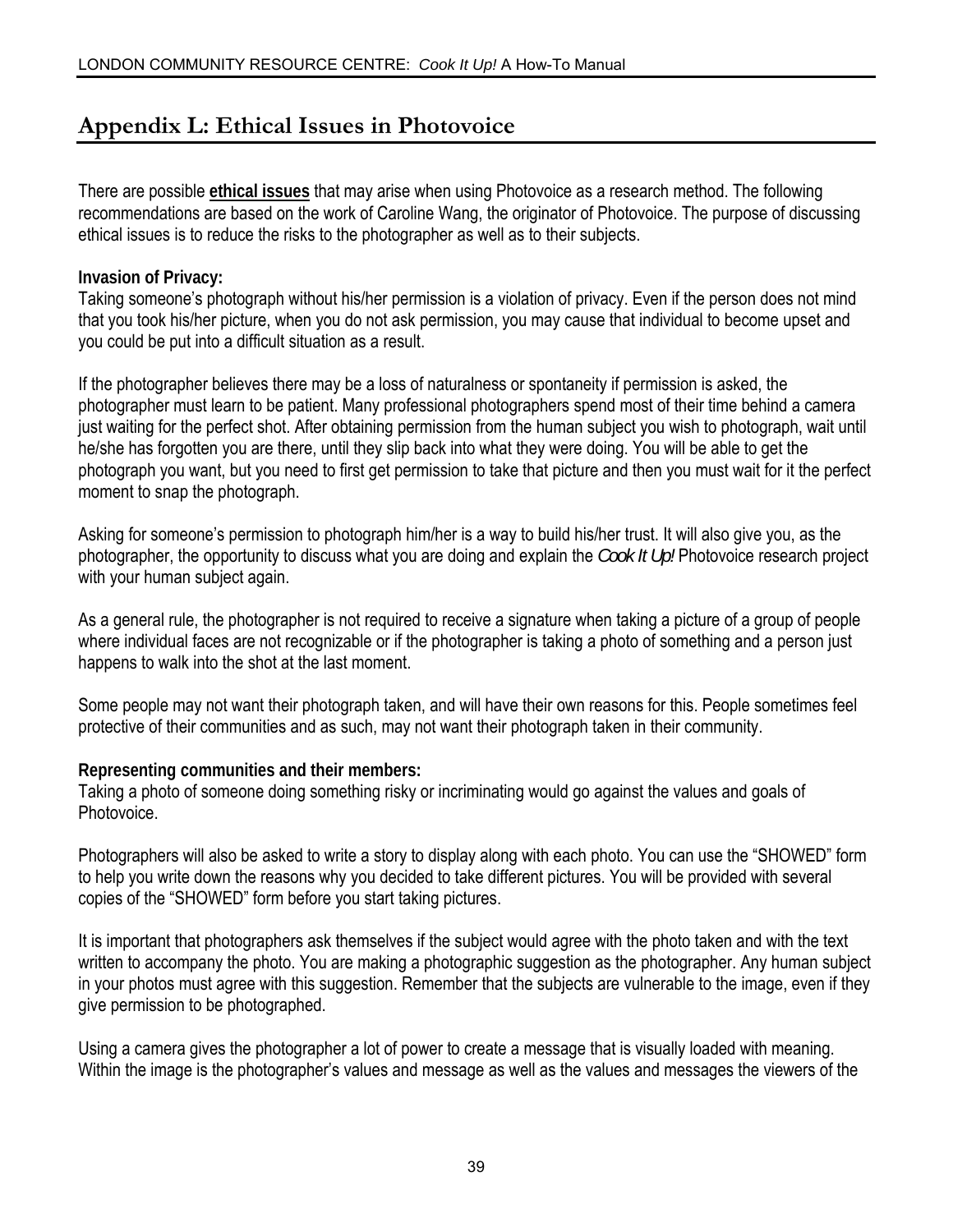photographs will take away with them. Therefore, it is important to represent the image and the subjects within the image in an accurate and respectful way.

Photovoice is an exciting way to share with others how *you* feel about what makes it easier or more difficult to develop cooking skills. You have the opportunity to get really creative, but in a respectful and ethical way.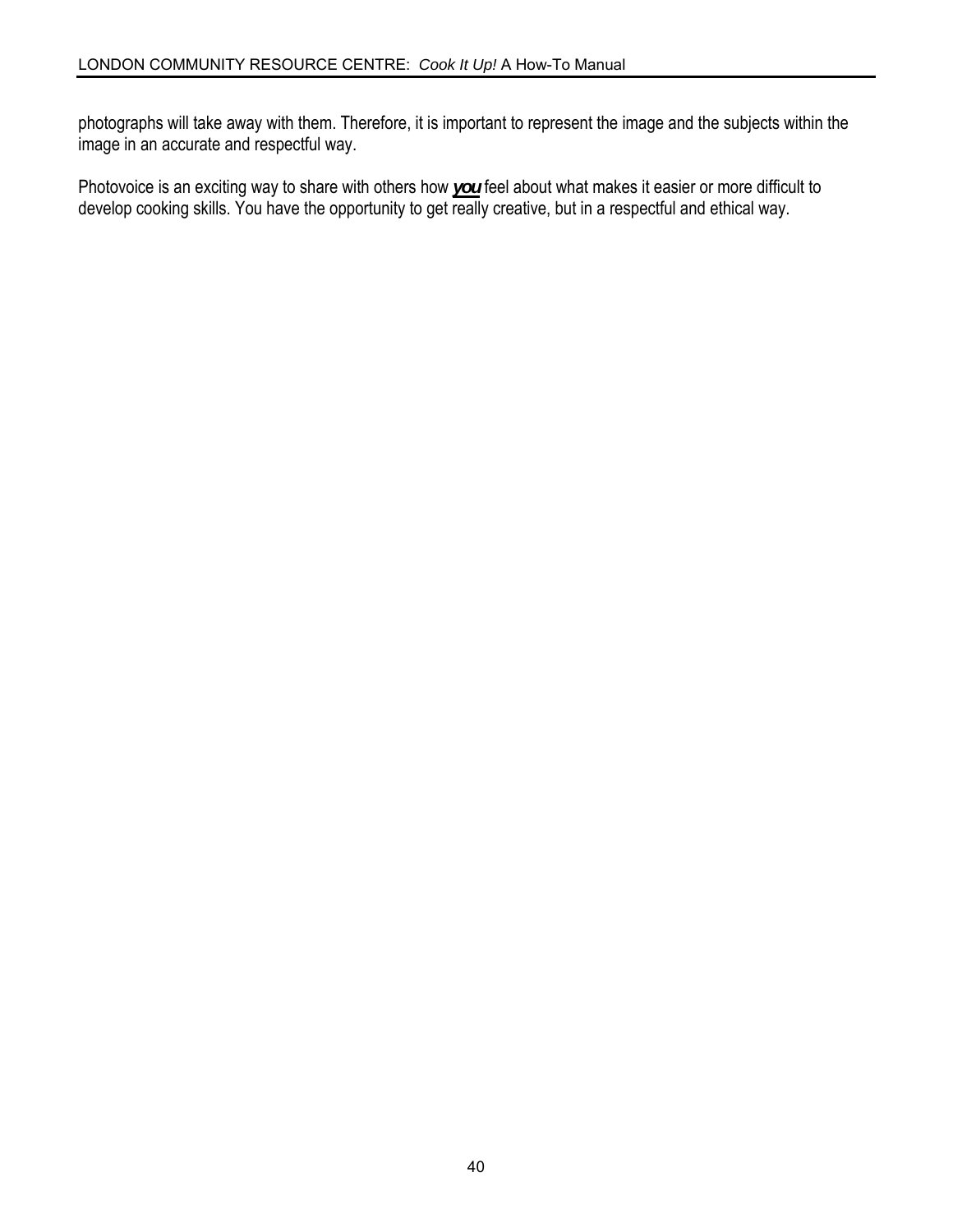### **Appendix M: Letter of Information for Photovoice**

### *Cook It Up!* **program for Youth**

#### **Investigators:**

Heather Thomas, MSc, RD, PhD Candidate Dr. Jennifer Irwin, PhD, Faculty of Health Sciences, University of Western Ontario Dr. Trish Tucker, PhD, Faculty of Health Sciences; Middlesex-London Health Unit

### **Background:**

*Cook It Up!* is a community-based, education and skill-building program for at-risk youth (13-18 years). It is a fun and practical program offering nutrition information, food safety, food preparation and selection and cooking skills, taught by some of London's best local chefs. Through agricultural field trip experiences to a variety of local farms and farmers' markets, participants will be able to explore future employment potential in a variety of agricultural and food service environments, as well as to gain an understanding of where our food comes from, and how it gets from farm to plate. Researchers at the University of Western Ontario are looking at the *Cook It Up!* program you recently participated in and want to know what you feel are the things that make it easier and more difficult to have healthy cooking skills, outside of your involvement in the *Cook It Up!* program. Through a research method called "Photovoice," you will take photos of pictures that you think explain the things that make it easier or more difficult to have healthy cooking skills. Your help will give us lots of information to learn about how to help youth like you improve their cooking skills. This information may lead to program and policy development that would acknowledge and help to address these barriers and facilitators. If you have participated in *Cook It Up!*, the research team would like to hear your ideas.

### **What will happen in this study:**

If you agree to participate in this study, you will be contacted by one of the researchers with dates, times, and locations for a camera orientation session, which will take about ½ -1 hour, as well as a discussion group which will take 1-1.5 hours. A comprehensive 'training' session will be held where you will get the camera and learn how to take pictures using this camera for participation in the study. The camera orientation session and discussion group will both be located within your community. Prior to participating in this study, you will be asked to sign a consent form for your participation. You will also be asked if you are willing to have your pictures used within the focus group setting, and within any publication about the results of the study. This is completely voluntary, and not required.

At the camera orientation session, you will be oriented to the purpose of the study and be loaned a camera, as well as a logbook. You will be asked to take pictures of barriers and facilitators to developing healthy cooking skills outside of your involvement in the *Cook It Up!* program and keep a log of the thoughts that you have about the photos you take. You will be provided with the logbook that you will need for this. Prior to taking photos of people, you will need to provide written information to those people, and ask for their signed consent to allow for their pictures to be taken. If you are thinking about taking a photograph of a child or someone who is unable to consent for him/herself, it is VERY important that you receive permission from the child's or individual's parent or guardian BEFORE taking the photograph. This is very important so you don't offend or upset the child's or person's parent or guardian. If the child's or person's parent or guardian is not available to give you permission and signed consent to take the child's picture, you may NOT take that photograph. You will be provided with the information and consent forms that you will need for this. If you are unable to write down your thoughts in the log book, an audio recorder will be loaned to you for this purpose.

At the end of each session of *Cook It Up!*, you will return your camera, and attend a discussion group within your community where you will discuss 2-4 of your pictures with the others in the group. Ideally, each group will consist of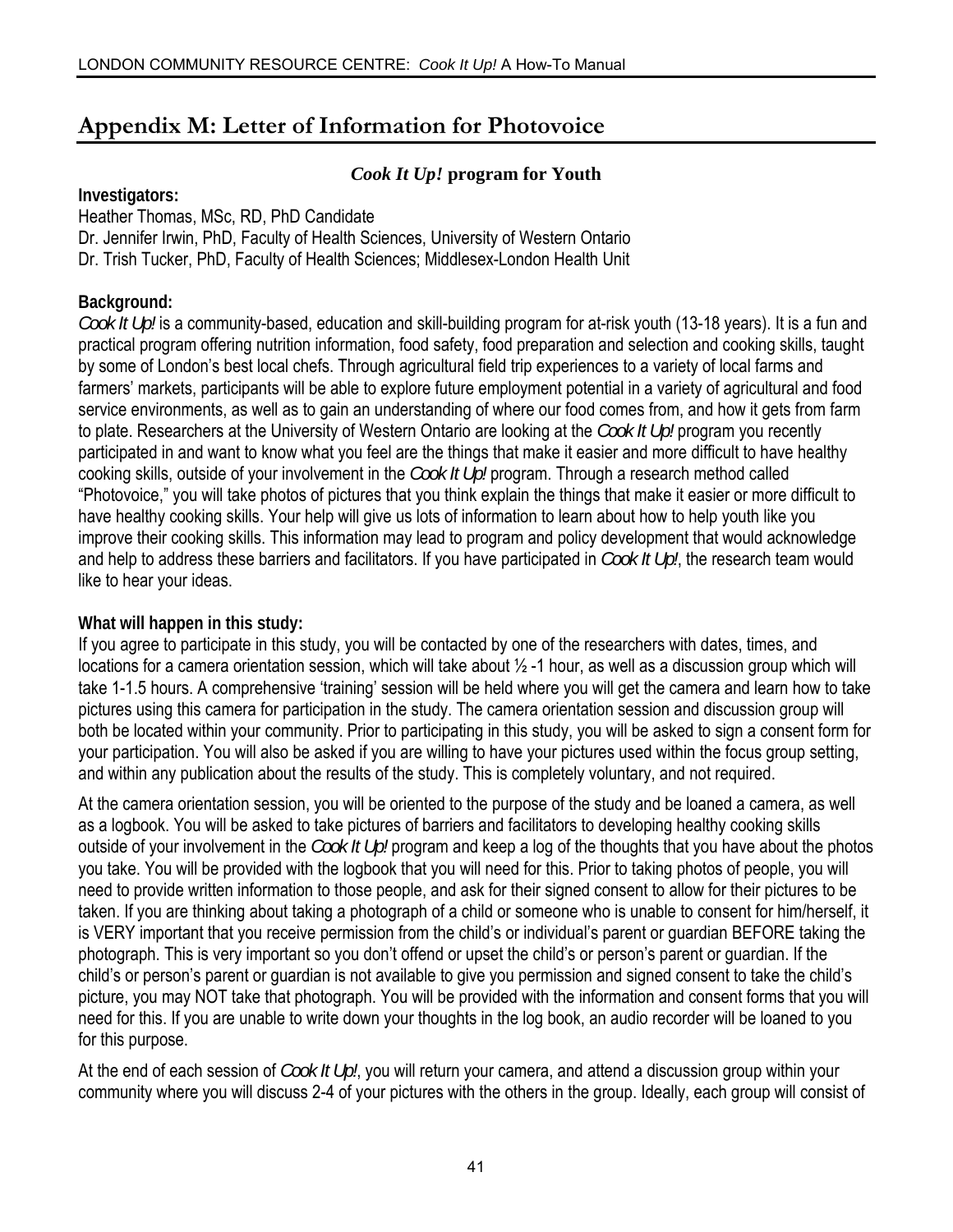6-7 people. The discussion group sessions will be audio tape recorded and transcribed to ensure that all your comments are captured. We will be audio-recording the discussion so we don't miss anything. The audio-recording will be transcribed and a computer program called NVivo will be used to help find the themes from the information provided in the interviews. You will not be identified by your full name in the transcribing, in order to keep your identity confidential. We will also be collecting information about you in a demographic survey which will give us a bit more information about who participated in the Photovoice research of the *Cook It Up!* program. The questionnaire will take about 5-10 minutes to complete. If you agree to participate, your commitment to coming to both sessions is very important. We will be contacting you to arrange the discussion group date, time and location.

### **Alternatives and your right to withdraw from the study:**

Your participation in this study is voluntary. You may refuse to participate, refuse to answer any questions, and ask to stop the recording at any time during the discussion group, or withdraw from the study at any time. Your decision will not influence your access to community programs or services you may be currently receiving, or may choose to register in at some time in the future.

### **Possible benefits and risks to you for participating in the study:**

There are no known risks to you associated with your participation in this study. Possible benefits for you include feeling empowered, having the feeling of being involved with your community by being given a voice to speak about your healthy cooking skills development, connecting with others in their community, and advocating for change in service of improving other youths' development of healthy cooking skills through community-based programs. Additionally, you will learn basic marketable skills including photographic technique, working with digital images, and the process of creating an art show or product. You do not waive any of the legal rights you would otherwise have as a participant in a research study.

### **Confidentiality:**

We will keep your identity and comments, as well as all audio-tapes and written records, confidential and secure. No names will appear on any transcripts generated during the course of this study. Representatives from the University of Western Ontario Health Sciences Research Ethics Board may contact you or required access to your study-related records to monitor the conduct of the research. We will keep all data in a secured placed for five years after the study results have been published. Data will be destroyed at the end of this time period. All computer data will be erased and all written/paper data will be shredded.

#### **Costs and compensation:**

There is no cost to you for participating in the study. To acknowledge your contribution to the study, you will receive a small token of appreciation.

#### **Publication of the results:**

When the results of the study are published, your name will not be used. If you would like to receive a copy of the overall results of the study, please put your name and address on a blank piece of paper and give it to the researcher present at the discussion group.

**Contact persons (should you have any further questions about the study):** 

| Heather Thomas, MSc, RD   | Dr. Jennifer D. Irwin, PhD | Dr. Trish Tucker, PhD   |
|---------------------------|----------------------------|-------------------------|
| 519-663-5317 ext. 2222    | 519-661-2111 ext. 88367    | 519-663-5317 ext. 2483  |
| heather.thomas@mlhu.on.ca | jenirwin@uwo.ca            | trish.tucker@mlhu.on.ca |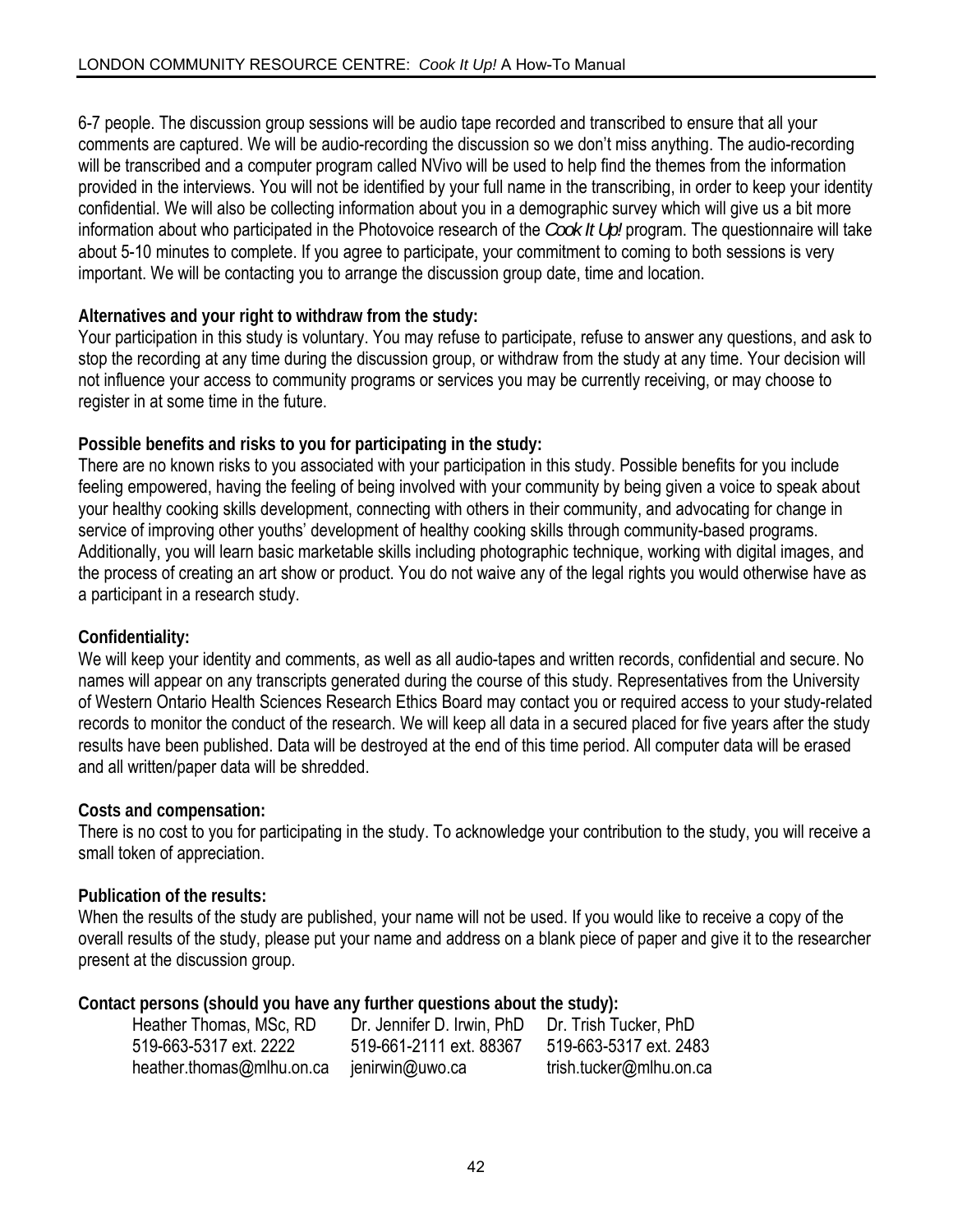\* If you have any questions about your rights as a research participant or the conduct of the study you may contact the Office of Research Ethics at (519) 661-3036 or by email at [ethics@uwo.ca](mailto:ethics@uwo.ca).

**This letter is for you to keep. You will also be given a copy of the consent form once it has been signed**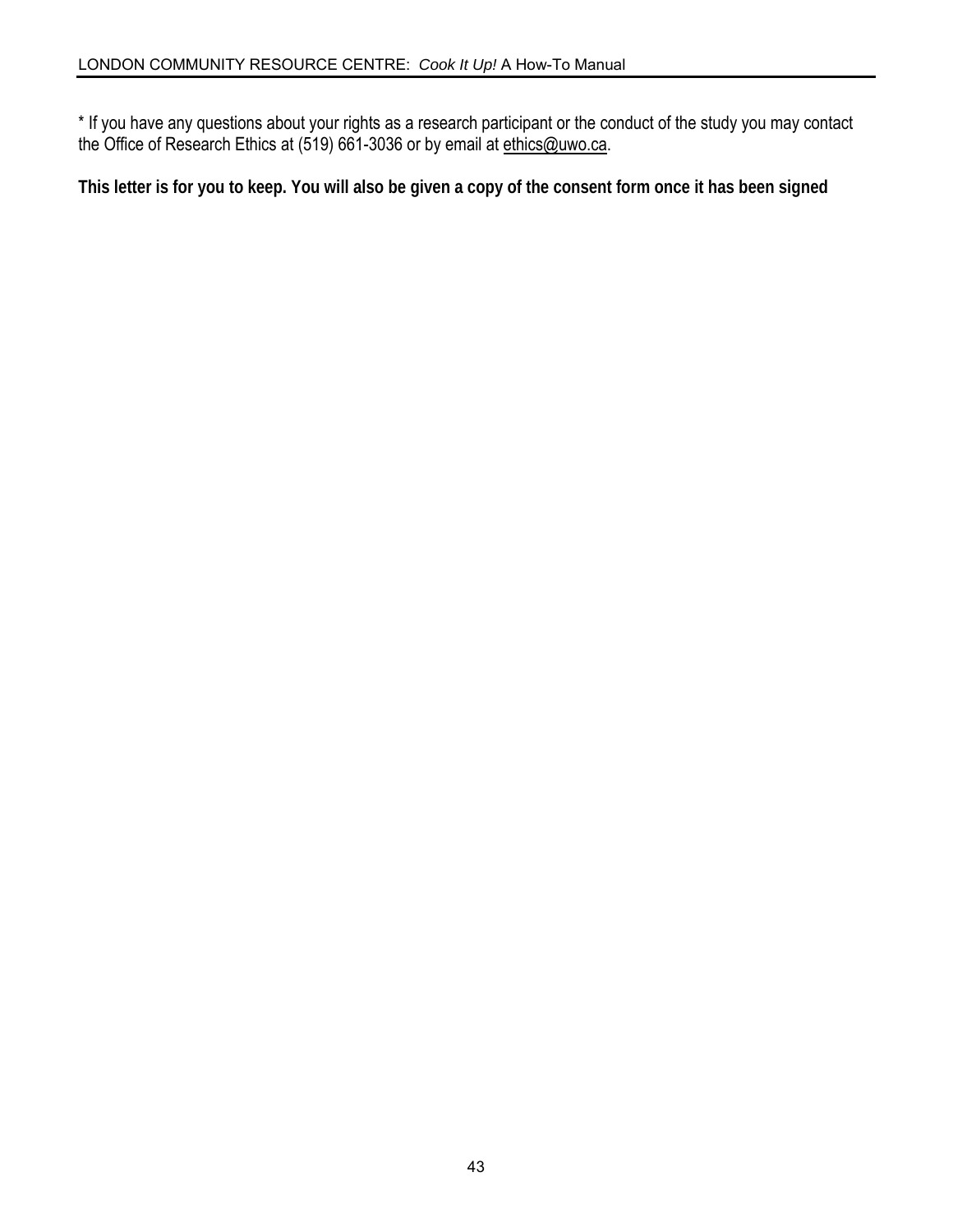## **Appendix N: Rights and Responsibilities in Photovoice**

As a participant in the *Cook It Up!* Photovoice Research Project, you have the following rights and responsibilities:

**Rights:** 

- y You have the right to express your views and experiences during the discussion group sessions.
- y You have the right to be supported by the Photovoice group members and facilitators of the discussion group sessions.
- You have the right to choose the photographs you would like to display in public.
- You have the right to change your mind about displaying any of your photographs.

**Responsibilities:** 

- We will do our best to start the sessions on time, so we can finish on time. Please do your best to arrive on time.
- Please contact the discussion group facilitator (Heather Thomas) or assistant moderator if you cannot make it to a session.
- Be positive to your peers. Please avoid putdowns or criticism.
- Since everyone has something important to say, only one person speaks at a time.
- You have the responsibility to ask human subjects if they will consent to be in a photograph before taking the photo.
- You have the responsibility to ask the owner of personal property (e.g., someone's house) permission before taking a photo of someone's personal property.
- You have the responsibility to be respectful when working with human subjects.
- You have the responsibility to use a buddy system, especially when taking photos in places you are not familiar with.
- You have the responsibility to NOT do something you usually would not do.
- y You have the responsibility to NOT go somewhere you usually would not go.
- You have the responsibility to be aware of your surroundings.

Adapted from Photovoice Hamilton Ontario, 2007.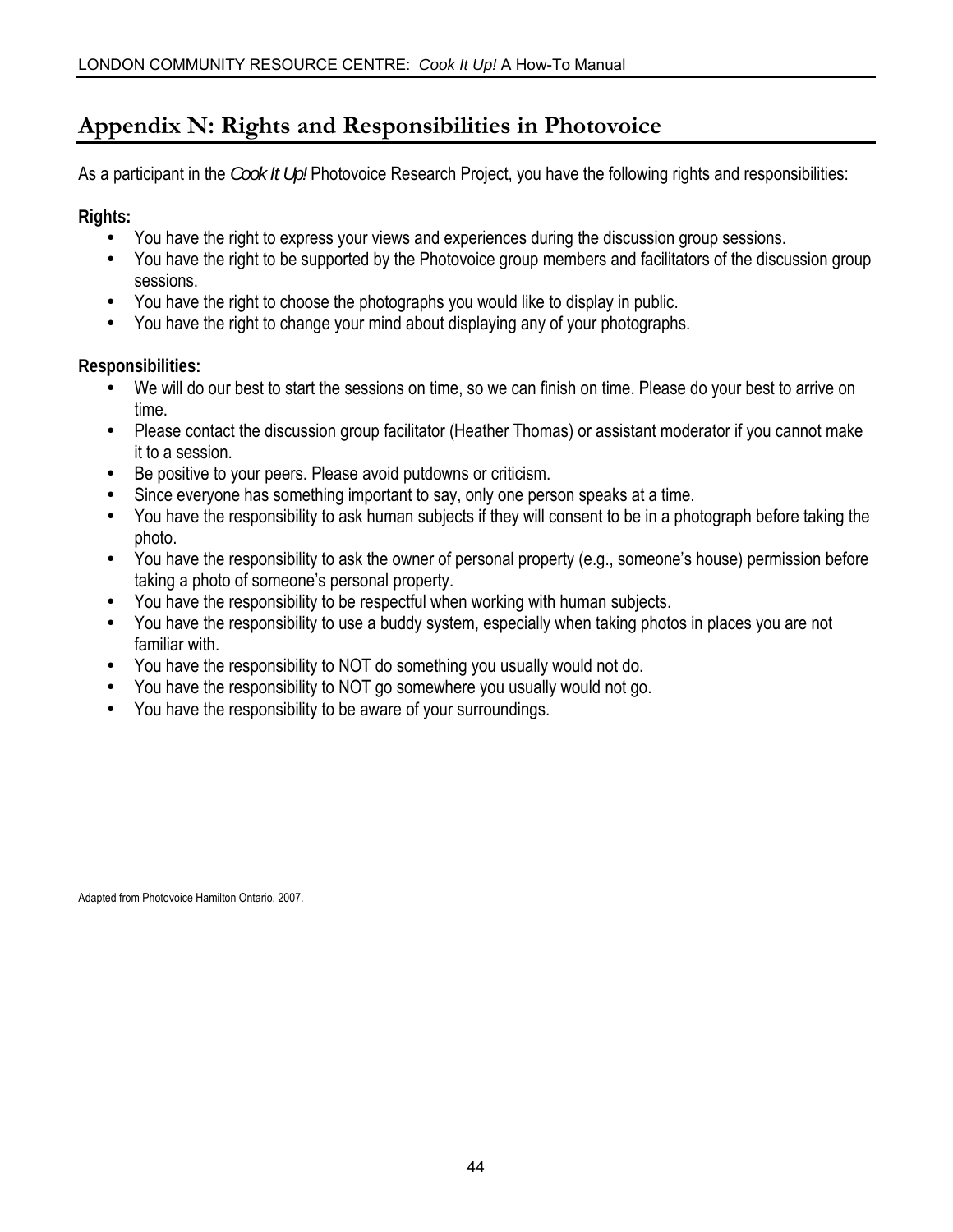## **Appendix O: Semi-Structured Discussion Group Guide for Photovoice**

Study Title: Using Photovoice to Explore Barriers and Facilitators to Healthy Cooking Skills Development

Introduction: Thank you for coming today to share with us your perceptions about the barriers and facilitators to developing healthy cooking skills outside of your involvement in the *Cook It Up!* program. In this interview, we will ask you for your opinions about using the camera and taking photographs, the meaning of the pictures that you have chosen, and your thoughts about being in this session. Each person will have a chance to talk. Your input is very valuable in helping us better understand the appropriateness of this type of research method, as well as to answer the research question: What are the barriers and facilitators to the development of healthy cooking skills for youth outside of their involvement in the *Cook It Up!* community-based cooking program? Please help yourself to refreshments at any time. Does anyone have any questions before we get started?

### **A. Icebreaker introductions**

**B. We would like to know your opinions about using the camera and taking photographs and how this was helpful or not helpful for you in expressing your opinions and thoughts about the barriers and facilitators that you face in the process of developing cooking skills.** 

a. How did taking the photos help/not help you illustrate your opinions about the barriers you face to developing healthy cooking skills?

b. How did taking the photos help/not help you to illustrate your opinions about the facilitators that help you healthy develop cooking skills?

Please tell us how you found using the camera and taking pictures in terms of the following:

a. How did you find the process of taking the photos? (e.g., time consuming, or did it fit in with your activities of daily living?)

b. How did you feel about the effort required to take the photos? (e.g., were you tired or energized by this process?) c. How did you find using the camera and taking pictures?

d. How did this affect your interest about the development of healthy cooking skills for youth, and what affected these habits?

e. How did this process affect your ability to identify and/or discuss barriers and facilitators to your development of healthy cooking skills?

f. What other comments do you have about the process of taking pictures or the use of the camera?

g. What recommendations do you have for the researchers about how to enhance the use of cameras and picture taking in future research?

**C. Now please select from your pictures the picture YOU think** *best* **represents a barrier to developing healthy cooking skills and a facilitator to developing healthy cooking skills. We will complete this section with additional photos if time permits, or if more pictures are needed to encourage conversation.** 

(We will ask the following of each participant)

a. Please tell us about the two pictures (one barrier and one facilitator) that you have chosen for this session.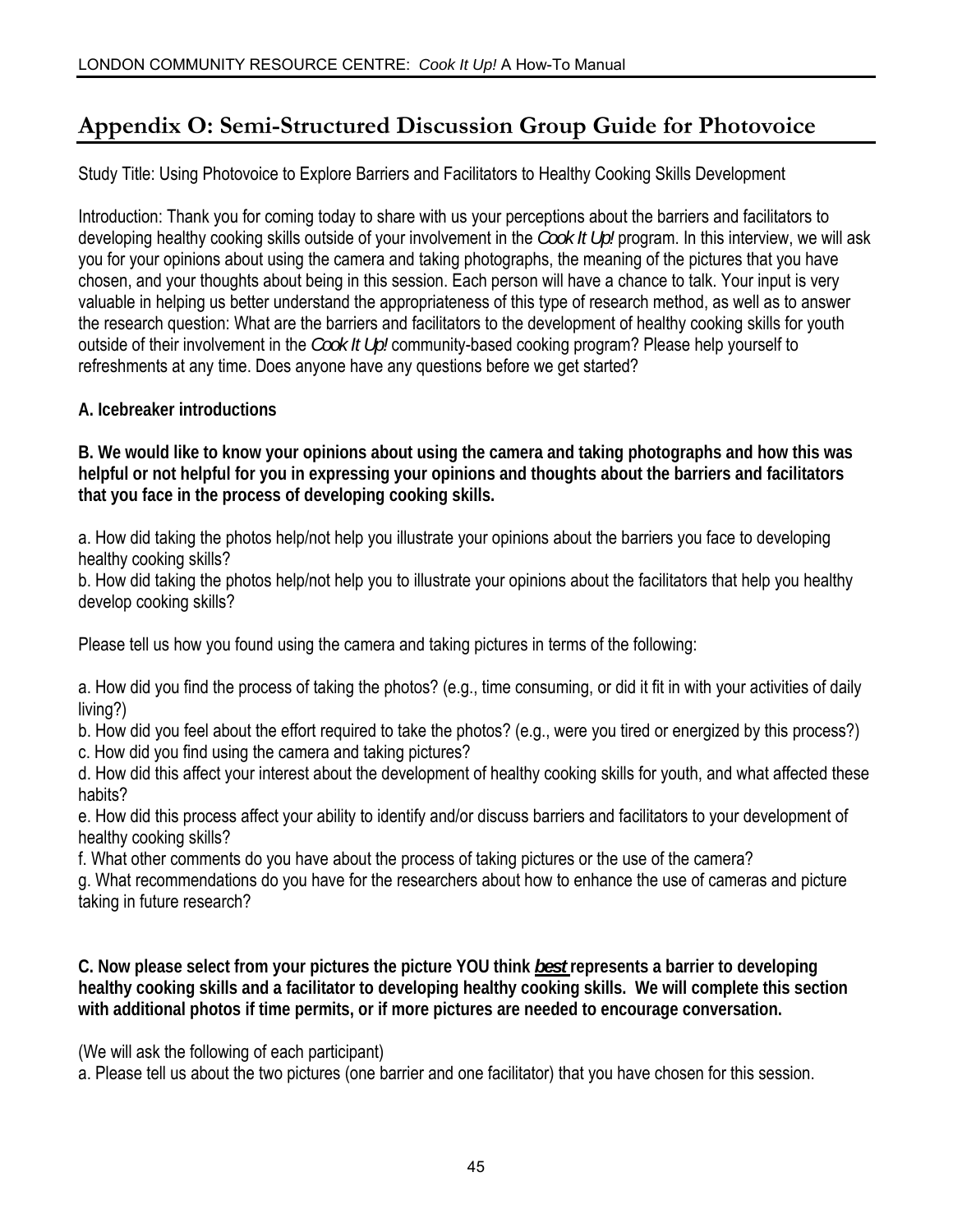b. What message do you want your pictures to convey about the barriers that you face, or facilitators that you encounter, in the development of healthy cooking skills outside your involvement with *Cook It Up*?

c. What made you select these two pictures over the other pictures?

d. To the group: Can anybody else relate to this picture or what (person's name) is describing?

e. Was there anything else that you would have liked to have taken a picture of, but could not? What prevented you from taking the picture and/or what would have helped you to be able to take the picture?

From the discussion, do you have other thoughts that you wish to share about the barriers that you face or facilitators that you encounter for developing healthy cooking skills?

Do you have any final comments about the barriers that youth face or facilitators that they encounter in the development of healthy cooking skills?

**D. We would also like your opinions or thoughts on your experience in being part of this group interview.** 

a. How did participating in this discussion group help you to communicate your opinions or thoughts about the barriers that youth face when developing cooking skills?

b. How did participating in this discussion group help you to communicate your opinions about the facilitators that youth encounter when developing cooking skills?

c. How easy or difficult was it to voice your opinion or thoughts in front of the group?

d. What other comments do you have about the process of participating in this group interview?

e. What recommendations do you have for the researchers about the group interview for future research?

### **To Member check:**

The Co-Investigator will provide an oral summary of the interview themes and then ask: Is this an adequate summary of what we discussed today? Once participants have given their feedback on this, move to closing.

### **Closing:**

Thank you so much for your participation today. Before you leave, we have a brief demographic questionnaire that we would like you to complete. Also, as a token of our appreciation for your time and participation in the study, we have a \$10 gift card for your local grocery store. We will also give you copies of your photographs to take home with you.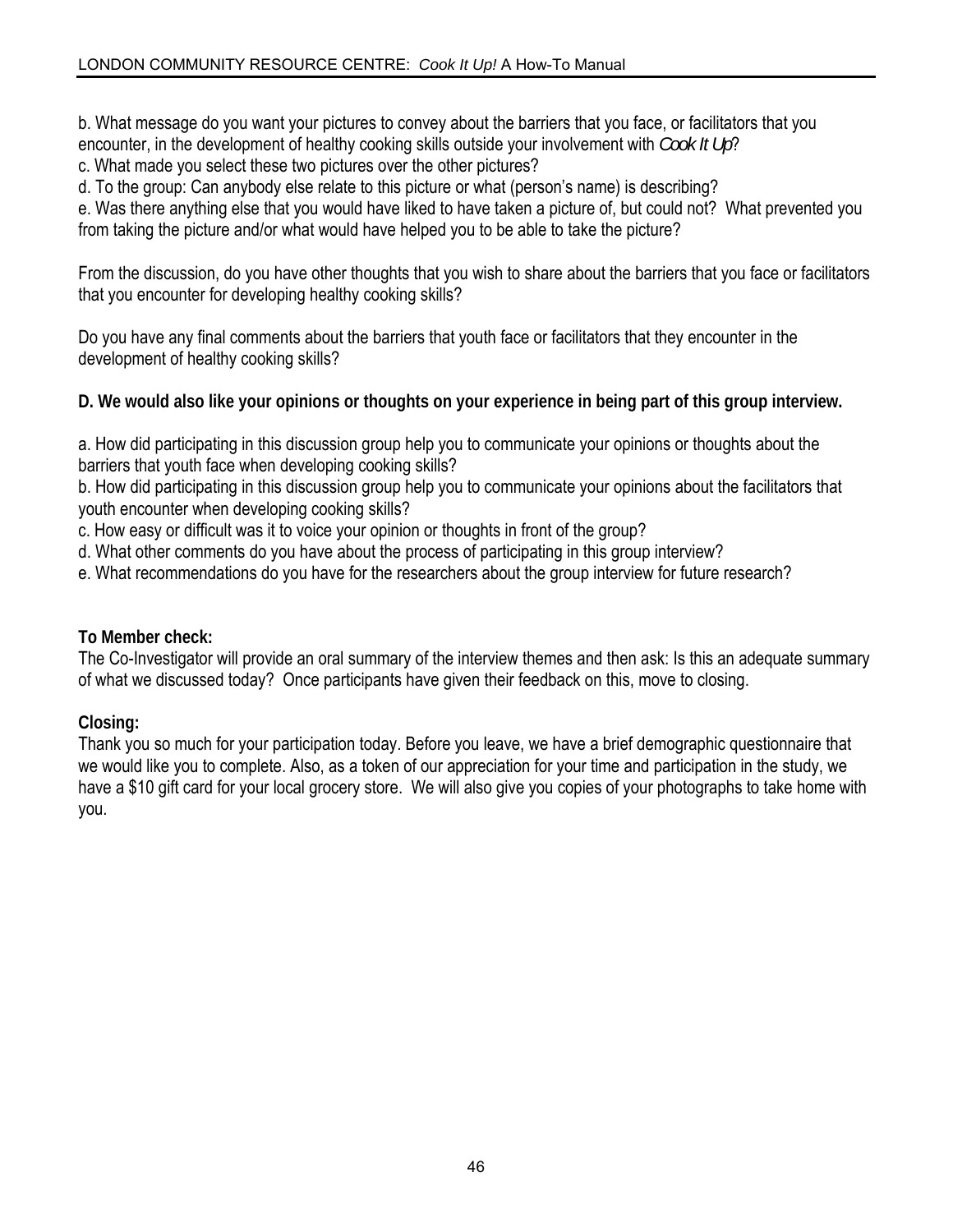### **Appendix P: SHOWED Document for Photovoice**

Photographers can use this form to help them complete their thoughts about the specific photo they have just taken.

Name of Photographer: Title of Picture: Date Picture Taken:

|          | What is Seen here? (Describe what the eye sees)                 |
|----------|-----------------------------------------------------------------|
|          |                                                                 |
|          |                                                                 |
|          | What is really Happening? (The unseen "story" behind the image) |
| $\vdash$ |                                                                 |
|          | How does this relate to Our lives? (or MY life personally)      |
|          |                                                                 |
|          | Why are things this way?                                        |
|          |                                                                 |
|          | How could this image Educate people?                            |
| E        |                                                                 |
|          | What can I Do about it? (What WILL I or WE do about it?)        |
|          |                                                                 |

Adapted from Photovoice Hamilton Ontario, 2007.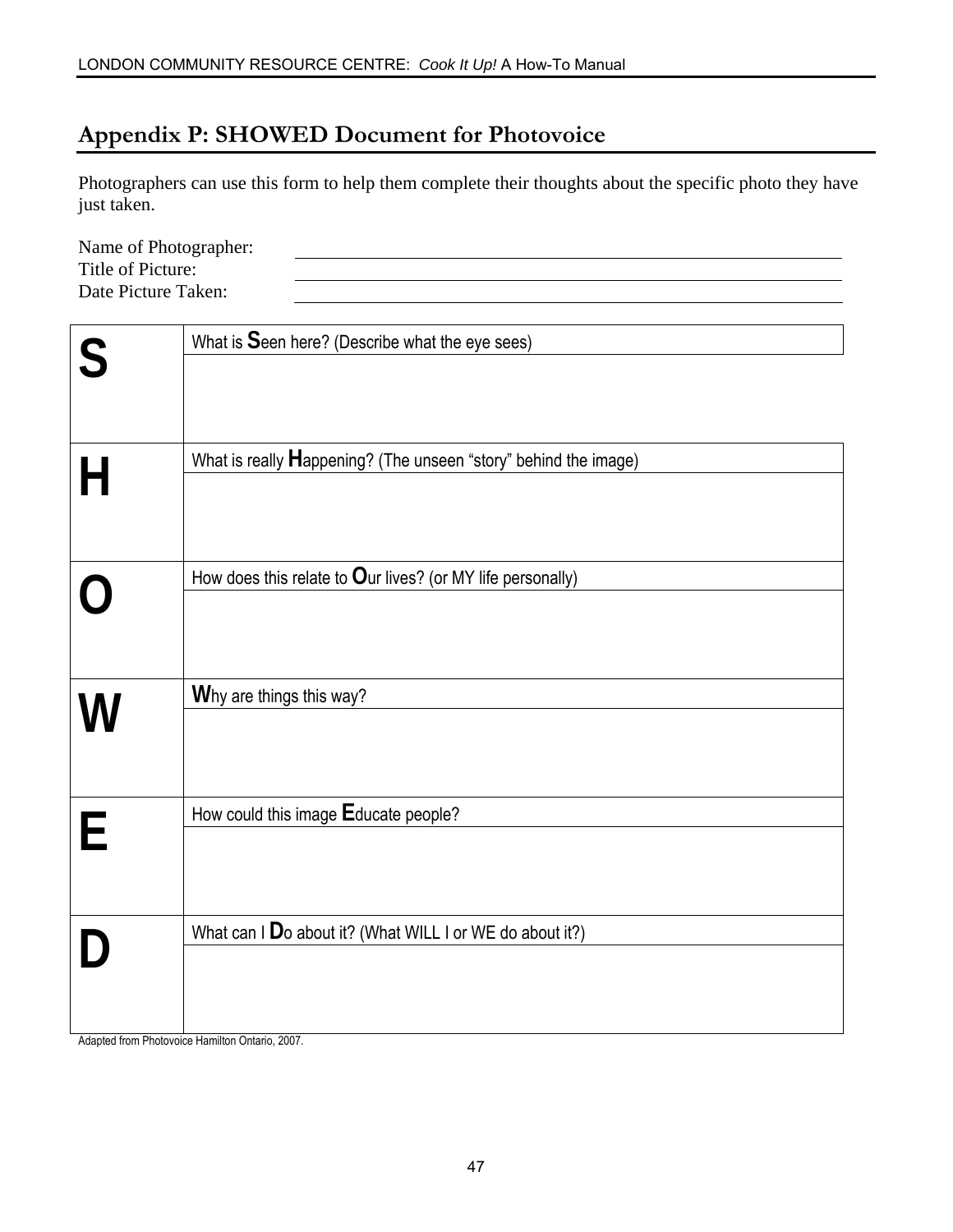## **Appendix Q: Code of Conduct**

The Cook It Up! program is supported by the London Community Resource Centre and a number of community agencies and associations (see attached). All supporters of the Cook It Up! program promote positive learning experiences for everyone. To that end, the following code of conduct applies to everyone (participants, chefs, fieldtrip operators, community agency representatives, Steering Committee members):

#### **Appropriate Actions**

- I will act as a responsible person
- I will acknowledge and appreciate efforts made by all participants
- I will be respectful of chefs, volunteers, farmers, participants, and others involved in the Cook It Up! program
- I will respect the rules
- I will encourage others to enjoy the program
- I will respect the facility

#### **Inappropriate Actions**

- I will not make any verbal comments or physical gestures about or toward anyone that could be considered offensive, derogatory, or abusive
- I will not engage in any action that might be considered to be verbally or physically abusive

#### **Consequences**

- For first time inappropriate actions, offenders will be ejected from the program
- Repeat offenders will be banned from the program and will not be able to participate in any aspect of the program (cooking AND fieldtrips) for the remainder of the program

#### **Enforcement**

- Chefs, volunteers, and Steering Committee members are responsible for enforcing the Code of Conduct
- The London Community Resource Centre will support chefs, volunteers, and Steering Committee members in upholding this Code of Conduct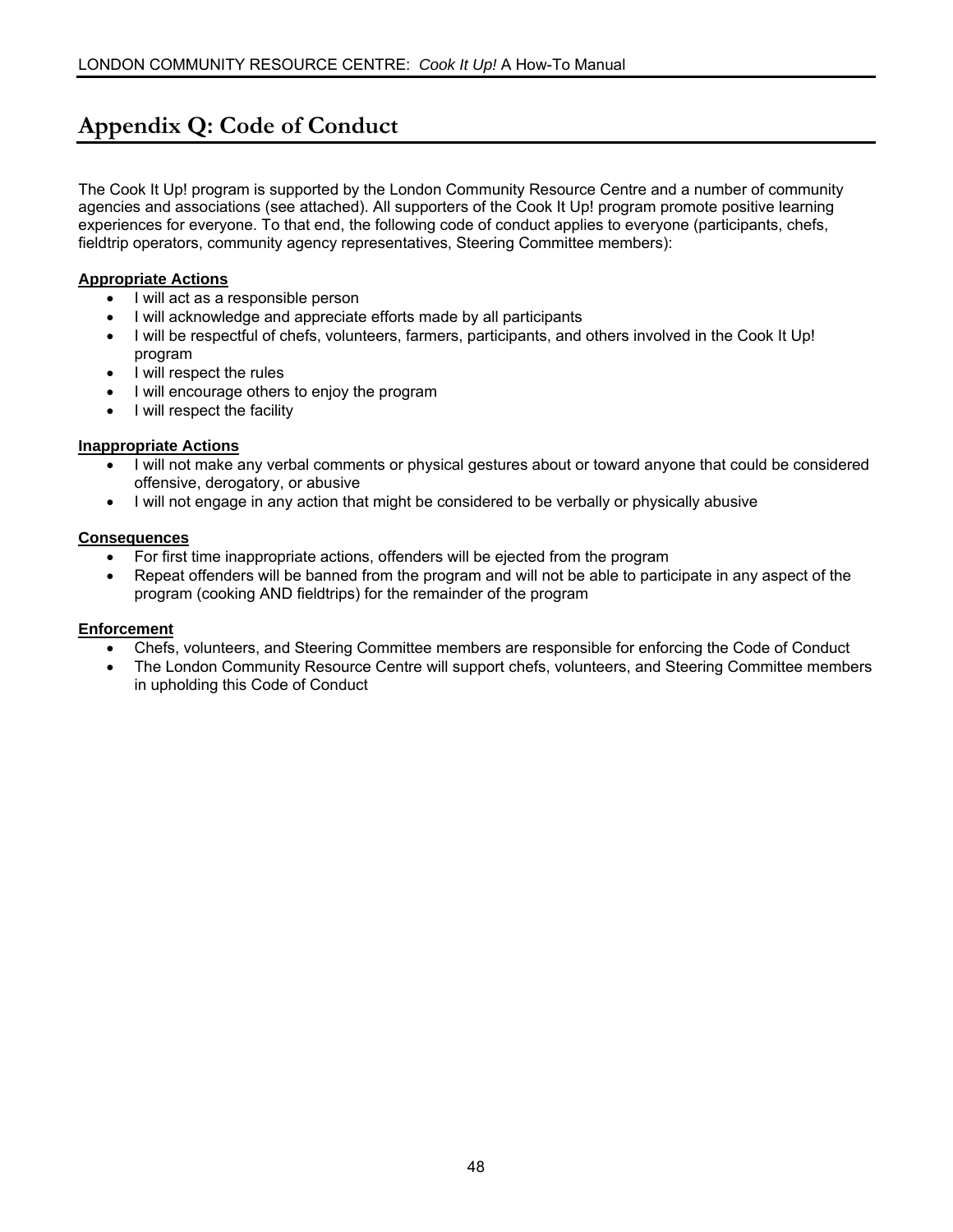#### **MANAGING BEHAVIOUR AND CODE OF CONDUCT**

#### **Problem Solving:**

When working to guide participant behaviour, staff will first employ problem solving techniques to help participants' understand the consequences of their behaviour. If problem solving shows insufficient results for maintaining a safe, constructive environment for all, staff will implement the following procedures.

|                                                                                                                     |                                                                                                                                                                                                                                                                                                                                                                              | <b>Discipline</b>                                                                                                                                                                                                                                                                                                                                    |                                                                                                                                                                                                                                        |  |  |
|---------------------------------------------------------------------------------------------------------------------|------------------------------------------------------------------------------------------------------------------------------------------------------------------------------------------------------------------------------------------------------------------------------------------------------------------------------------------------------------------------------|------------------------------------------------------------------------------------------------------------------------------------------------------------------------------------------------------------------------------------------------------------------------------------------------------------------------------------------------------|----------------------------------------------------------------------------------------------------------------------------------------------------------------------------------------------------------------------------------------|--|--|
| <b>Infraction</b>                                                                                                   | <b>Behaviour</b>                                                                                                                                                                                                                                                                                                                                                             | <b>Minor Infraction</b>                                                                                                                                                                                                                                                                                                                              | <b>Moderate Infraction</b>                                                                                                                                                                                                             |  |  |
| Minor<br>Moderate                                                                                                   | Continued disobedience of a program rule<br>$\Box$<br>Continued disobedience of a verbal instruction<br>$\Box$<br>from staff<br>$\Box$<br>Reckless disregard for safety of other<br>$\Box$<br>participants, staff or self<br>Fighting<br>$\Box$<br>Swearing<br>$\Box$<br>Defiance of staff authority<br>$\Box$<br>Vandalism<br>$\Box$<br><b>Bullying</b><br>$\Box$<br>$\Box$ | Initial Offence:<br>The participant will be<br>required to sit out for a period<br>of five minutes.<br>Second Offence:<br>The participant will sit out<br>again and parents/legal<br>guardian will be notified that a<br>third infraction will result in a<br>suspension<br>Third Offence:<br>The participant will be<br>suspended from the program. | Initial Offence:<br>The participant will be<br>removed from the program for<br>a period of time and<br>parents/legal guardians will<br>be notified immediately that a<br>second infraction will result in<br>removal from the program. |  |  |
| Disciplinary actions are progressive irrespective of the infraction with the exception of Zero Tolerance incidents. |                                                                                                                                                                                                                                                                                                                                                                              |                                                                                                                                                                                                                                                                                                                                                      |                                                                                                                                                                                                                                        |  |  |
| Zero<br><b>Tolerance</b>                                                                                            | Possession of or use of any weapons<br>$\Box$<br>Physical abuse of other participants of staff<br>$\Box$<br>Uttering physical threats<br>$\Box$<br>Smoking or use of illegal drugs<br>$\Box$<br>Theft<br>П.                                                                                                                                                                  | Parents/legal guardian notified of the infraction and the<br>participant is suspended for the duration of the season.<br>Police are notified if appropriate.                                                                                                                                                                                         |                                                                                                                                                                                                                                        |  |  |

The effectiveness of this procedure is dependent on the co-operation and communication between staff, parents/guardians and child.

| Today,                                                                                                                                                                                                                                                                                    | was involved in |                  |                |                         |
|-------------------------------------------------------------------------------------------------------------------------------------------------------------------------------------------------------------------------------------------------------------------------------------------|-----------------|------------------|----------------|-------------------------|
|                                                                                                                                                                                                                                                                                           |                 |                  |                |                         |
| We ask that you have a talk with your child explaining that this behaviour is not appropriate. This is the                                                                                                                                                                                |                 | $1^{\rm st}$ the | $2^{nq}$ , the | $3^{\text{ra}}$ warning |
| (discipline is progressive). After the requisite number of warnings as outlined above, we will have to ask that<br>program. Should your child be suspended, staff will make every effort to contact you prior to your arrival. We hope that this issue is resolved and will not re-occur. |                 |                  |                | leave our               |

Your co-operation is greatly appreciated.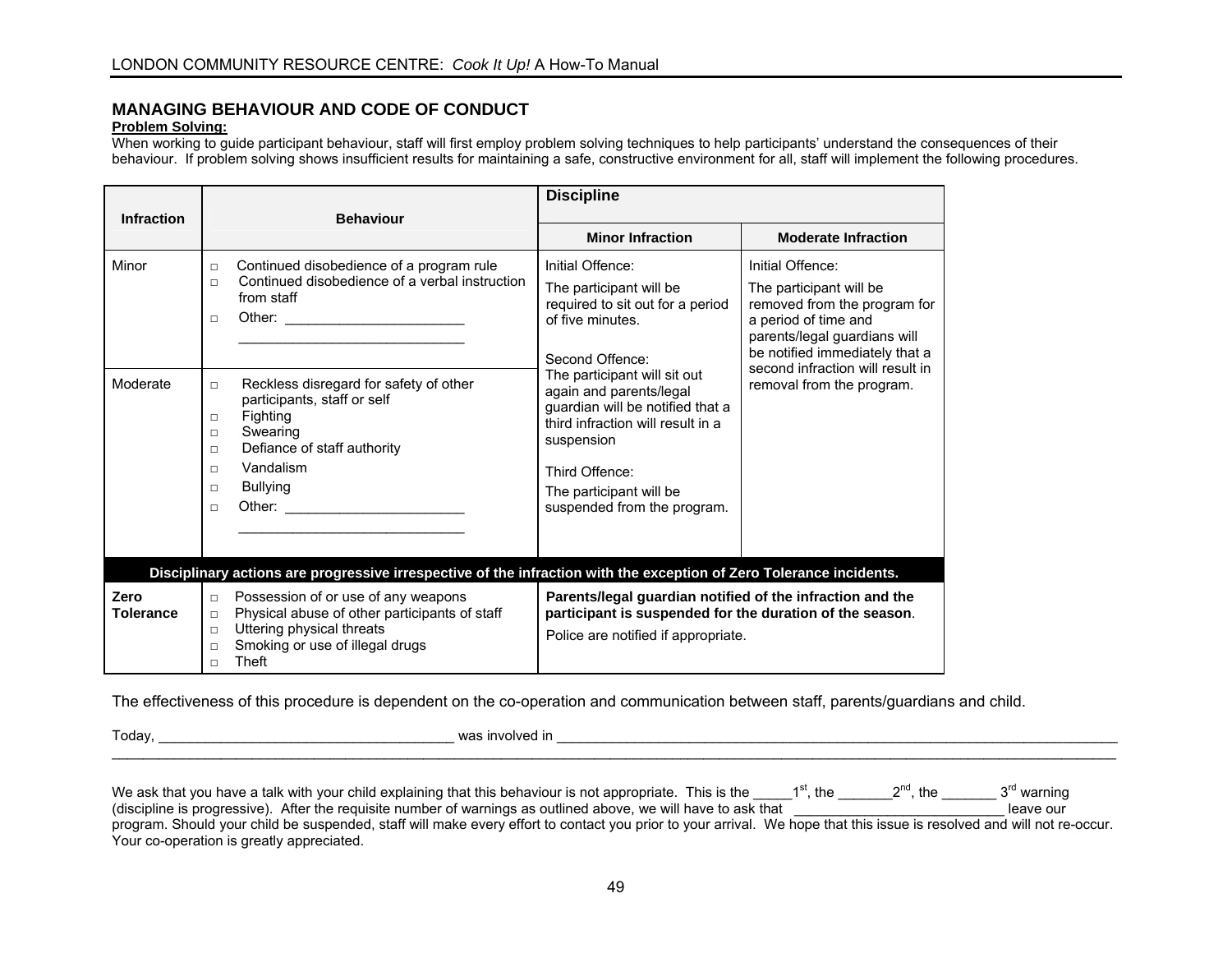#### LONDON COMMUNITY RESOURCE CENTRE: Cook It Up! A How-To Manual

Sincerely,

| Signature Project Coordinator                                                   | Date |  |
|---------------------------------------------------------------------------------|------|--|
| Parent/Guardian Signature (please sign and return this letter with your child.) | Date |  |
| Comments:                                                                       |      |  |
|                                                                                 |      |  |
|                                                                                 |      |  |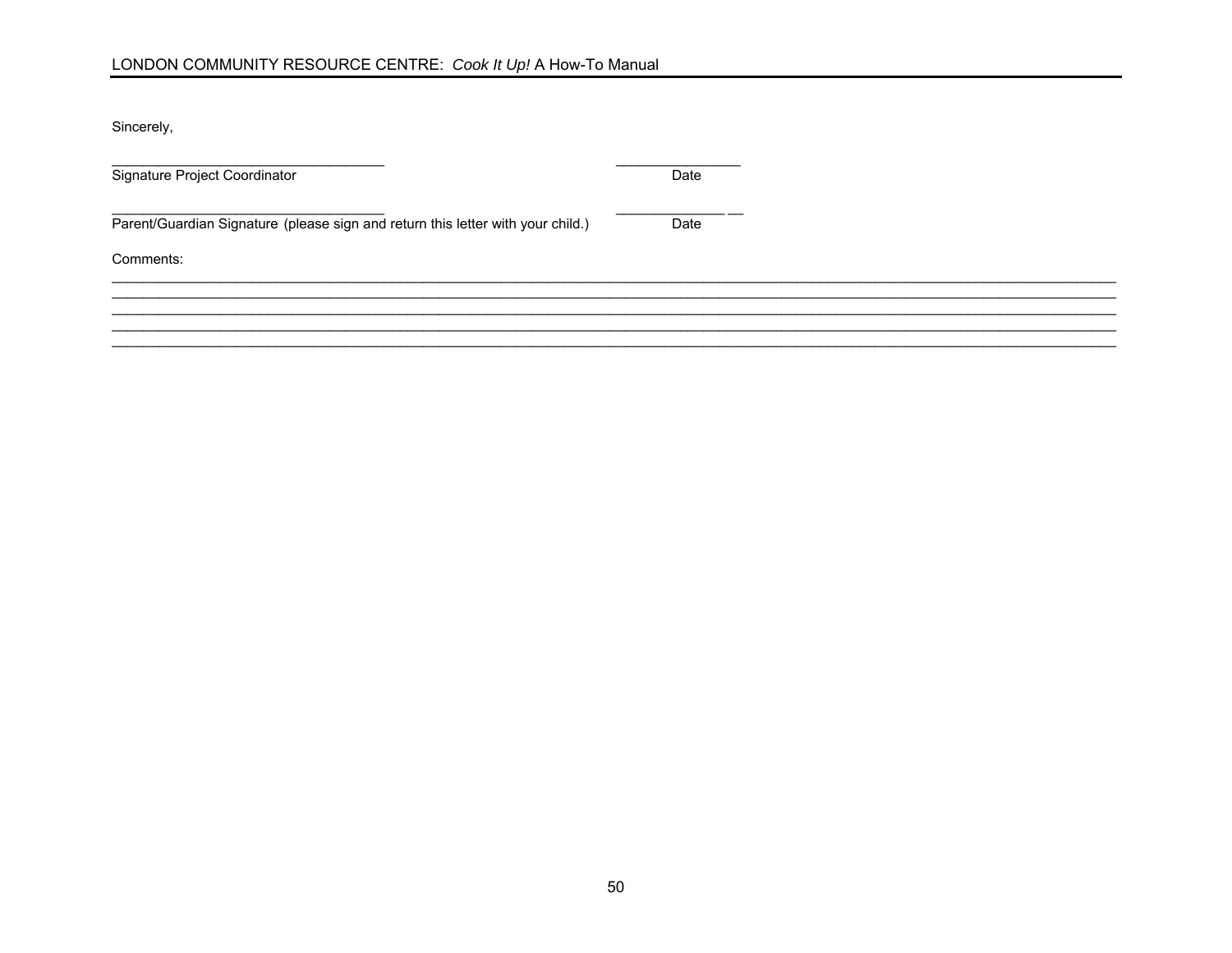### **Appendix R: Injury Report Form**

Staff or volunteer with the Cook It Up! program MUST complete this document if a participant is injured during the cooking session and/or fieldtrip. Once completed by all parties, please give to Linda Davies, Executive Director at London Community Resource Centre for final signature and copies.

|  | <b>Injury Report</b> |
|--|----------------------|
|  |                      |

| Name of participant:                                                                            |
|-------------------------------------------------------------------------------------------------|
| Birth date of participant:                                                                      |
| Date of injury:                                                                                 |
| Description of injury:                                                                          |
|                                                                                                 |
|                                                                                                 |
|                                                                                                 |
|                                                                                                 |
| Treatment:                                                                                      |
|                                                                                                 |
|                                                                                                 |
|                                                                                                 |
|                                                                                                 |
|                                                                                                 |
|                                                                                                 |
|                                                                                                 |
| Parent/guardian notified (date, time):                                                          |
|                                                                                                 |
| Was there a piece of equipment involved in the incident?                                        |
|                                                                                                 |
| What alterations have been made to improve the teaching opportunity regarding this equipment to |
| avoid future injury?                                                                            |
|                                                                                                 |
|                                                                                                 |
| Name of Cook It Up! staff/volunteer involved:                                                   |
| Signature of Cook It Up! staff/volunteer involved:                                              |
|                                                                                                 |
| Signature of Executive Director, London Community Resource Centre:                              |
|                                                                                                 |
| Parent/guardian response:                                                                       |
|                                                                                                 |
|                                                                                                 |
|                                                                                                 |
|                                                                                                 |
|                                                                                                 |
|                                                                                                 |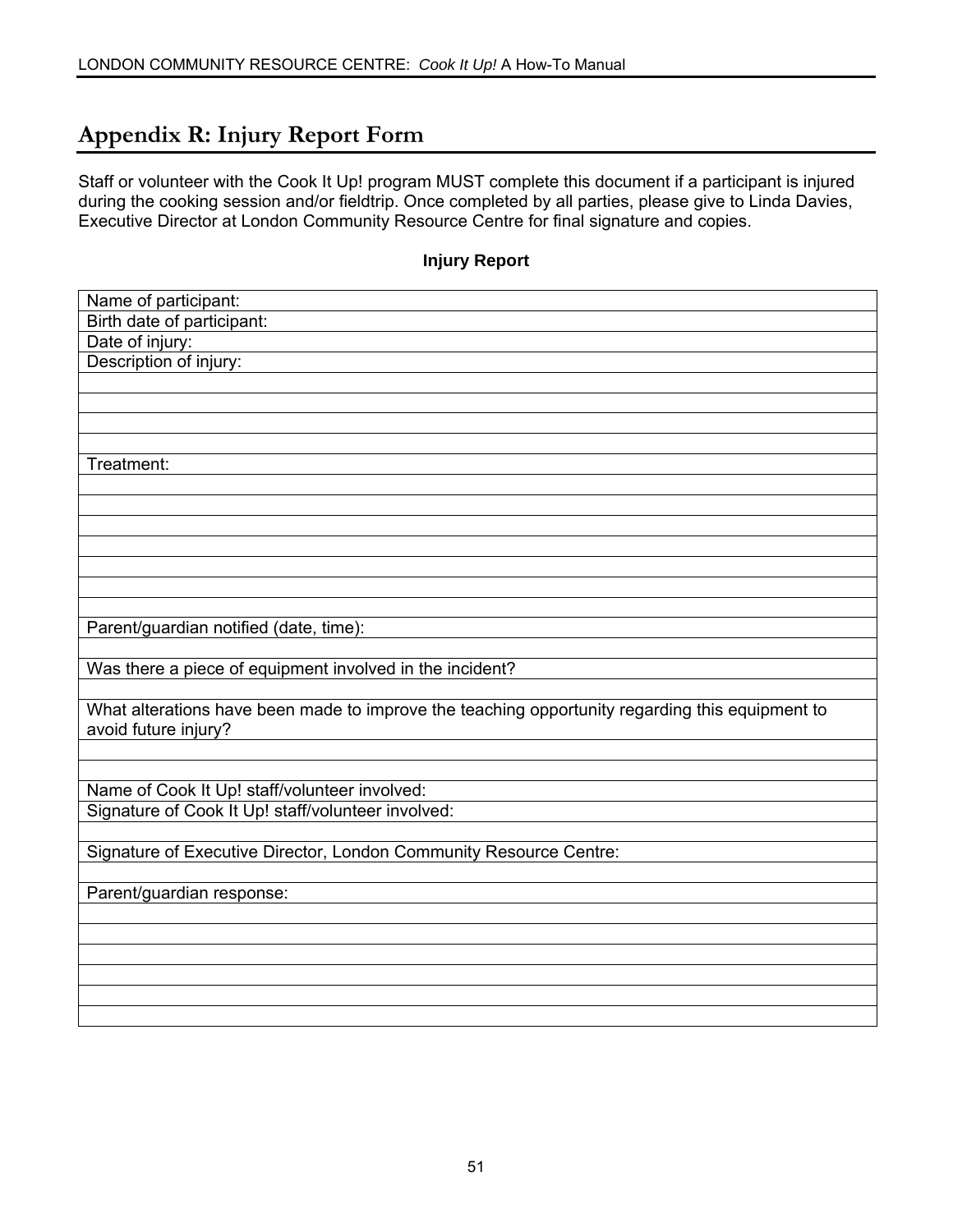### **Appendix S: Procedure for Injury or Emergency**

- In the event of serious injury, or allergic reaction:
- Call 911 immediately. Stay with participant until medical help arrives.
- Call participant's emergency contact. Inform them about the situation and arrange for them to meet participant at hospital.
- Have volunteer accompany participant to hospital and stay with them until emergency contact arrives.
- Fill out Cook It Up! Injury Report Form and submit to Cook It Up! staff.
- In the event of minor injury (e.g. minor cuts or burns):
- Treat wound with program first aid kit.
- Call participant's emergency contact. Inform them about the situation and arrange for them to pick up participant or meet participant at hospital.
- Inform project coordinator or staff member in attendance of details and complete "injury report" form. Submit form to Cook It Up! staff.
- If participant's emergency contact is to meet participant at hospital, have volunteer accompany participant to hospital and stay with them until emergency contact arrives.
- Cook It Up! has set up an account with Aboutown (519-432-2222) to be used for transportation to and from hospital or participant's home in the event of injury.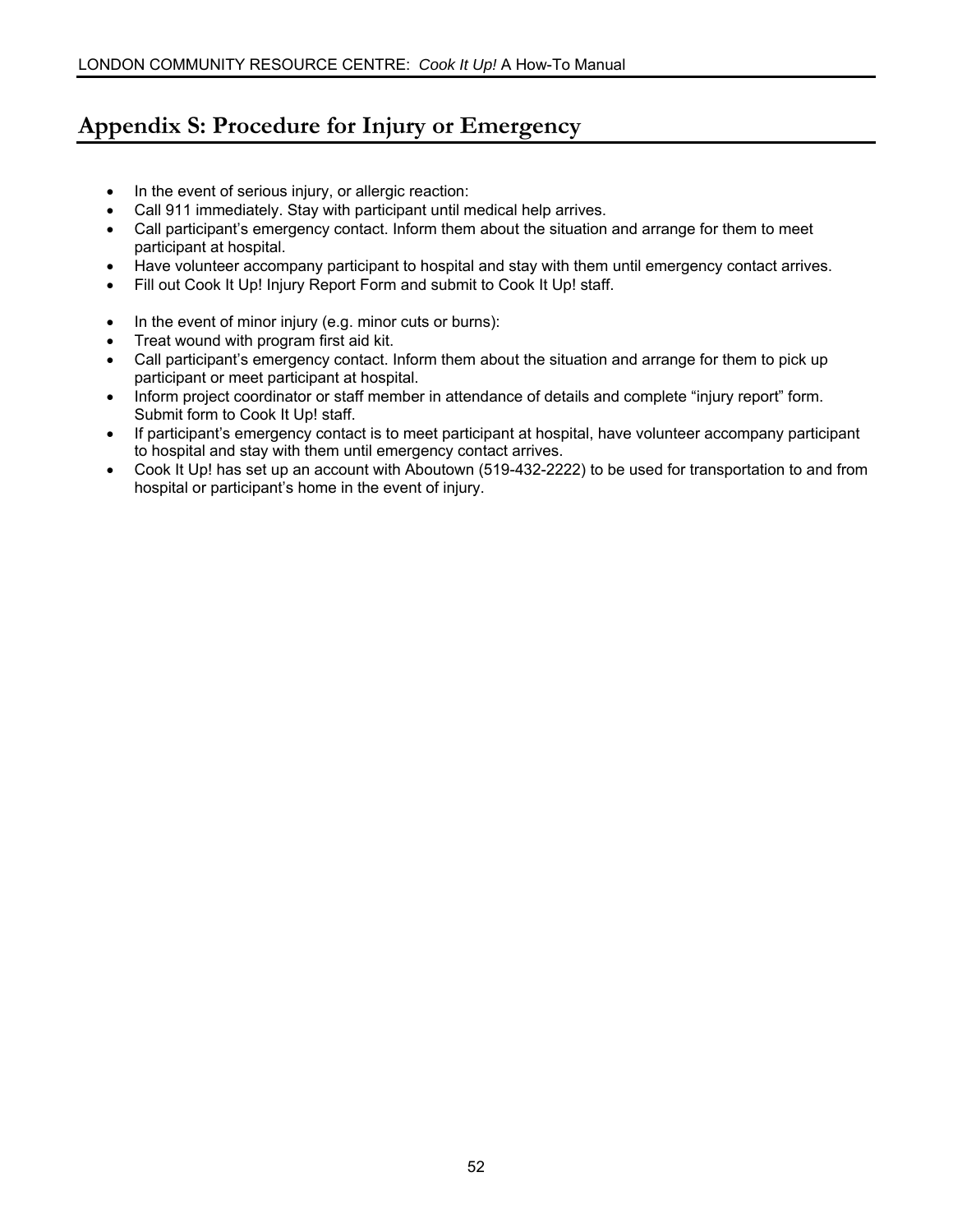### **Appendix T: Participant Information and Health History Form**

### **Participant Information and Health History Form**

**Instructions:** Complete this form **BEFORE PARTICIPANT ARRIVES AT PROGRAM**. (A physician's signature is **NOT** required on this form; however, we strongly encourage the participant to have a yearly physical check-up by your family doctor. One annual physical check-up is covered by OHIP). This information will be used for the Cook It Up! program planning and evaluation and will be kept confidential. For more information, contact The London Community Resource Centre at 519-432-1801.

| <b>Participant Information:</b>                                                                                                                                    | PLEASE PRINT WHEN COMPLETING THIS FORM |                                                                                                            |  |
|--------------------------------------------------------------------------------------------------------------------------------------------------------------------|----------------------------------------|------------------------------------------------------------------------------------------------------------|--|
| Surname:                                                                                                                                                           | First Name:                            | Sex: $\Box$ M<br>$\Box F$                                                                                  |  |
| Date of Birth: / /                                                                                                                                                 | (Day/Month/Year)                       | Age:                                                                                                       |  |
| Address:                                                                                                                                                           |                                        | Home Phone:                                                                                                |  |
| Apt. #<br>Street #                                                                                                                                                 | <b>Street Name</b>                     | City:                                                                                                      |  |
| Postal Code:                                                                                                                                                       |                                        |                                                                                                            |  |
| <b>Health Card Number:</b>                                                                                                                                         |                                        | <b>Version Code:</b>                                                                                       |  |
| <b>Other Health Insurance:</b>                                                                                                                                     |                                        |                                                                                                            |  |
| Parent/Guardian Surname:                                                                                                                                           |                                        | <b>First Name:</b>                                                                                         |  |
| Address: (if different from above)                                                                                                                                 |                                        |                                                                                                            |  |
|                                                                                                                                                                    | Apt. $#$<br>Street#                    | <b>Street Name</b>                                                                                         |  |
| Postal Code:<br>City:                                                                                                                                              |                                        |                                                                                                            |  |
| Home Phone:                                                                                                                                                        | Work Phone:                            | Cell Phone:                                                                                                |  |
| emergency.                                                                                                                                                         |                                        | <b>Emergency Contact:</b> This individual will be contacted if the parent/guardian cannot be reached in an |  |
| <b>Contact Name:</b>                                                                                                                                               |                                        | Relationship:                                                                                              |  |
| Address:                                                                                                                                                           |                                        |                                                                                                            |  |
| <b>Street Name</b><br>Apt. $#$<br>Street#                                                                                                                          |                                        | Postal Code:                                                                                               |  |
| Home Phone:                                                                                                                                                        | <b>Work Phone:</b>                     | Cell Phone:                                                                                                |  |
| Family Physician:                                                                                                                                                  |                                        | Phone #:                                                                                                   |  |
| I give permission for the participant to be photographed<br>for promotional purposes (e.g. London Community<br>Resource Centre website and written communications) |                                        | $\Box$ Yes<br>$\square$ No                                                                                 |  |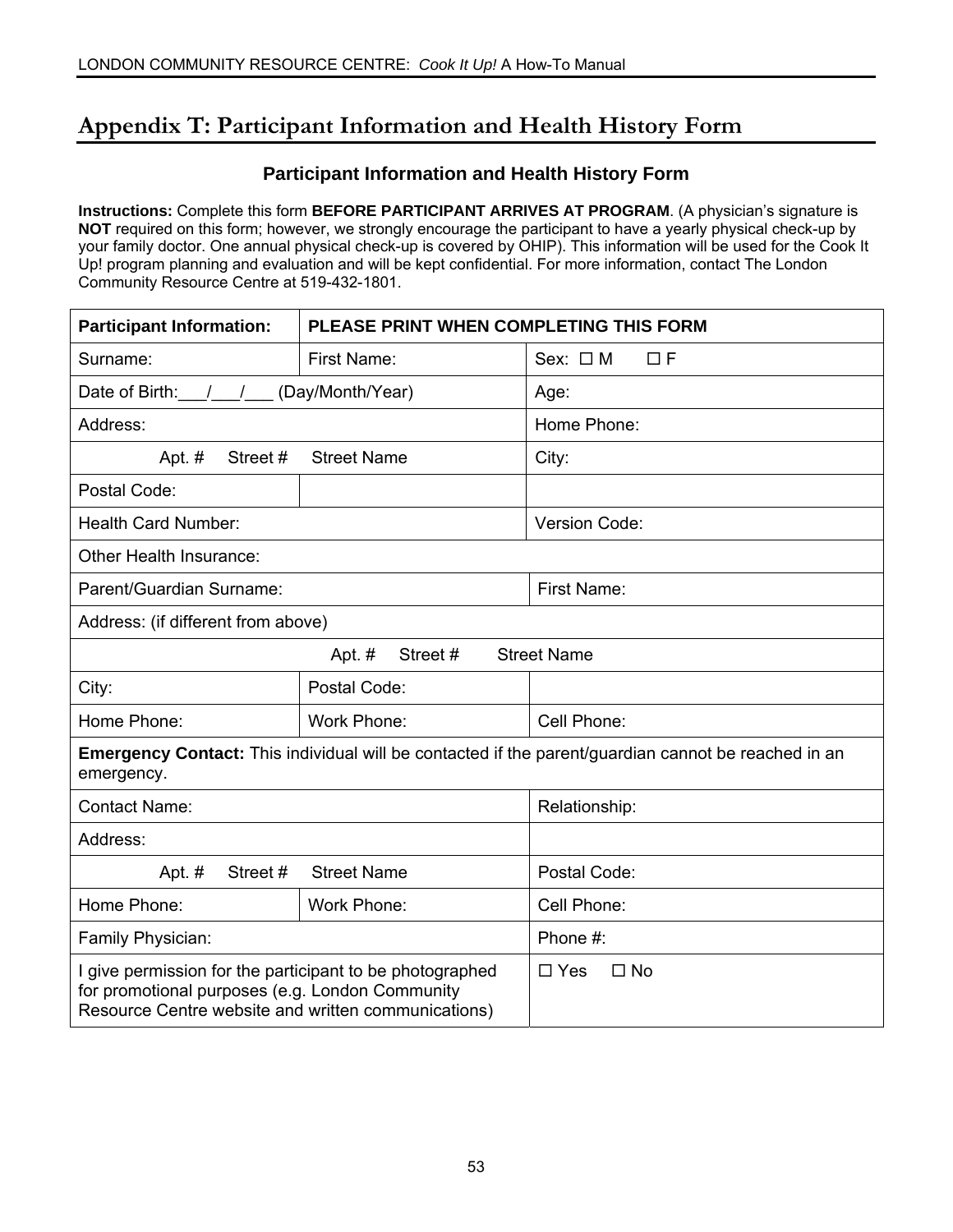#### **Health History**

| Allergies:                                                                          |                                                                                                                      |  |  |
|-------------------------------------------------------------------------------------|----------------------------------------------------------------------------------------------------------------------|--|--|
| Drugs:                                                                              |                                                                                                                      |  |  |
| Food:                                                                               |                                                                                                                      |  |  |
| Insect Stings or Bites:                                                             |                                                                                                                      |  |  |
| Seasonal Allergies (e.g., hay fever)                                                |                                                                                                                      |  |  |
| Other:                                                                              |                                                                                                                      |  |  |
| Reactions:                                                                          |                                                                                                                      |  |  |
| Recent Illness, Operations, or Injuries:                                            |                                                                                                                      |  |  |
| No                                                                                  | Is participant under any form of treatment/medication for any illness, condition, or injury?<br>$\Box$ Yes<br>$\Box$ |  |  |
| If yes, please explain:                                                             |                                                                                                                      |  |  |
| Will this condition limit or affect his/her participation in activities? $\Box$ Yes | $\square$ No                                                                                                         |  |  |
| If yes, please explain:                                                             |                                                                                                                      |  |  |
| Immunization: Please indicate if Immunizations/Boosters are up to date              |                                                                                                                      |  |  |
| TdP (tetanus, diphtheria, polio)                                                    | $\Box$ Yes<br>$\square$ No                                                                                           |  |  |
| MMR (measles, mumps, rubella)                                                       | $\square$ No<br>$\Box$ Yes                                                                                           |  |  |
| <b>Chicken Pox</b>                                                                  | $\square$ Yes<br>$\square$ No                                                                                        |  |  |
| <b>Hepatitis B</b>                                                                  | $\square$ Yes<br>$\square$ No                                                                                        |  |  |
| <b>HIB</b>                                                                          | $\Box$ Yes<br>$\square$ No                                                                                           |  |  |
| Meningitis                                                                          | $\square$ Yes<br>$\square$ No                                                                                        |  |  |
| Past History of Communicable Diseases and Approximate Dates:                        |                                                                                                                      |  |  |
| Chicken Pox __/ __/ __ (day/month/year)                                             | Hepatitis __/__/__(day/month/year)                                                                                   |  |  |
| <b>Whooping Cough</b><br>(day/month/year)                                           | Other:                                                                                                               |  |  |
| Other Health Issues: Please check any applicable health issues                      |                                                                                                                      |  |  |
| $\Box$ Asthma                                                                       | $\Box$ Eating Disorders                                                                                              |  |  |
| □ Behavioural Concerns                                                              | $\Box$ Emotional Limitations                                                                                         |  |  |
| $\Box$ Clotting Disorders                                                           | $\Box$ Physical Limitations                                                                                          |  |  |
| $\square$ Seizure Disorders                                                         | $\square$ Headaches                                                                                                  |  |  |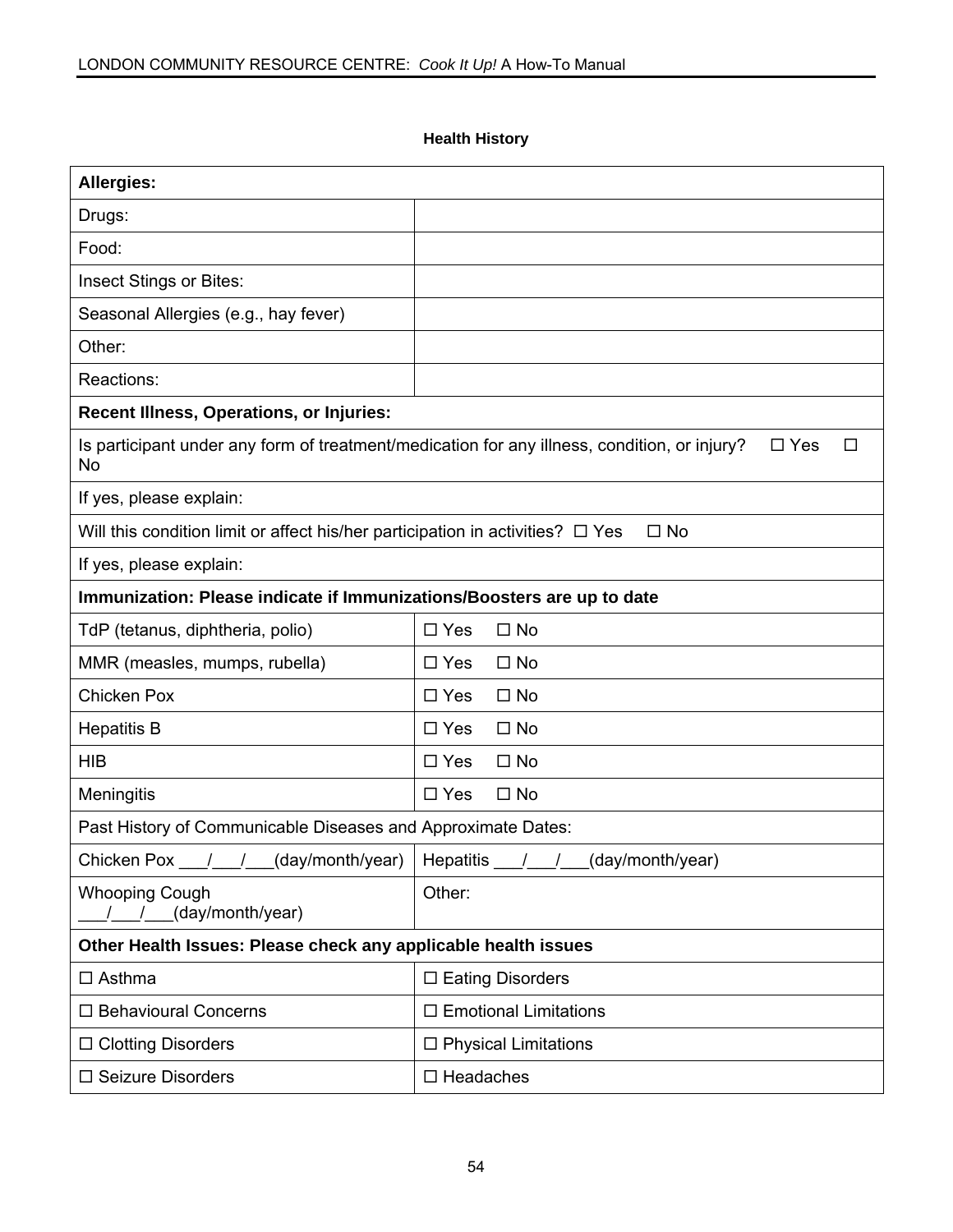| $\Box$ Diabetes                      |               | $\Box$ Hearing Aids                                       |                                                                                           |  |
|--------------------------------------|---------------|-----------------------------------------------------------|-------------------------------------------------------------------------------------------|--|
| $\Box$ Hearing Difficulties          |               | $\Box$ Skin Conditions                                    |                                                                                           |  |
| $\Box$ Heart Disease/Defect          |               | $\Box$ Hypertension (high blood pressure)                 |                                                                                           |  |
| $\Box$ Urinary Tract Infections      |               | $\Box$ Use of prosthetics/aids                            |                                                                                           |  |
| continue at the bottom of this form. |               |                                                           | Medications beings sent and to be taken by Participant. If you require more space, please |  |
| <b>Medication Name</b>               | <b>Dosage</b> | Administration<br><b>Reason for Taking</b><br><b>Time</b> |                                                                                           |  |
| 1.                                   |               |                                                           |                                                                                           |  |
| 2.                                   |               |                                                           |                                                                                           |  |
| 3.                                   |               |                                                           |                                                                                           |  |
| 4.                                   |               |                                                           |                                                                                           |  |
| 5.                                   |               |                                                           |                                                                                           |  |
| 6.                                   |               |                                                           |                                                                                           |  |
| 7.                                   |               |                                                           |                                                                                           |  |
| 8.                                   |               |                                                           |                                                                                           |  |

To the best of my knowledge, this participant does not have a communicable disease, has not been in contact with anyone who has a communicable disease within 3 weeks of the program start date, and is physically able to participate in all program activities except as indicated in this form. All medical problems, or conditions requiring ongoing medical supervision or care, have been fully noted. I give permission for this health information to be shared with the appropriate staff and outside medical personnel as necessary. If the parent/guardian cannot be reached, permission is, hereby, given to the staff to take whatever steps deemed necessary to ensure the safety and health of the participant. This also allows permission for the staff to contact the participant's family physician/specialist. I will inform our family physician/specialist that I have given this authorization.

I, hereby, certify that all information completed in this form is accurate and up to date. I will contact the staff, in writing, if any changes occur in the participant's health status between now and arrival at the program as well as during the program.

Parent/Guardian Name (please print) Parent/Guardian Signature

Date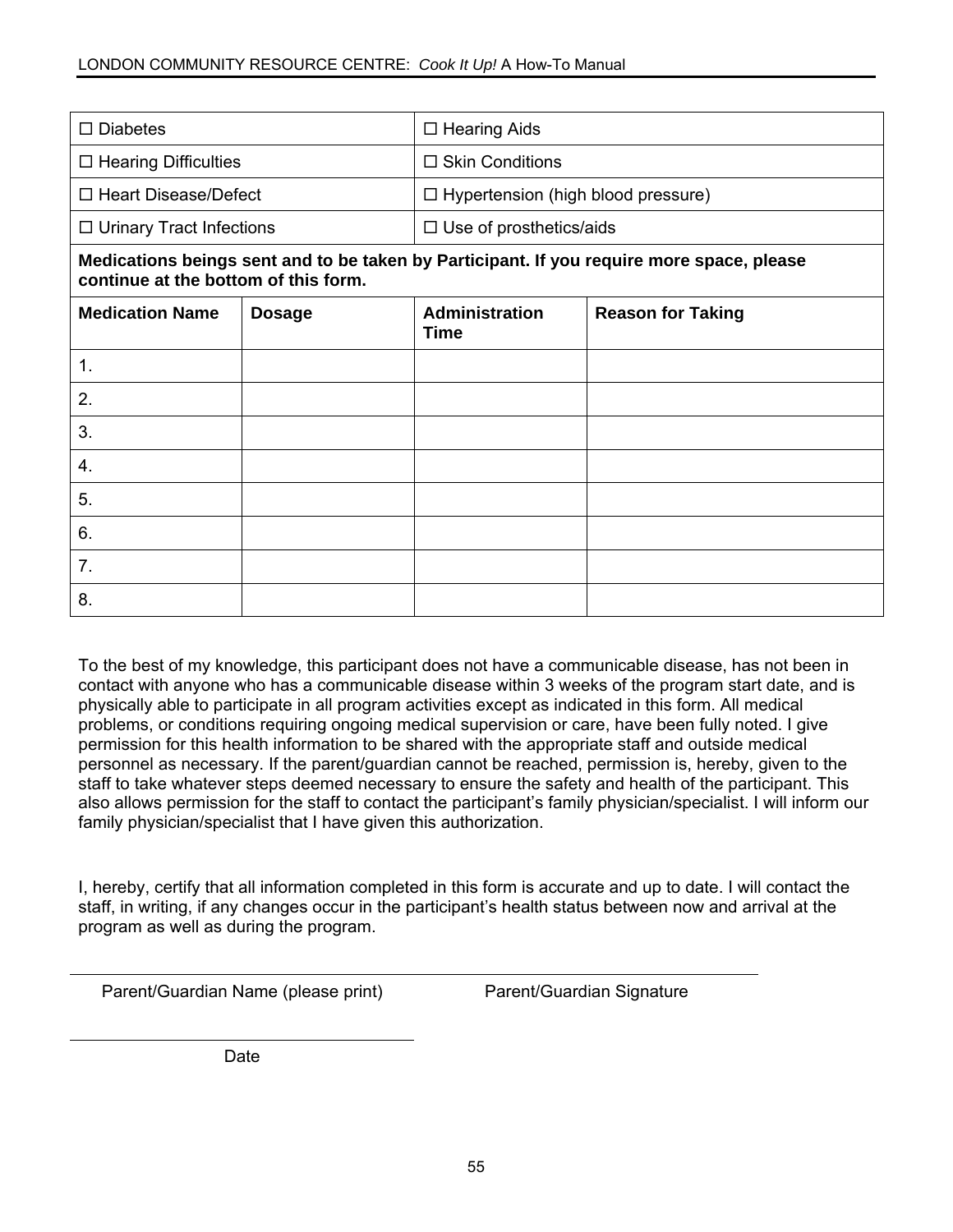## **Appendix U: Permission Form for Field Trips**

### **Parent/Guardian Permission Form for** *Cook It Up!* **Fieldtrips to local Farmers' Markets, Markets, and Farms**

On-going field trips are defined as community activities which are part of the *Cook It Up!* program and will occur frequently (up to 20 fieldtrips over the course of one year) as part of the program. Monthly, participants will be involved in activities such as cooking, trips to local farms, farmers' markets, or grocery stores. For all on-going fieldtrips, the Program Manager will send home with the *Cook It Up!* program participant a complete itinerary/schedule showing the times, locations, dates, transportation and other arrangements.

*Cook It Up!* is a community-based, education and skill-building program for at-risk youth (13-18 years). It is a fun and practical program offering nutrition information, food safety, food preparation and selection and cooking skills, taught by some of London's best local chefs. Through agricultural field trip experiences to a variety of local farms and farmers' markets, participants will be able to explore future employment potential in a variety of agricultural and food service environments, as well as to gain an understanding of where our food comes from, and how it gets from farm to plate.

*Cook It Up!* provides an opportunity to be part of the creation of a program that will become a model for community groups, schools and focus groups across the province and country, helping youth to better understand their local food systems and to shop and cook for themselves in a practical, cost effective way. Participants will be given the tools to apply this knowledge in their daily lives. Through *Cook It Up!,* participants will experience being a part of a program that will help to bring together youth and our local food industry professionals to work towards making our community stronger.

| Project Manager in charge: |  |
|----------------------------|--|
| Locations and Dates:       |  |
|                            |  |

**Note: Elements of Risk:** The risk of injury exists in every field trip activity. However, due to the very nature of some activities, the risk of injury may increase. Injuries may range from minor sprains and strains to more serious injuries. The safety and well being of students is a prime concern and attempts are made to manage as effectively as possible, the foreseeable risks inherent in field trip activity.

|                              | has my permission to participate in the ongoing     |
|------------------------------|-----------------------------------------------------|
| (PARTICIPATING YOUTH'S NAME) | Cook It Up! field trips as described by the Project |
|                              | Manager for the duration of the program.            |
| (PARENT/GUARDIAN SIGNATURE)  |                                                     |
|                              |                                                     |
|                              |                                                     |

(PRINTED NAME OF PARENT/GUARDIAN) (DATE)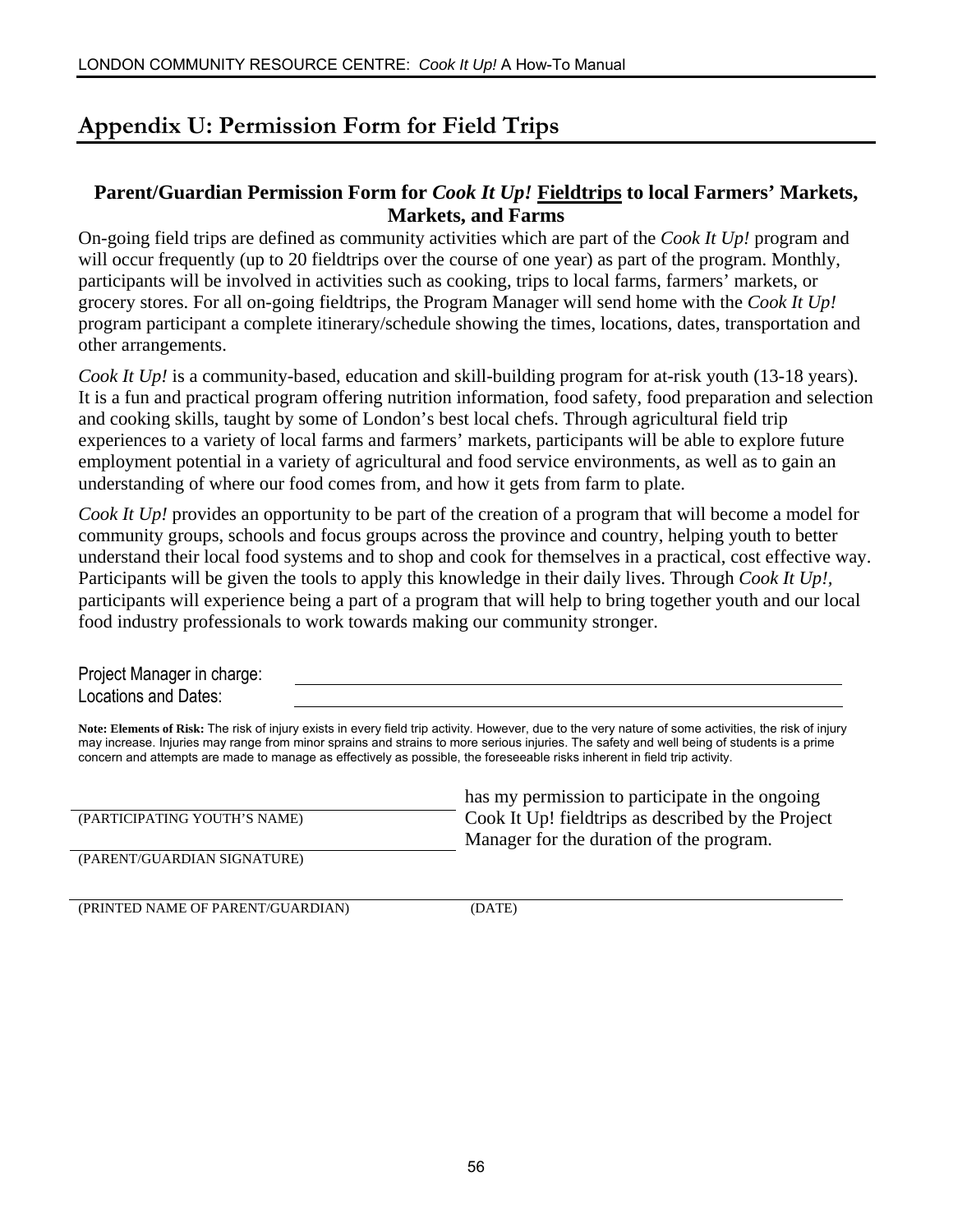### **Appendix V: Volunteer Responsibilities**

## Cook It Up!

As a volunteer or placement student of the Cook It Up Program, I agree that I will immediately advise the Cook It Up Program Coordinator if:

- o I become physically, mentally or emotionally unable to fulfill my duties as a volunteer or placement,
- o I become subject of any criminal investigation (conviction) that will negatively impact the organization or my ability to perform my responsibilities.

Please check the appropriate box below:

As of Orientation date on \_\_\_\_\_\_\_\_\_\_\_\_\_\_\_\_\_\_\_\_\_\_\_\_\_\_\_\_\_\_(date):

 As of my attendance at the volunteer orientation. I am unaware of any incidents or events that would inhibit a successful background check with police.

After police check received on \_\_\_\_\_\_\_\_\_\_\_\_\_\_\_\_\_\_\_\_\_\_\_\_\_\_\_\_\_\_\_\_\_\_(date):

- There are no occurrences, as described above, since my police check was submitted.
- All reportable matters as described in the attached information were discussed with my supervisor at the time of the occurrence.

I hereby attest that my response to the proceeding statement is true, complete and accurate to the best of my knowledge and belief.

Signature of Volunteer/Placement Student Date

\_\_\_\_\_\_\_\_\_\_\_\_\_\_\_\_\_\_\_\_\_\_\_\_\_\_\_\_\_\_\_\_\_\_\_ \_\_\_\_\_\_\_\_\_\_\_\_\_\_ Signature of Volunteer Coordinator/Full time staff Date

\_\_\_\_\_\_\_\_\_\_\_\_\_\_\_\_\_\_\_\_\_\_\_\_\_\_\_\_\_\_\_\_\_\_ \_\_\_\_\_\_\_\_\_\_\_\_\_\_

Note: This form will be reviewed and signed by all volunteers/ placement students of the London Community Resource Centre within three months of initial start date and on an annual basis (see below).

| Date | Volunteer Signature | Date | Volunteer Signature |
|------|---------------------|------|---------------------|
|      |                     |      |                     |
|      |                     |      |                     |
|      |                     |      |                     |
|      |                     |      |                     |
|      |                     |      |                     |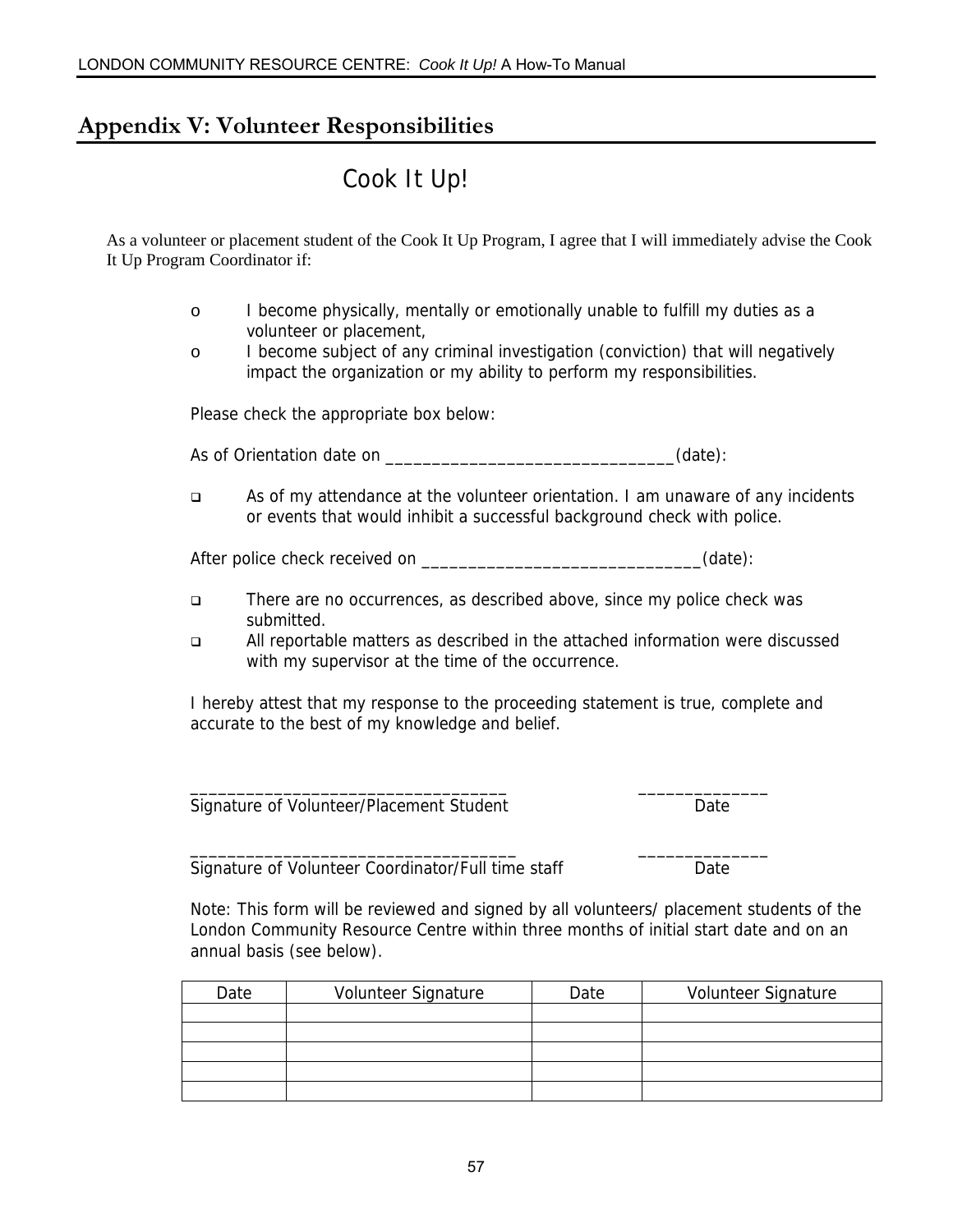## **Appendix W: Participant Website Application Form**

1. Tell us about your interest in food and cooking.

2. Why do you think cooking from scratch (using basic ingredients to make meals and snacks) is an important skill that youth should be learning?

- 3. Describe what you are hoping to learn from the Cook It Up! program.
- 4. Are you interested in working in the culinary industry in the future? If so, what area?
- 5. Describe your thoughts on the opportunity to work with local professional chefs and local farmers?
- 6. Where did you hear about the Cook It Up! program?
- 7. Other information:

Name: Address: Age: City / Town: Province: Postal Code: Email address: Phone Number:

Today's Date: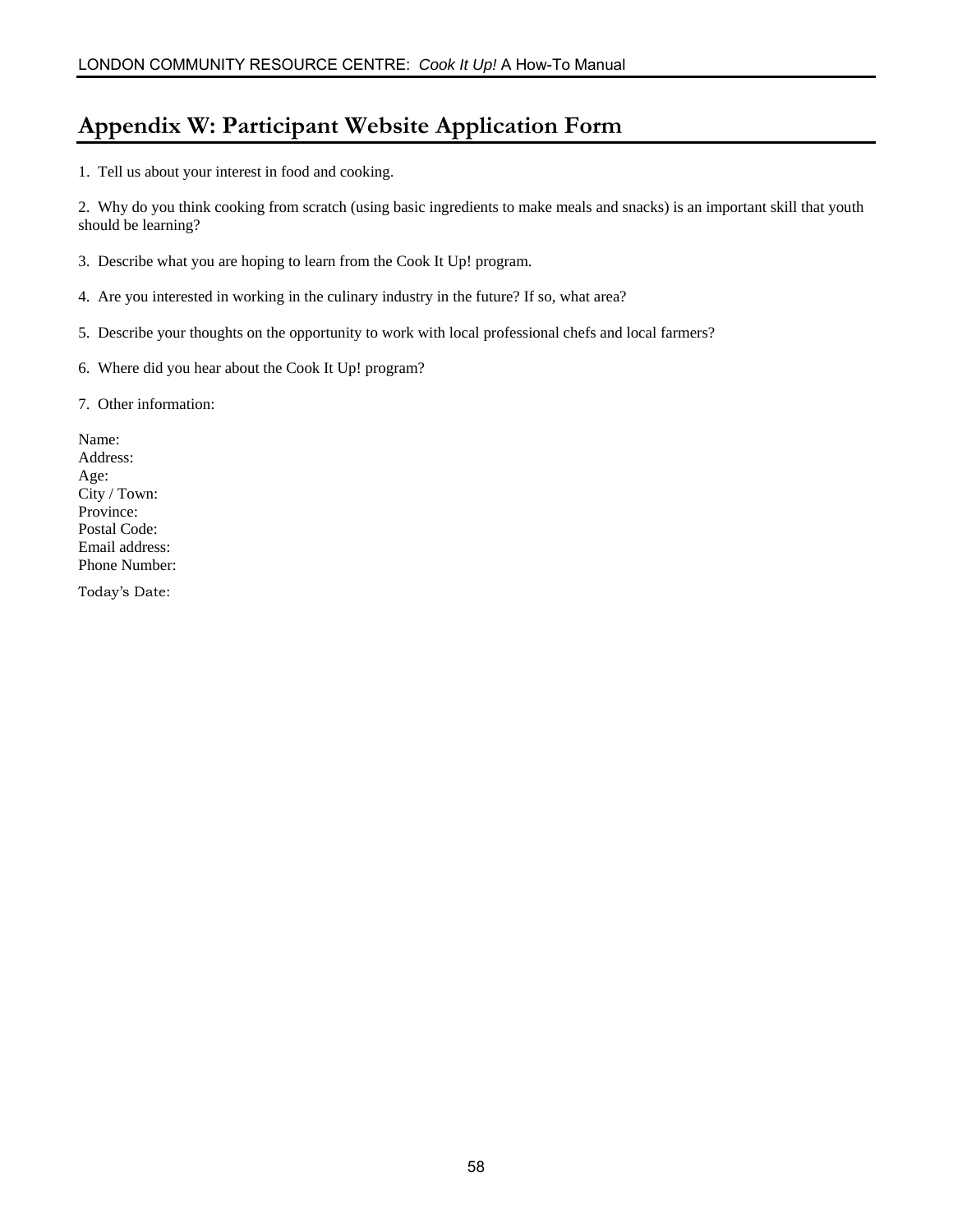### **Appendix X: Sample Website Articles**

#### **Youth get a chance to Cook-It Up!**

The London Community Resource Centre is excited to launch a collaborative, new communitybased program for youth ages 13 to 18.

Cook It Up! provides education and skill building for the youth participants facilitated by local chefs. The participants will learn about food safety, food selection and preparation skills, cooking skills, and will offer agricultural fieldtrips to a variety of local farms and farmers' markets.

Applications for Cook It Up! are currently being accepted. Interested youth can apply by visiting [www.lcrc.on.ca](http://www.lcrc.on.ca/) and completing the application form. Cook It Up! will start in August 2009 and will be offered for one year, focusing on the four seasons in which we enjoy Ontario-grown food. Participants in Cook It Up! will be introduced to local agriculture and food systems with the idea of promoting a rural experience to the urban youth we hope to recruit to the program.

At the conclusion of the program the youth will be able to participate in a graduation celebration, giving them a sense of accomplishment and allowing them to share their learning experiences while networking with local farmers, food commodity marketing associations, local chefs and local farmers' markets.

Throughout the entire Cook It Up! program, the program leaders will be evaluating the process to learn how best to improve the program. A "how-to" manual will be created and distributed, highlighting details for implementing this project in settings for similar or different target groups (post-secondary students, young adults, Ontario Early Years Centres, parents, multicultural groups and older adults).

Cook It Up! is made possible with the generous funding of the Ontario Agri-Food Education Inc. Healthy Eating Fund, the Healthy Living Partnership Middlesex-London, the Middlesex-London Health Unit, Ontario Pork, and the White Bean Producers Marketing Board.

Things are heating up in the **Cook It Up!** kitchen

\_\_\_\_\_\_\_\_\_\_\_\_\_\_\_\_\_\_\_\_\_\_\_\_\_\_\_\_

The **London Community Resource Centre's new, collaborative, community-based program** held its first session August 17, 2009, and under the tutelage of one of **London's premier chefs Paul Harding, of the Only on King**, the first class was an undeniable and resounding success.

The program, which is geared to **youth ages 13 to 18**, is gearing up for its next cooking session, sure to tantalize the taste buds and culinary curiosity of youth with an outdoor barbecue under the guidance of **chef Chris Meloche, owner of Flavour in Time Catering**, August 31, 2009.

In addition, the program's first fieldtrip is set for September 14, 2009, to **Dolway Organic Gardens**, where youth will get an up-close and detailed look at the operations of a seasonal producer of fresh, local produce.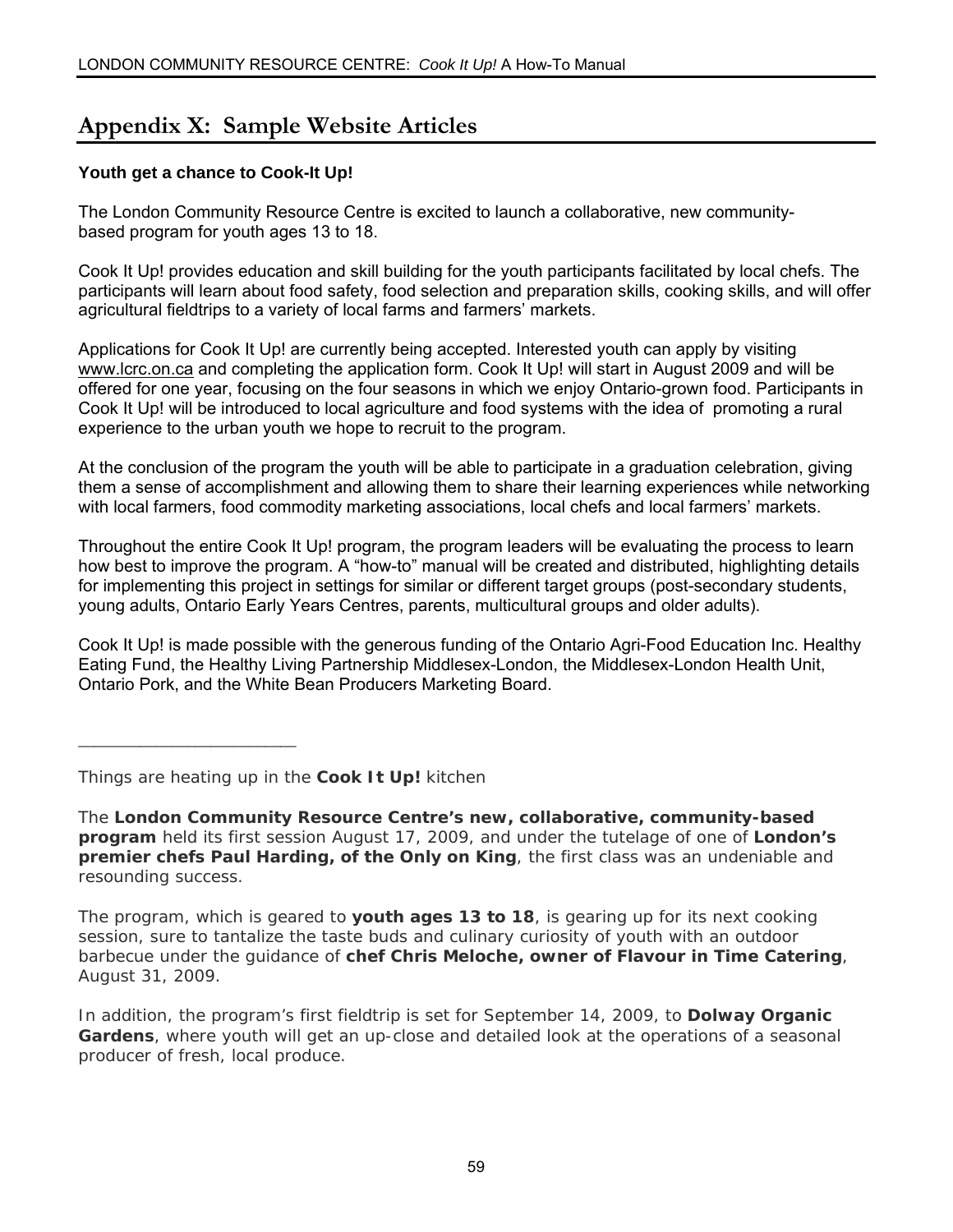For any youth still interested in applying for the program, do not despair. **There is still limited space available for additional participants:** [Applications for Cook It Up!](http://www.lcrc.on.ca/apply_cook_it_up.html) 

**Cook It Up!** provides education and skill building for the youth participants facilitated by local chefs. The participants will learn about food safety, food selection and preparation skills, cooking skills, and will offer agricultural fieldtrips to a variety of local farms and farmers' markets.

The program will be **offered for one year**, focusing on the four seasons in which we enjoy Ontario-grown food. Participants in **Cook It Up!** will be introduced to local agriculture and food systems with the idea of promoting a rural experience to the urban youth.

**At** the **conclusion** of the program the **youth** will be **able to participate in a graduation celebration**, allowing them to share their learning experiences while networking with local farmers, food commodity marketing associations, and local chefs.

There will be **ongoing evaluation** throughout the **Cook It Up!** Program. This information will then be used to **create a** "how-to" manual which will be distributed, highlighting details for implementing this project in settings for similar or different target groups **(post-secondary students, young adults, Ontario Early Years Centres, parents, multicultural groups and older adults).**

**Cook It Up!** has been made possible through the **generous funding** of:

- Ontario Agri-Food Education Inc. Healthy Eating Fund
- Healthy Living Partnership Middlesex-London
- Middlesex-London Health Unit
- Ontario Pork
- Ontario White Bean Producers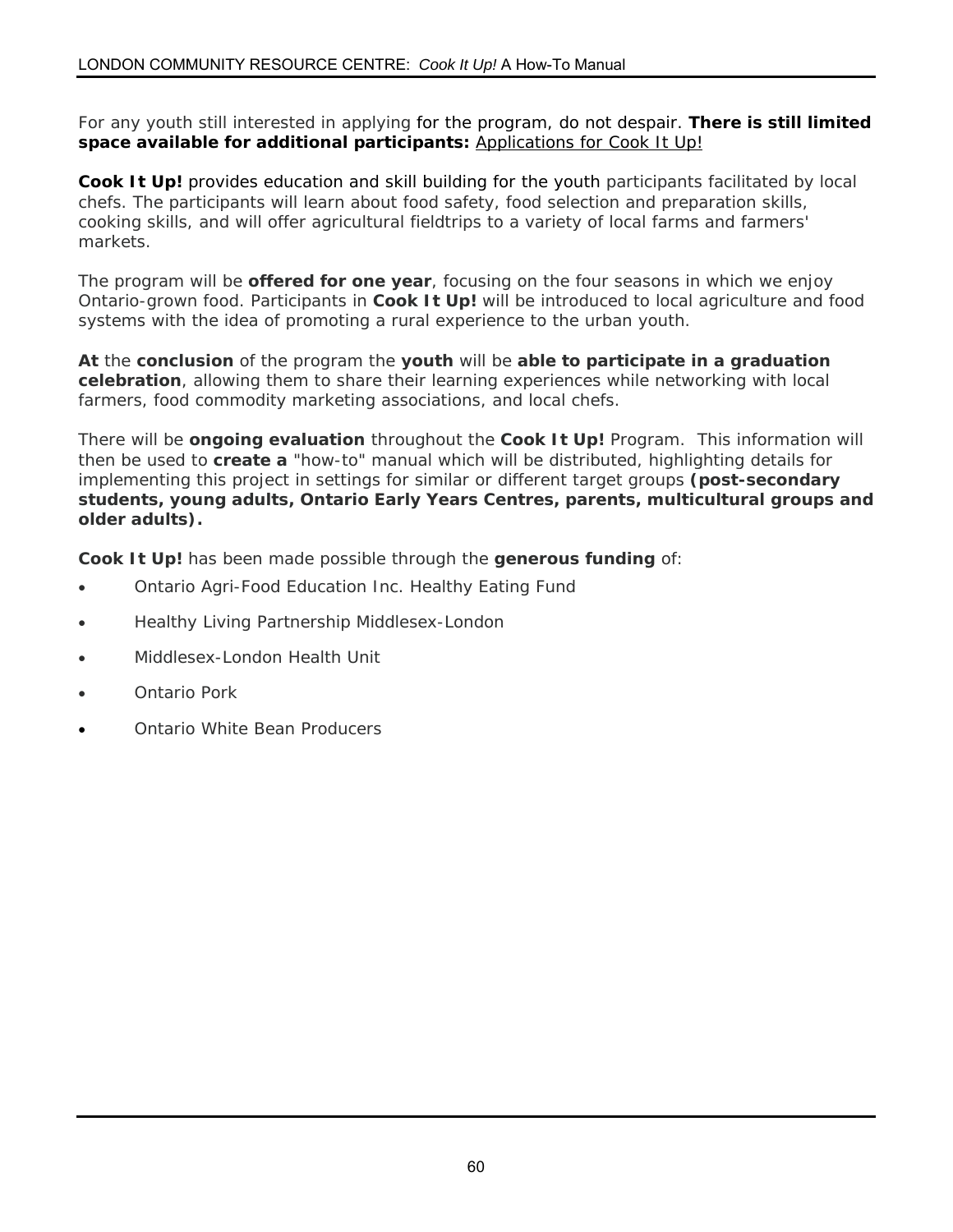### **References**

- 1. Reilly J.J., Methven E., McDowell Z.C., Hacking B., Alexander D., Stewart L., & Kelnar C.J.H. (2003). Health consequences of obesity. Archives of Disease in Childhood, 88, 748-752.
- 2. Figueroa-Colon R., Franklin F.A., Lee J.Y., Aldridge R., & Alexander L. (1997). Prevalence of obesity with increased blood pressure in elementary school-aged children. Southern Medical Journal, 90, 806-13.
- 3. Figueroa-Munoz J.I., Chinn S., & Rona R.J. (2001). Association between obesity and asthma in 4- 11-year old children in the UK. Thorax, 56, 133-7.
- 4. Fagot-Campagna A. (2000). Emergence of type 2 diabetes mellitus in children: epidemiological evidence. Journal of Pediatric Endocrinology Metabolism, 13(S6), 1395-402.
- 5. Serdula M.K., Ivery D., Coates R.J., Freedman D.S., Williamson D.F., & Byers T. (1993). Do obese children become obese adults? A review of the literature. Preventive Medicine, 22, 167-77.
- 6. Anderson A.S., Bell A., Adamson A., & Moynihan P. (2001). A questionnaire assessment of nutrition knowledge – validity and reliability issues. Public Health Nutrition, 5(3), 497-503.
- 7. Aumann M., Briggs M., Link N., Emmerich Collett M., & Corrigan K., Hart P. (1999). Cuisine for Kids: a nutrition and culinary course for child nutrition program staff. Journal of Nutrition Education, 31(2), 121.
- 8. Brown B.J., & Hermann J.R. (2005). Cooking classes increase fruit and vegetable intake and food safety behaviors in youth and adults. Journal of Nutrition Education and Behavior, 37(2), 104-105.
- 9. Larson N.I., Story M., Eisenberg M.E., & Neumark-Sztainer D. (2006). Food preparation and purchasing roles among adolescents: associations with sociodemographic characteristics and diet quality. Journal of the American Dietetic Association, 106(2), 211-218.
- 10. Thonney P.F., & Bisogni C.A. (2006). Cooking up fun! A youth development strategy that promotes independent food skills. Journal of Nutrition Education and Behaviour, 38(5), 321-323.
- 11. Wrieden W.L., Anderson A.S., Longbottom P.J., Valentine K., Stead M., Caraher M., Lang T., Gray B., & Dowler E. (2007). The impact of a community-based food skills intervention on cooking confidence, food preparation methods and dietary choices – an exploratory trial. Public Health Nutrition, 10(2), 203-211.
- 12. Hebert K. & Jacobson A. (1991). Adolescent evening meal practices and attitudes toward the maternal role in evening meal preparation. Journal of Consumer Studies and Home Economics, 15, 249-259.
- 13. Skinner J., Salvettin M., & Penfield M. (1984). Food intakes of working and nonworking adolescents. Journal of Nutrition Education, 16, 164-167.
- 14. Watt R. & Sheiham A. (1996). Dietary patterns and changes in inner city adolescents. Journal of Human Nutrition and Dietetics, 9, 451-461.
- 15. Personal communication, Christine Dirks, Communications Director, Youth Opportunities Unlimited, September 17, 2008.